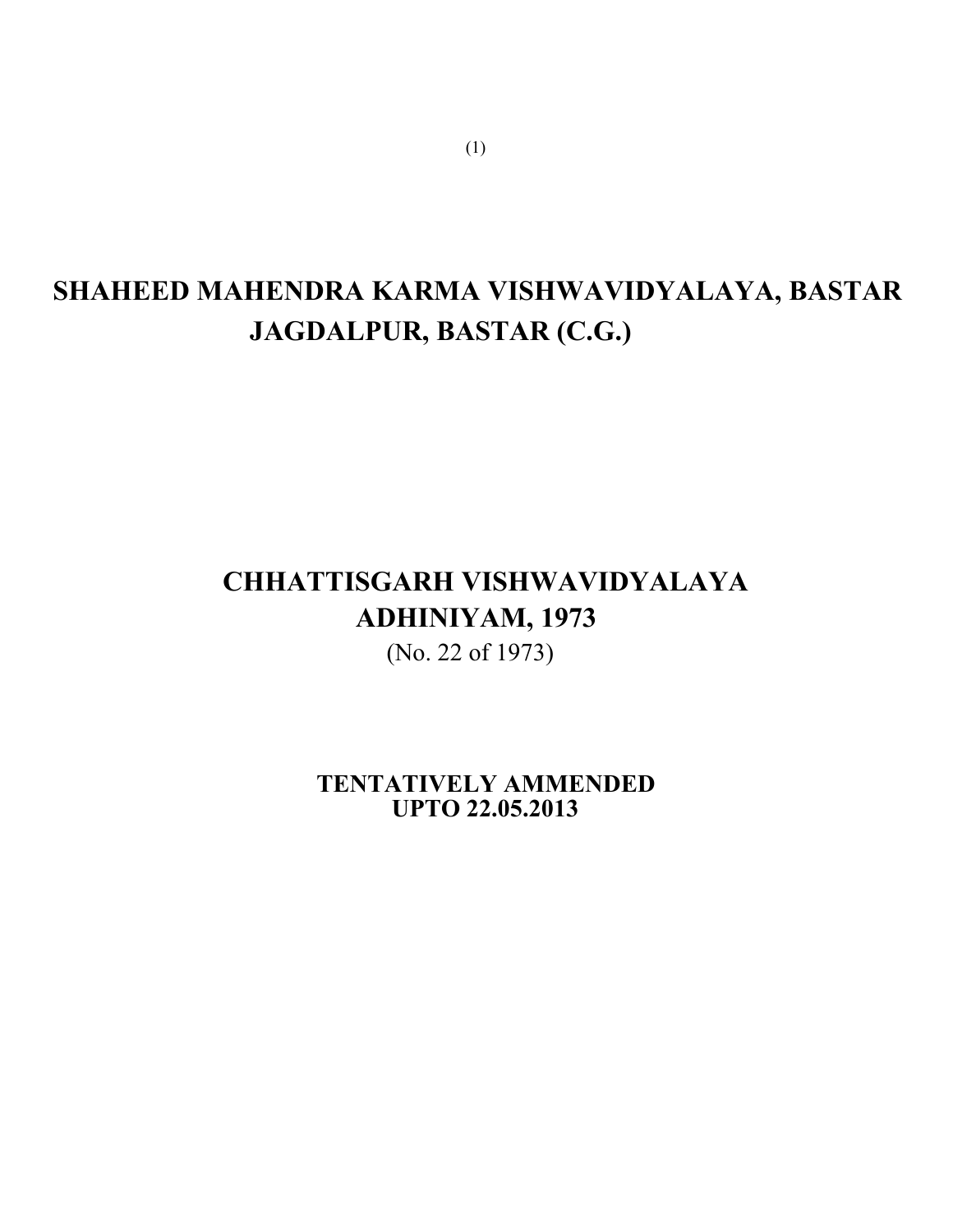# (2)

# **CHHATTISGARH VISHWAVIDYALAYA ADHINIYAM**

## (No. 22 of 1973)

# **THE CHHATTISGARH VISHWAVIDYALAYA ADHINIYAM, 1973**

# **Table of Contents**

**Sections** Page No.

## **CHAPTER I - THE PRELIMINARY**

- 1. Short title, extent and commencement
- 2. Repeal and Saving 3. Transitory Provision 4. Definitions

# **CHAPTER II - THE UNIVERSITY**

- 5. Incorporation of University
- 6. Powers of University
- 7. Territorial Jurisdiction
- 8. Prohibition of Discrimination in all matters connected with University
- 9. Teaching in University
- 10. Inspection of University and Colleges

# **CHAPTER III - OFFICERS OF THE UNIVERSITY**

- 11. Officers of University
- 12. Kuladhipati and his powers
- 13. Appointment of Kulapati
- 14. Emoluments and conditions of service of Kulapati, terms of office of and vacancy in the office of Kulapati
- 15. Powers and duties of Kulapati
- 15A. Powers and duties of first Kulapati
- 15B. Rector
- 15C. State University Service
- 16. Registrar
- 17. Dean of Student's Welfare
- 18A. Section 18 to cease to apply on inclusion in State University Service of certain other officers

# **CHAPTER IV - AUTHORITIES OF THE UNIVERSITY**

- 19. Authorities of University
- 20. Constitution of Court

The Madhya Pradesh Vishwavidyalaya Adhiniyam 1973 (No. 22 of 1973) has been adapted by the Govt. of Chhattisgarh. Hence it is now named as Chhattisgarh Vishwavidyalaya Adhiniyam 1973(22 of 1973).

1 Court Omitted by CG Vishwavidyalaya Sanshodhan Adhiniyam 14 of (2005) 25.8.2008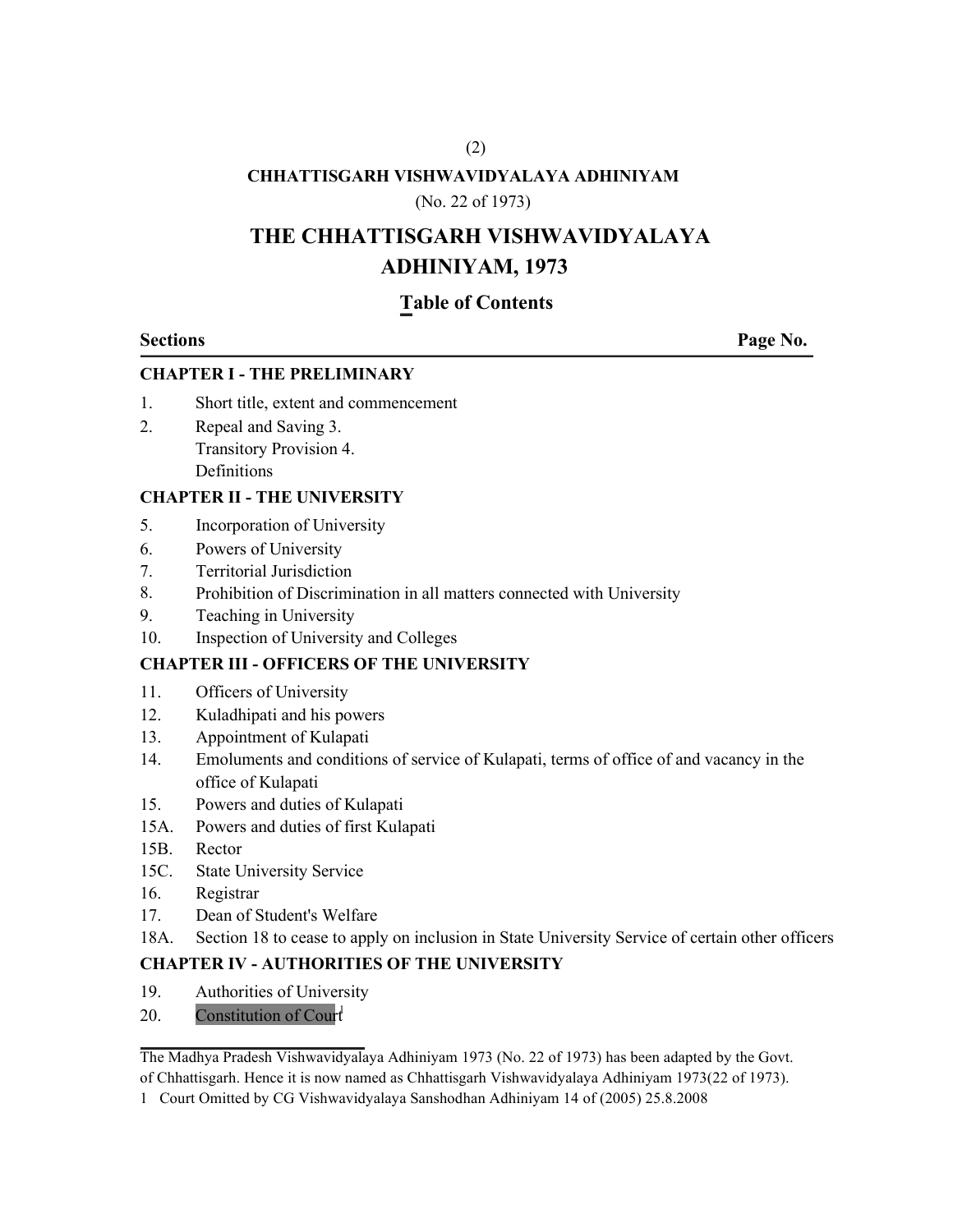- 21. Meetings of Court and Quorum thereat
- 22. Powers and duties of Court
- 23. Executive Council
- 24. Power and duties of Executive Council
- 24A. Finance Committee and its functions
- 25. Academic Council
- 26. Powers and duties of Academic Council
- 27. Faculties
- 28. Board of Studies
- 29. Power and functions of Board of Studies
- 30. Academic Planning and Evaluation Board
- 31. Boards to be constituted

# **CHAPTER V - FINANCES**

- 32. University Fund
- 33. Objects to which University Fund may be applied

# **CHAPTER VI - CO-ORDINATION COMMITTEE, CENTRAL BOARDS OF STUDIES, STATUTES, ORDINANCES AND REGULATIONS.**

- 34. Co-Ordination Committee
- 34A. Central Board of Studies
- 35. Status
- 36. Statutes how made
- 37. **Ordinances**
- 38. Ordinance how made
- 39. Procedure regarding Ordinances
- 40. Regulations

# **CHAPTER VII - RESIDENCE OF STUDENT'S, ENROLMENT AND DEGREES ETC.**

- 41. Residence of students
- 42. Hostels
- 43. Admission to University courses
- 44. Appointments of Examiners and Moderators
- 45. Inspection of Colleges and reports
- 46. Registered graduates

# **CHAPTER VIII - AUDIT**

- 47. Annual Reports
- 48. Audit Accounts

### **CHAPTER IX - APPOINTMENTS TO TEACHING POSTS IN THE UNIVERSITY**

- 49. Appointment of teaching posts
- 49A. Promotion of teachers
- 50. Salaries of teachers paid by University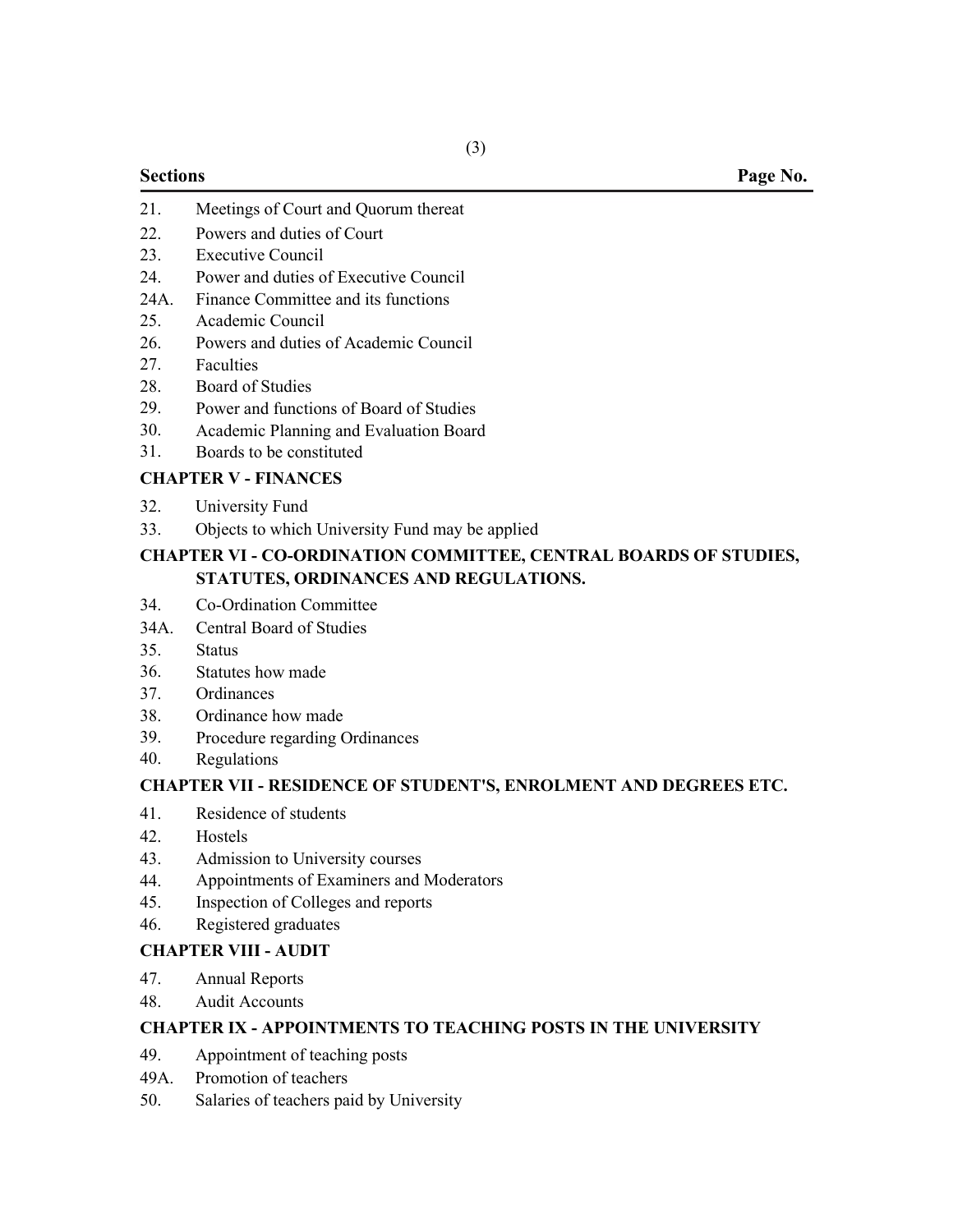## **CHAPTER X - EMERGENCY PROVISIONS**

- 51. State Government to assume financial control in certain circumstances
- 52. Powers of State Government to apply Act in modified form with a view to provide better administration of University in certain circumstances
- 53. Effect on expiration of the period of operation of notification under section 52.

# **CHAPTER XI - STUDENTS CONSULTATIVE COMMITTEE**

54. Student Consultative Committee

# **CHAPTER XII - SUPPLEMENTRY PROVISION**

- 55. Disputes as to constitution of University authorities and bodies
- 56. Constitution of Committees Filling
- 57. of casual vacancies
- 58. Proceedings of University and bodies not invalidates by vacancies
- 59. Conditions of service
- 60. Pension and Provident Fund
- 61. Protection of acts and orders
- 62. Approval for imparting instruction
- 63. Classification of Teachers
- 64. Term of office of members of authority of University
- 65. Resignation of member or officer of University
- 66. Disqualifications for being members of authority
- 67. Power of to remove members from register of graduates or any authority of body of University
- 68. Removal of difficulties
- 69. Modification of this Act in its application to the University established after 1st January 1983 or to be established at any time thereafter

THE FIRST SCHEDULE

THE SECOND SCHEDULE PART-I

PART-II

THE THIRD SCHEDULE

THE FOURTH SCHEDULE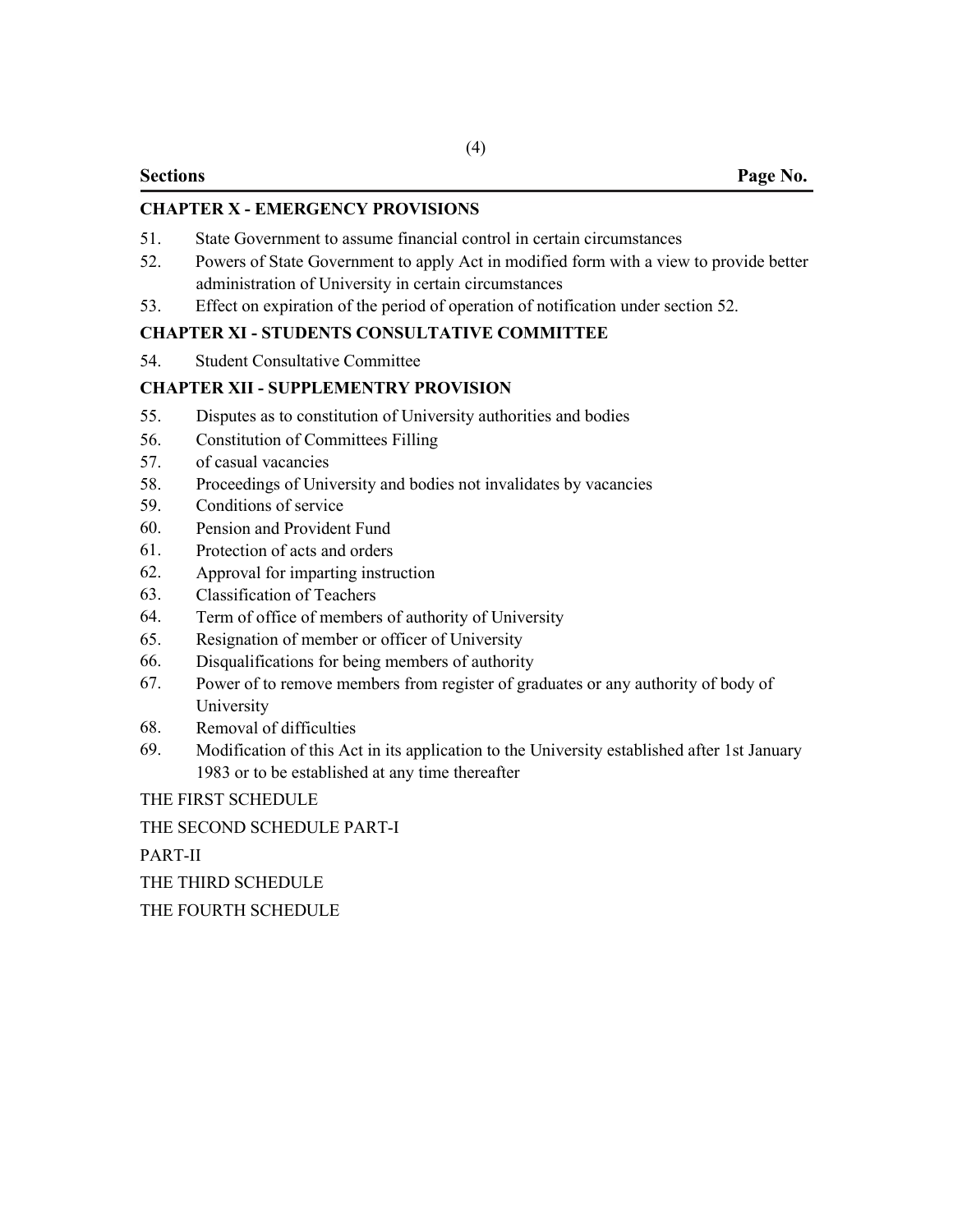# **MADHYA PRADESH ADHINIYAM**

 $(5)$ 

# No. 22 of 1973

# **THE MADHYA PRADESH VISHWAVIDYALAYA ADHINIYAM, 1973**

[Received the assent of the Governor on the 20th April 1973; assent first published in the "Madhya Pradesh Gazette" (Extraordinary) dated the 23rd April, 1973]

An Act to consolidate and amend the law relating to Universities and to make better provision for the organization and administration of Universities in Madhya Pradesh.

Be it enacted by the Madhya Pradesh Legislature in the Twenty fourth year of the Republic of India as follows :

# **CHAPTER - I : PRELIMINARY**

be established in their place under this Act.

| 1. | (1)                                                                                                                                                                                                                         | This Act may be called the Madhya Pradesh Vishwavidyalaya <sub>Short title, extent</sub><br>Adhiniyam, 1973.<br>and                                                                                                                                                                                   |
|----|-----------------------------------------------------------------------------------------------------------------------------------------------------------------------------------------------------------------------------|-------------------------------------------------------------------------------------------------------------------------------------------------------------------------------------------------------------------------------------------------------------------------------------------------------|
|    | (2)                                                                                                                                                                                                                         | commencement.<br>It extends to the whole of Madhya Pradesh.                                                                                                                                                                                                                                           |
|    | (3)                                                                                                                                                                                                                         | It shall come into force on such date as the State Government<br>may, by notification, appoint.                                                                                                                                                                                                       |
| 2. | As from the date appointed under sub-section $(3)$ of section 1,<br>Repeal and Saving<br>(herein after in this section and section 3 referred to as the appointed<br>date) the following consequences shall ensue, namely : |                                                                                                                                                                                                                                                                                                       |
|    | (i)                                                                                                                                                                                                                         | The enactments mentioned in the First Schedule shall stand<br>repealed (hereinafter in this section and section 3 referred to as<br>the repealed enactment);                                                                                                                                          |
|    | (ii)                                                                                                                                                                                                                        | The University established under the repealed enactments shall<br>be the Universities established under the Act and shall be known by<br>the names of the respective Universities with head-quarters at<br>places and territorial jurisdiction over the areas as specified<br>in the Second Schedule; |
|    | (iii)                                                                                                                                                                                                                       | All the assets and liabilities of the respective Universities referred<br>to in clause (ii) shall vest in the respective Universities deemed to                                                                                                                                                       |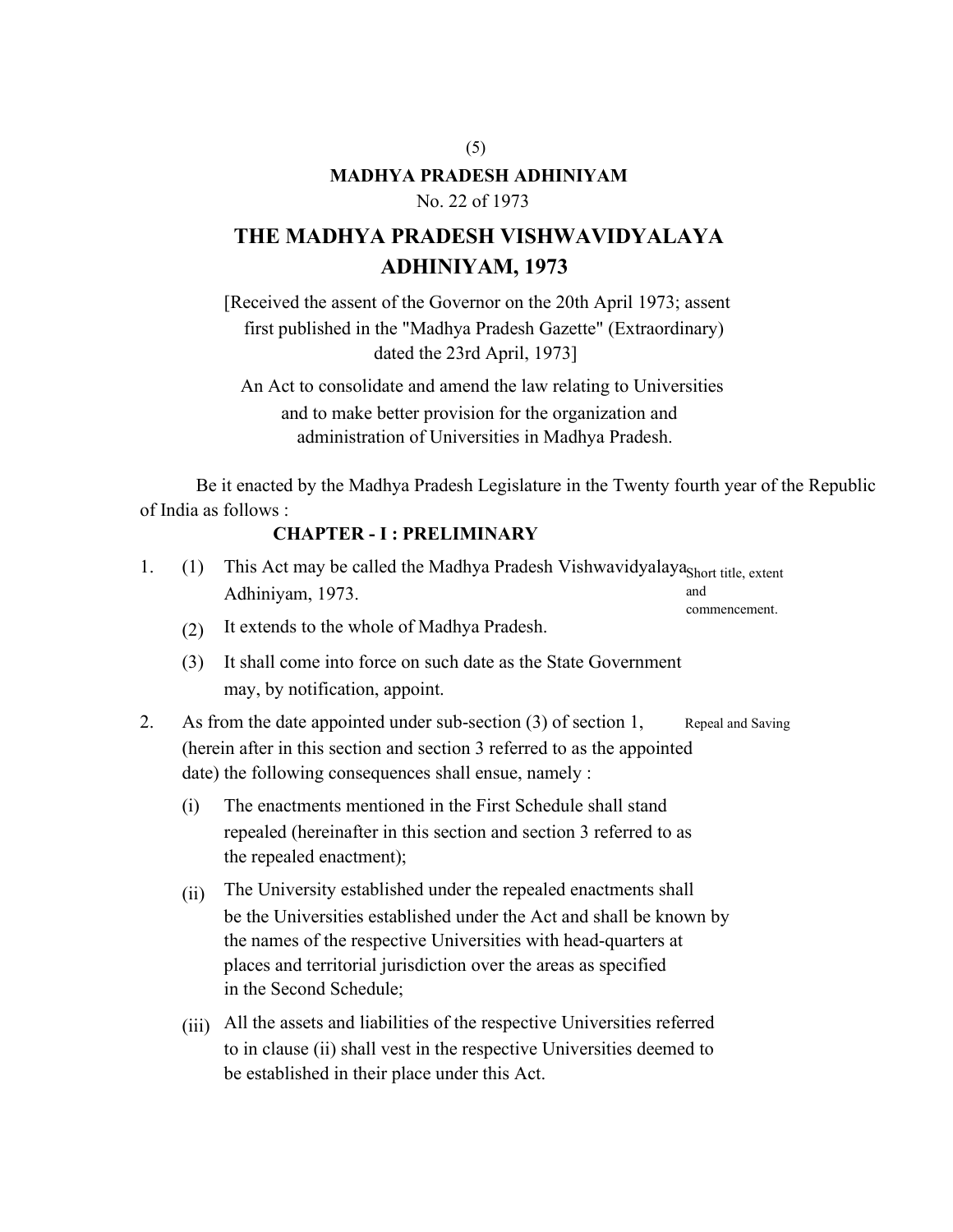(iv) All suits or other legal proceedings instituted by or against the respective Universities under the repealed enactments may be continued by or against the respective Universities deemed to be established in their place under this Act.

So on the expiration of the period specified in clause (ii) above, unless continued to be so in accordance with the provisions of this Act.

- 4. In this Act, unless the context otherwise requires: Definitions
	- (i) 'Board of Studies' means the Board of Studies of the University;
	- (ii) 'Scheduled Tribes' means the Scheduled Tribes specified in relation to this State under Article 342 of the Constitution of India;
	- $(iii)$ 'Scheduled Castes' means the Scheduled castes specified in relation to this State under Article 341 of the Constitution of India;
	- \*(iii-a) Deleted.
	- (iv) 'Employee' means any person appointed by the University and includes teachers and other staff of the University;
	- (v) 'Executive Council' means the Executive Council of the University;
	- (vi) 'Kulapati' means the Kulapati of the University;
	- (vii) 'Kuladhipati' means the Kuladhipati of the University;
	- (viii) 'Hall' means a unit of residence or of corporate life for the students of the University, College or Institution provided, maintained or recognized by the university;
	- (ix) 'Statutes', 'Ordinances' and 'Regulations' means the Statues, Ordinances and Regulations of the University as the case may be, in force for the time being;
	- (x) 'Principal' means the Head of a College and includes, when there is no Principal, the person for the time being duly appointed to act as Principal;

\*Deleted vide the M.P. Vishwavidyalaya (Sanshodhan) Adhiniyam, 1984 (No. 19 of 1994)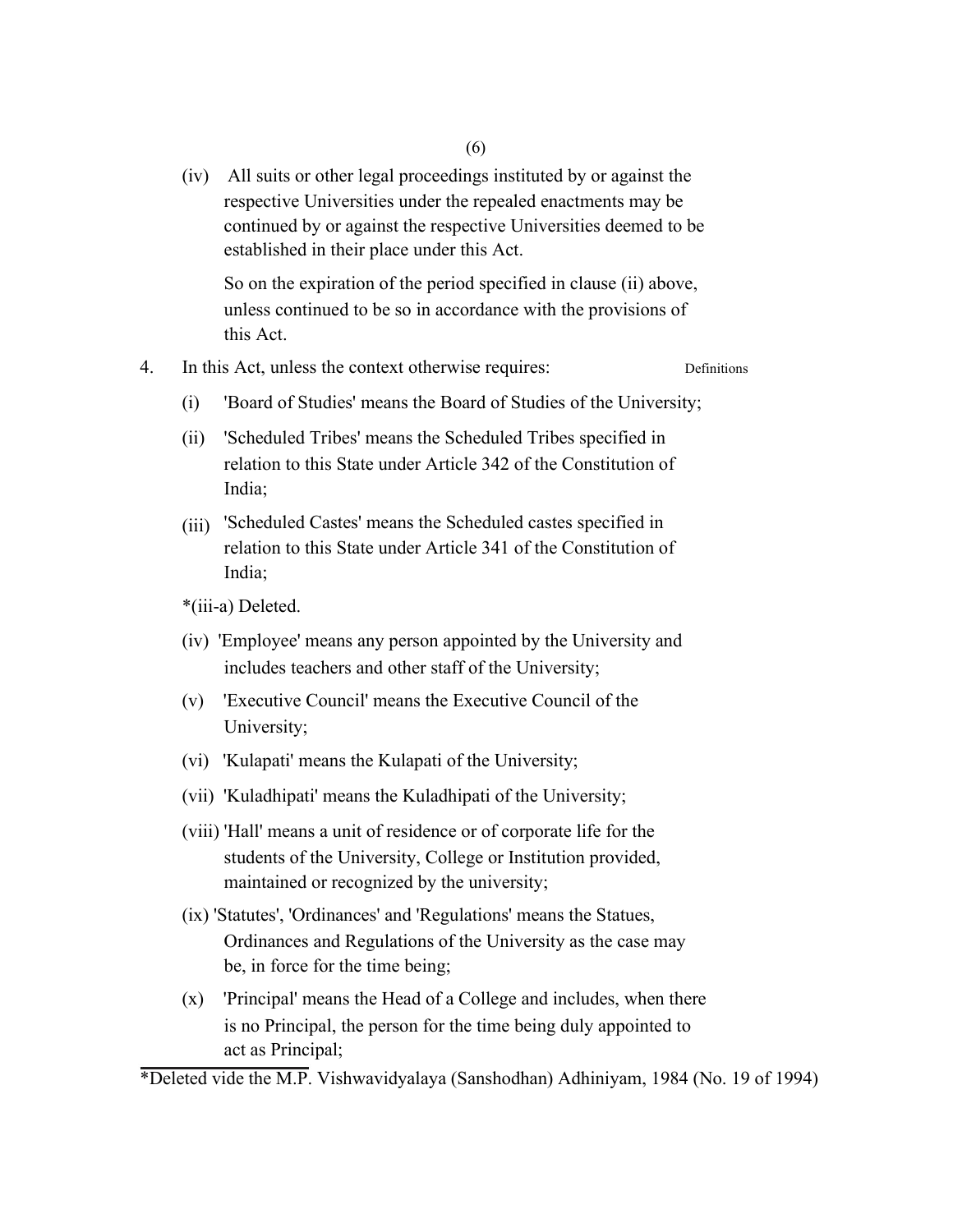### (7)

- (xi) 'School of Studies' means an institution maintained by the University as place for higher learning and research;
- (xii) 'College' means an institution maintained by, or admitted to the privileges of the University by or under the provisions of this Act;
- (xiii) 'Head of College Department' means the head of any department of a college;
- (xiv) 'Registered graduate' means a graduate registered or deemed to be registered under the provisions of this Act.
- (xv) 'Academic Council' means the Academic Council of the University;
- (xvi) 'Department' means a Department of Studies and includes a Centre of Studies;
- \*(xvii) 'University' means:
	- (a) the University deemed to be established under this Act and specified in part I (revised) of the Second Schedule; and
	- (b) the University which may be established after the commencement of this Act and specified in part II of the second Schedule.
- (xviii) 'University Grants Commission' means the Commission established under the University Grants Commission Act, 1956 (No. 3 of 1956).
- (xix) 'Head of University Department' means the head of the Teaching Department maintained by the University imparting instruction to the students of the University and includes the Director or Principal of any institute or college maintained by the University for the promotion of research or for imparting instructions to the students of the University;
- (xx) 'Teachers of the University' means Professors, Readers, Lecturers and such other persons as may be appointed for imparting instructions or conducting research, with the approval of the Academic Council in the University or any College or Institution maintained or recognized by the University;

\*Vide the M.P. Vishwavidyalaya (Sanshodhan) Adhiniyam, 1983 (No. 23 of 1983).

<sup>1.</sup> Substituted by CGVV Sanshodhan Adhinium 2010 No. 10 of 2010 dated 15.06.2010.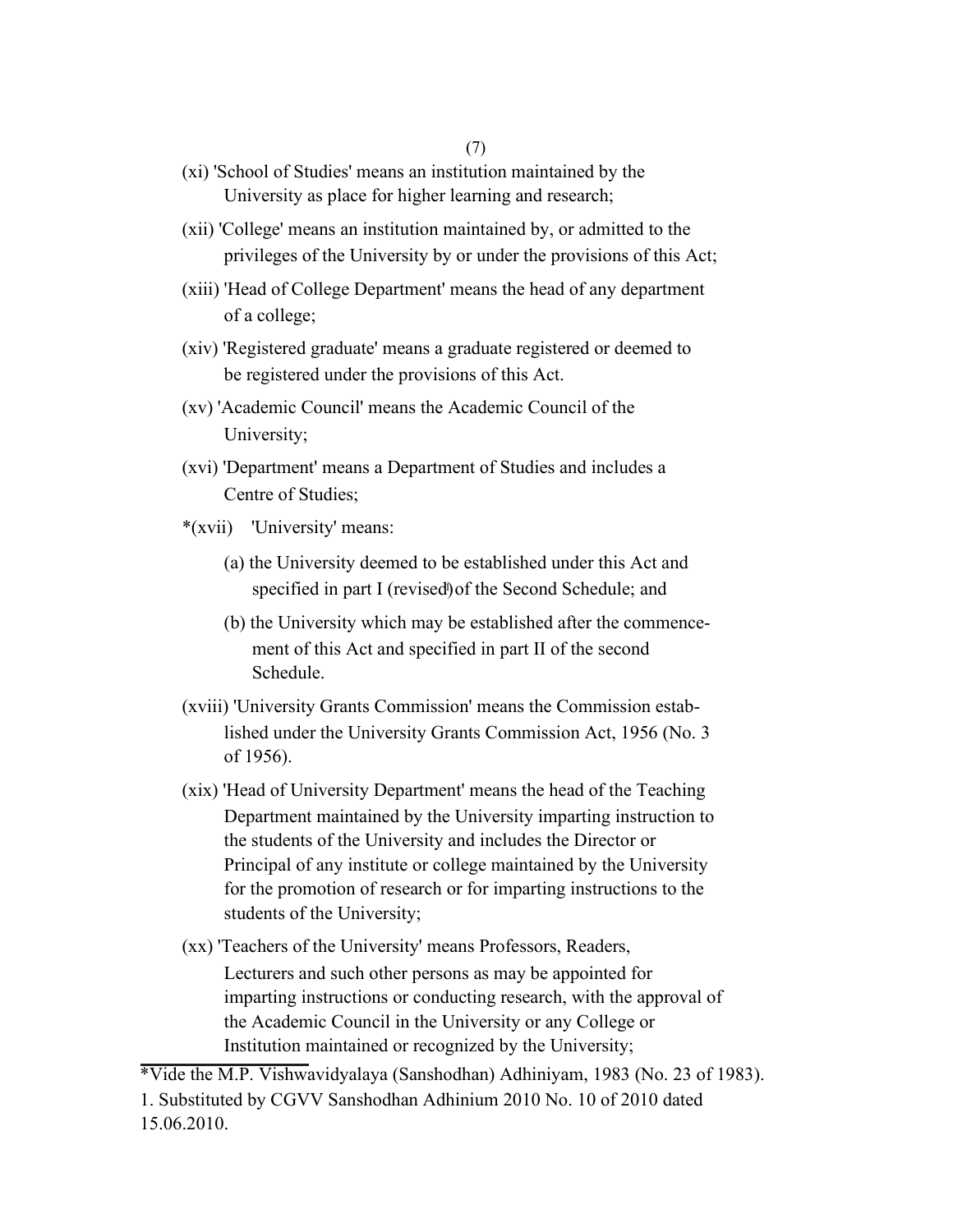- (xxi) 'Person connected with a University or a College' means an employee of the University or a College, or a member of any authority or body of the University or of the management of the College;
- (xxii) 'Autonomous College' means an educational institution declared as autonomous college by the Executive Council in accordance with the provisions of this Act;
- (xxiii) 'Faculty' means Faculty of the University;
- (xxiv) 'Affiliated College' means an institution admitted to the privileges of the University in accordance with the provisions of this Act and the Statutes;
- (xxv) 'Court' means the Court of the University; **<sup>1</sup>**
- (xxvi) 'Co-ordination Committee' means the Co-ordination Committee constituted under section 34.

# **CHAPTER - II: THE UNIVERSITY**

5. (1) The Kuladhipati and Kulapati of each University specified in Part I of the Second Schedule and the members of the Court, of the Executive Council and of the Academic Council thereof Iniversity shall constitute a University and the University so constituted shall be body corporate by the name of respective University specified in Part I of the Second Schedule. University

> "(I-a)<sup>2</sup> The Kuladhipati, the first Kulapati, and the first members of the court<sup>1</sup> of the Executive Council and of the Academic Council of each University established after the commencement of this Act, and specified in Part II (revised) of the Second University specified in part II of the Second Schedule." Schedule and all persons who may hereafter become such officers or members thereof are so long as they continue to hold such office or membership will hereby be deemed to have constituted a body corporate by the name of the respective

(2) The University shall have perpetual succession and a common seal and shall sued and be sued by the said name.

<sup>1.</sup> Court Omitted by CG Vishwavidyalaya Sanshodhan Adhiniyam 14 of (2005) 25.8.2008

<sup>2.</sup> Inserted by the M.P. Vishwavidyalaya (Sanshodhan) Adhiniyam, 1983. (No. 23 of 1983)

<sup>3.</sup> Inserted by CG Sanshodhan Act 2008 No.18 of 2008 dt. 02.09.2009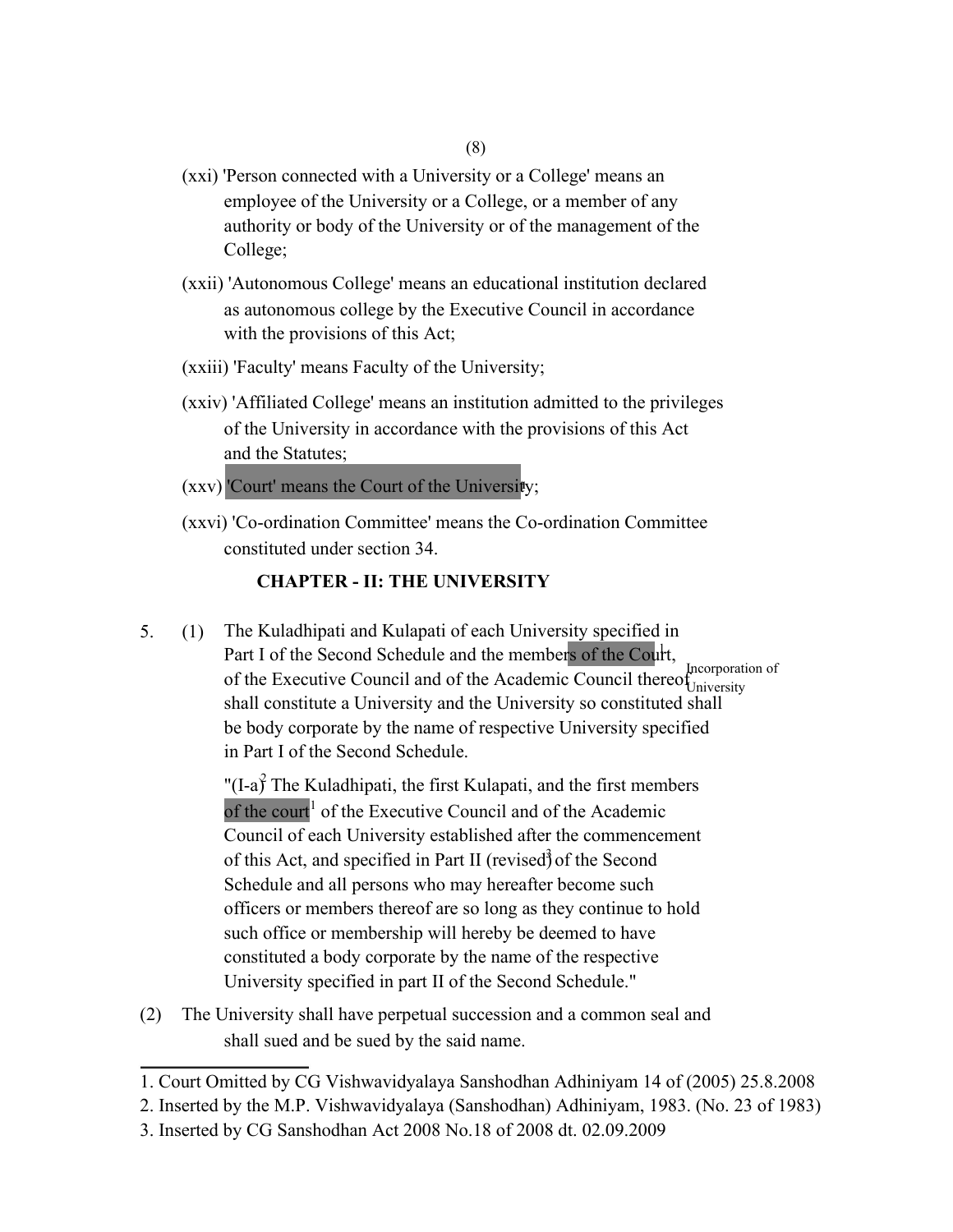- (3) Subject to the provisions of this Act, the University shall be competent to acquire and hold property, both movable and immovable to lease, sell or otherwise transfer any movable or immovable property which may have become vested in, or may have been acquired by it for the purpose of the University and to contract and do all other things necessary for the purposes of this Act.
- (4) The headquarters of the University shall the located at the place specified in the Second Schedule.
- 6. Subject to the provisions to this Act, the University shall have the following powers namely:
	- (1) To provide for instruction in such branches of learning as the University may, from time to time determine and to make provision for research and for the advancement and dissemination of knowledge; Powers of University
	- $(2)$ To provide instruction including of correspondence and such other courses to such persons as are not members of the University, as it may determine;

1 Provided that the University shall not provide instruction through correspondence course with the previous sanction of the state government.

- (3) To organize University laboratories, libraries, museums and other equipment for teaching and research;
- (4) To establish, Maintain and manage colleges teaching departments, School of studies centers of studies and halls;
- (5) (a) To institute Professorships, Readerships  $(*, * \times)$  ecturerships and any other academic or teaching posts required by the University and to appoint persons to such posts in accordance with provisions of this Act;
	- (b) To appoint persons working in any other University or organization as teachers of the University for a specified

<sup>1.</sup> The Madhya Pradesh Vishwavidyalaya (Sanshodhan) Adhiniyam, 1974 (No. 17 of 1974 and No. 19 of 1994).

<sup>2.</sup> Words "Assistant Professor omitted by MP 10 of 1978 (13.01.1978)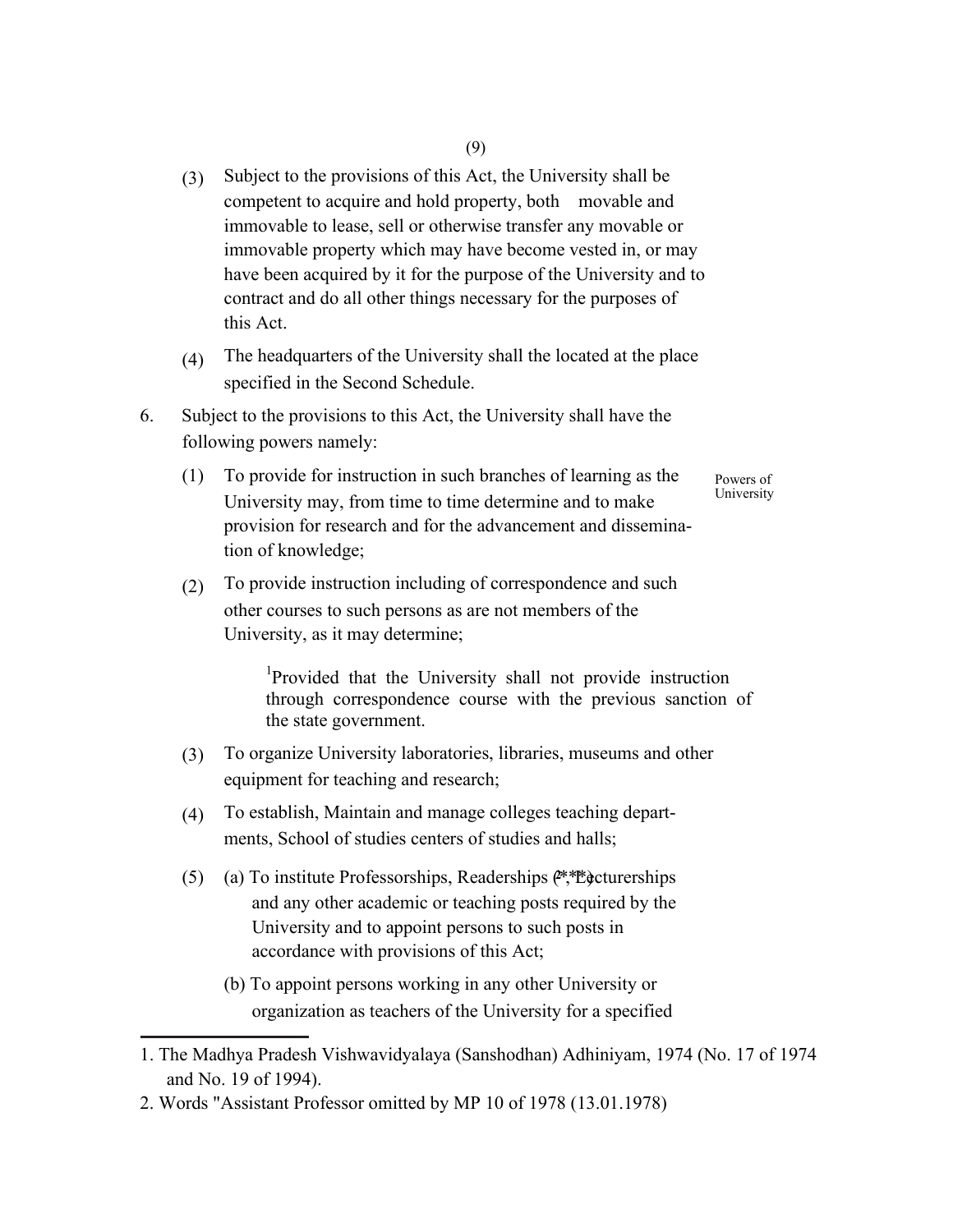period;

- (6) To recognize teachers as qualified to give instructions in colleges;
- (7) To recognize person eminent in any subjects to guide research in that subject;
- (8) To lay down the courses of instructions for various examinations;
- (9) To institute degrees, diplomas, certificates and other academic distinctions;
- (10) To grant subject to such conditions as the University may determine, diplomas or certificates and confer degrees and other academic distinctions on the basis of examination evaluation or any other method of testing;

provided that no person shall be admitted to an examination leading to any degree of the University, unless such person, if he has offered a subject for such examination for which a course of practical work is prescribed, has completed such work in a University Teaching Department or a School of Studies or a College and produces a certificate of such completion from the Head of the Teaching Department or School or the Principal of the College:

Provided that no person shall be admitted to:

- (i) Any examination in the Faculty of Science other than that leading to a degree of Bachelor of Science or a degree of Master of Science in Mathematics;
- (ii) Any examination in the Faculties other than the Faculty of Arts, the Faculty of Social Science and the faculty of Commerce.

Unless he has pursued a course of studies in a University Teaching Department, a School of Studies or a College;

Provided further that the State Government may by notification, permit the admission of women candidates to an examination leading to a Bachelor's degree in the faculty of Law without pursuing a courses of studies in a University teaching department, School of Studies or a College.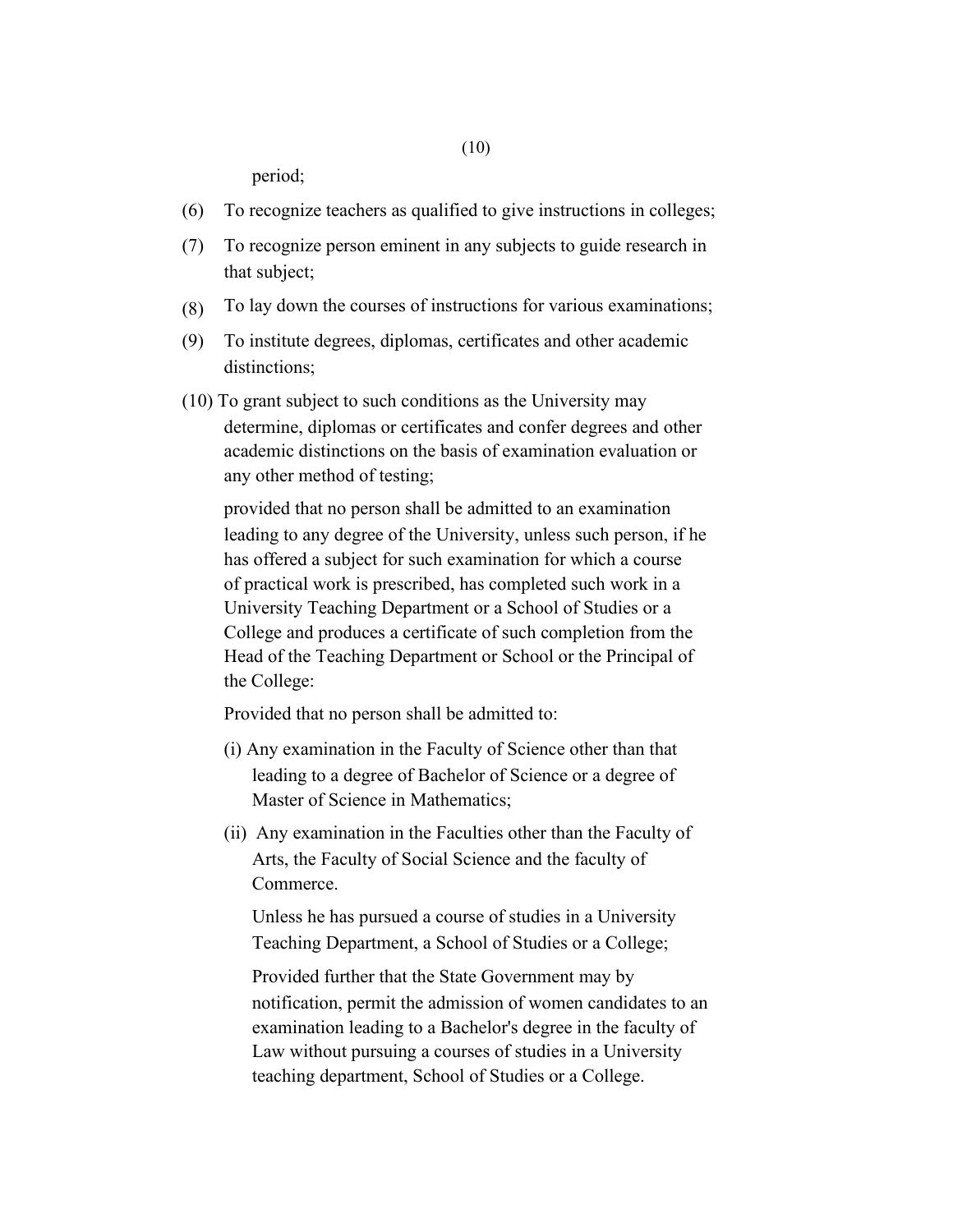- (11) To confer degrees and other academic distinctions on persons who have carried on research under-conditions laid down in the Ordinances;
- (12) To withdraw degrees; diplomas certificates and other academic distinctions for good and sufficient reasons;
- (13) To confer honorary degrees or other academic distinctions on approved persons in the manner prescribed in the Statutes;
- (14) To provide such lectures and instructions for and to grant such diplomas and certificates to persons who are not enrolled as students of the University, as the University may determine;
- (15) To admit to its privileges colleges not maintained by the University to withdraw all or any of these privileges and to take over the management of colleges in the manner and under conditions prescribed by the Statutes or the Ordinances;
- (16) To declare a Teaching Department of the University, School of Studies or College as autonomous college:

provided that the extent of the autonomy which such Teaching Department of the University, School of Studies or a college may have and the matters, in relation to which it may exercise such autonomy, shall be such as may be prescribed by the Statutes;

- (17) To conduct, co-ordinate, regulate and control teaching and research work in the colleges and the institutions recognized by the University.
- (18) To recognize halls not maintained by the University and withdraw any such recognition in the manner prescribed in the statutes and the Ordinances;
- (19) To inspect colleges and recognized institutions and to take measures to ensure that proper standards of instructions teaching and training are maintained in them;
- (20) To promote with special care the educational interest of the weaker sections of the people and in particular of the Scheduled Castes and the Scheduled Tribes;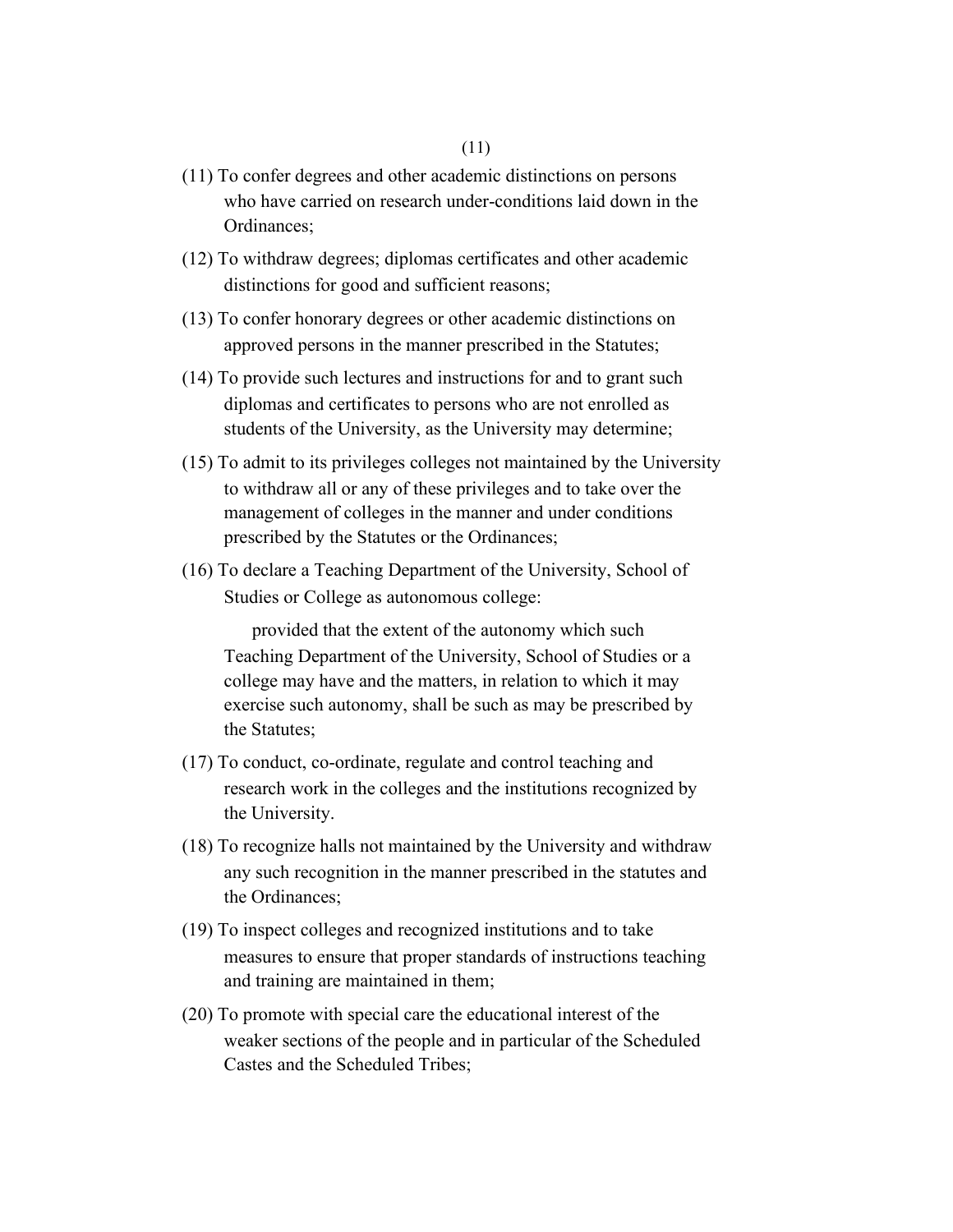- (21) To Provide to the teachers and alumni of the University facilities of refresher and vacation courses;
- (22) To co-operate and collaborate with other Universities and authorities in such manner and for such purposes as the university may determine;
- (23) To take by itself or in co-operation with other Universities or the State Government or the Union Government special measures for the promotion and the development of the study of Hindi;
- (24) To make provision for:
	- (a) Extramural teaching and extension service;
	- (b) Correspondence courses;
	- (c) Physical training;
	- (d) Sports and athletic activities;
	- (e) Social Services Schemes;
	- (f) National Cadet Corps;
	- (g) Students Union;
- (25) To provide for training for competitive examinations for service under the Union or the State Government and such other training as may contribute to national development;
- (26) To institute and manage:
	- (a) Information Bureau;
	- (b) Employment Bureau; and
	- (c) Printing and publication Department and Translation Bureau;
- (27) To supervise and control the residence, conduct and discipline of students of the University and to make arrangements of promoting their health and general welfare;
- (28) To demand and receive payment of such fees and other charges as may be prescribed by the Ordinances;
- (29) To prescribe and control the fees and other charges which may be received or recovered by colleges;
- (30) To create administrative, ministerial and other necessary posts to make appointments thereto;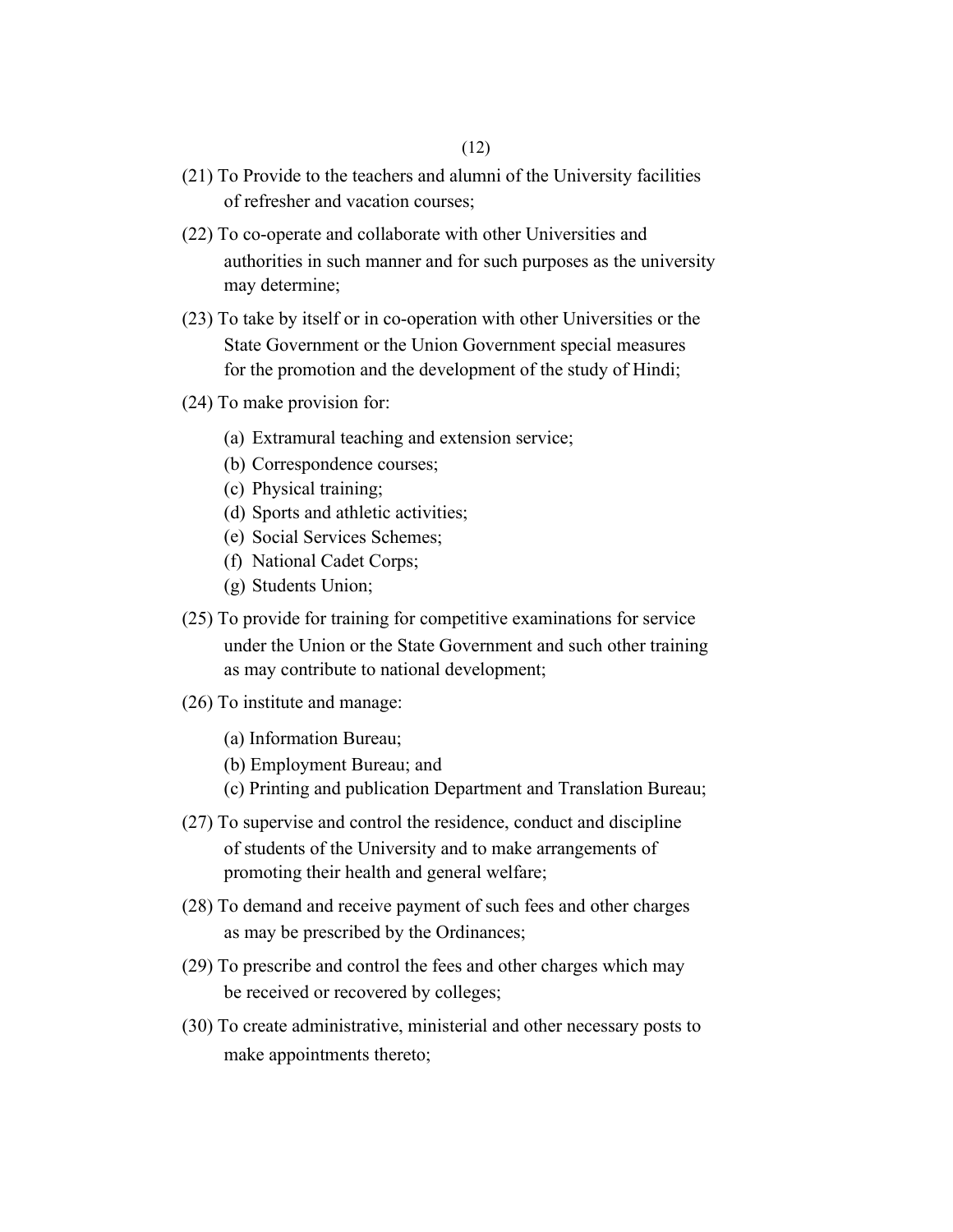- (31) To exercise control over the salaried officers, teachers and other employees of the University in accordance with the Statutes and the Ordinances;
- (32) To hold and manage trusts and endowments and to institute and award fellowships, scholarships, exhibitions, bursaries, medals and other awards;
- (33) To receive donations and grants and to invest funds in accordance with the provisions of this Act;
- (34) With the prior approval of the State Government to borrow on the security of University property money for the purposes of the University;
- (35) To determine standards for admission into the University, which may include examination, evaluation or any other method of testing;
- (36) To make special arrangements in respect of women students as the University may consider desirable;
- (37) To make arrangements for promoting the health and general welfare of the employees;
- (38) To do all such acts and things whether incidental to the powers aforesaid or not, as may be requisite in order to further the objects of the University.
- 7. (1) Save as otherwise provided in this Act, the powers conferred on the University by or under this Act shall not extend beyond the limits of the territorial jurisdiction specified in the Second Schedule from time to time; Territorial Jurisdiction

Provided that the State Government may authorize the University to associate or to admit to any of its privileges colleges situated within the state outside the aforesaid limits in accordance with the provisions of this Act and the Statutes made there under.

(1) Provided further that where the University provides for instruction through correspondence nothing contained in this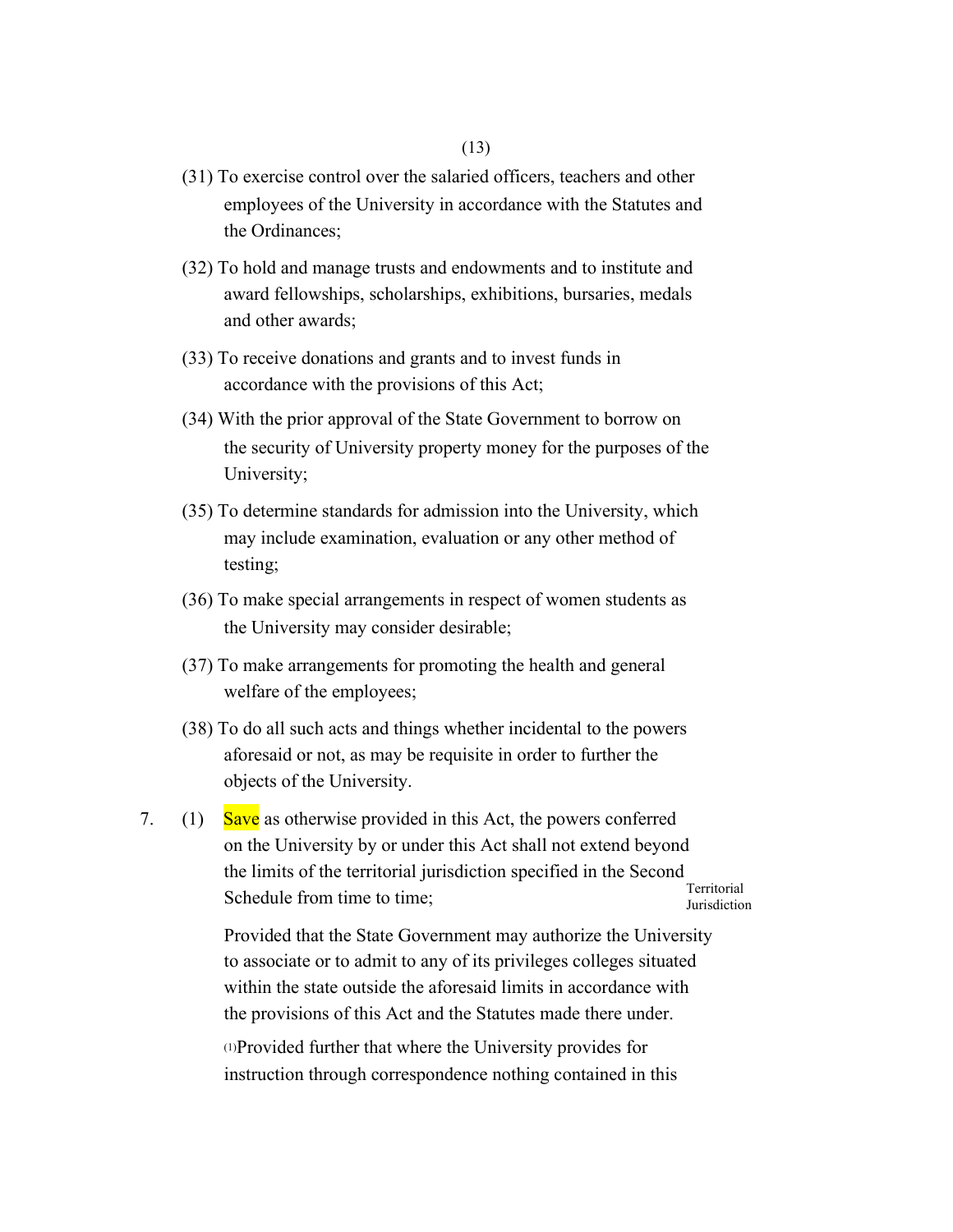section shall be construed to debar the University from admitting to such course of instructions students residing outside the aforesaid limits.

(2) Provided also that for imparting Oriental Sanskrit education any Sanskrit College Imparting Oriental Sanskrit education in Madhya Pradesh shall be affiliated either  $\mathfrak{k}$ <sup>OPt</sup>. Ravishankar Shukla University, Raipur or any other University which the State Government may notify).

(2) Notwithstanding anything contained in any other law for the time being in force, no college or educational institution situated within the territorial limits of any University shall he associated in any way with or be admitted to any privileges of any other University incorporated by law in India and any such privilege granted by any such other University to any educational institution within these limits prior to the date of the establishment of the University shall be deemed to be withdrawn on such establishment.

> $(2)(2-a)$  Omitted.  $(2)(2-b)$  Omitted.  $(2)$ (2-c) Omitted.  $(2)$ (2-d) Omitted.

- (3) Nothing contained in this section shall apply in the case of colleges or other educational institutions:
	- (a) Imparting instruction exclusively in agriculture and allied sciences and admitted or deemed to be admitted to the privileges of the, Indira Gandhi Krishi Vishwavidyalaya Act, 1987; and
	- (b) Imparting instruction exclusively in Music and Fine arts of either of them and admitted or deemed to be admitted to the privileges of the Indira Kala Sangit Vishwavidyalaya Act, 1956 (XIX of 1956);
- 8. The University shall not discriminate against any citizen of India on

<sup>(1)</sup> Vide the M.P. Vishwavidyalaya (Sanshodhan) Adhiniyam, 1974 (No. 17 of 1974).

<sup>(2)</sup> Vide the M.P. Vishwavidyalaya (Sanshodhan) Adhiniyam, 1994 (No. 19 of 1994).

<sup>(3)</sup> Substituted by CG Act No-9 of 2002 (18.04.2002)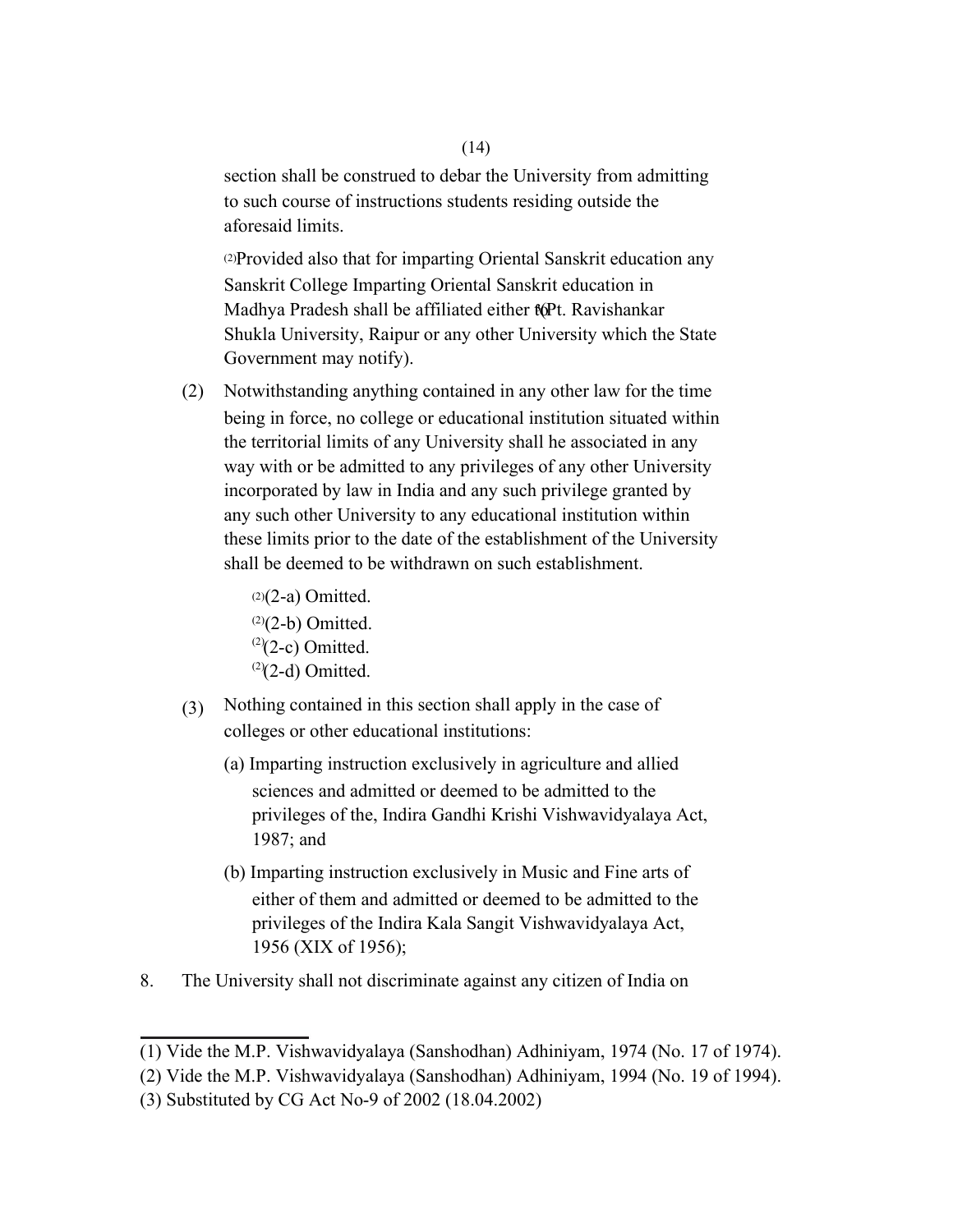grounds of religion, race, caste, sex, place of birth, political or other Prohibition of opinion or any one of them in the exercise of powers or performance discrimination in all of functions conferred or imposed upon it by or under this Act. matters connected with university.

- 9. All recognized teaching in the University course, the authorities responsible for organizing such teaching and courses and curriculum eaching in shall be such as may be prescribed by Statutes, Ordinances or Regulations, as the case may be. University
- 10. (1) The Kuladhipati may, on his own motion, and shall on a request made by the State Government cause an inspection to be madenspections in by such person or persons as he may direct, of the University, University and its buildings, laboratories, museums, workshops and equipment College and of any College or Institution maintained by the University or admitted to its privileges, and also of the Examinations, teaching and other work conducted or done by the University and cause an inquiry to be made in like manner in respect of any matter connected with the administration or finances of the University Colleges or Institutions.
	- (2) The Kuladhipati shall in every case, give notice of his intention to cause an inspection or inquiry to be made;
		- (a) To the University, if such inspection or inquiry is to be made in respect of the University, College or Institution maintained by it;
		- (b) To the management of the college or institution if the inspection or inquiry is to be made in respect of a college or institution admitted to the Privileges of the University and the University or management, as the case may be, shall be entitled to appoint a representative who shall have the right to be present and be heard at such inspection or inquiry;
	- (3) Such person shall report to the Kuladhipati the result of such inspection of inquiry and the Kuladhipati shall communicate through the Kulapati to Executive Council or the said management as the case may be, his views with reference to the result of such inspection or inquiry and shall after ascertaining the opinion of the Executive Council or the management thereon advise the University or the management upon the action to be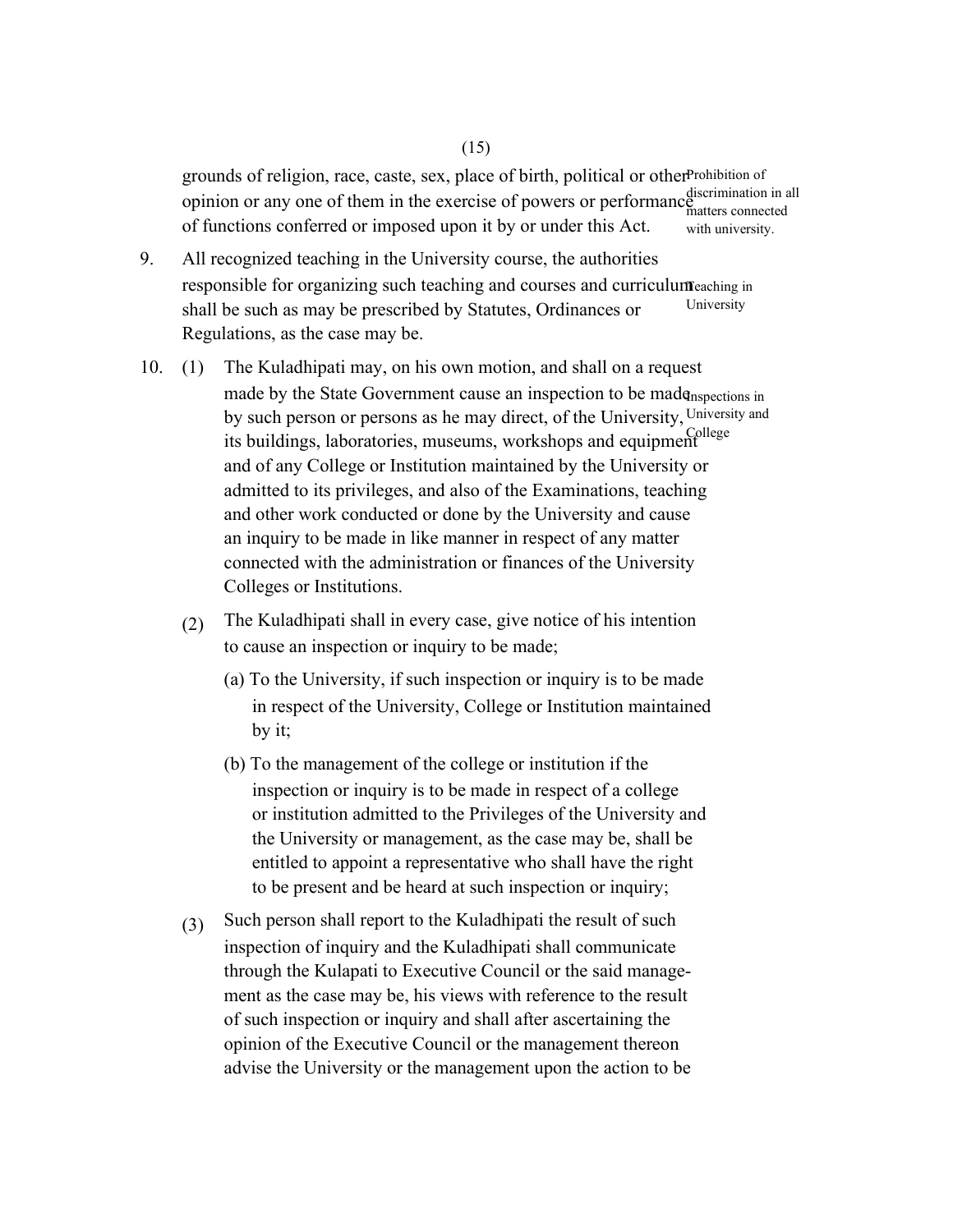taken;

Provided that where an inspection or inquiry is caused on a request from the State Government, the Kuladhipati shall take action under this sub-section in consultation with the State Government.

- (4) The Executive Council or the management as the case may be shall communicate through the Kulapati to the Kuladhipati such action. If any, as it has taken or may propose to take upon the result of such inspection or inquiry and such report shall be submitted within such time as the Kuladhipati may direct.
- (5) Where the Executive Council or the management does not, within a reasonable time, take action to satisfaction of the Kuladhipati, the Kuladhipati may after considering any explanation furnish or representation made by the Executive Council or the management, issue in consultation with the State Government, such directions as he may think fit and the Executive Council or management as the case may be shall comply therewith.

# **CHAPTER - III: OFFICERS OF THE UNIVERSITY**

- 11. The following shall be the officers of the University namely;
	- (i) (ii) The Kulapati The Kuladhipati  $l$ <sup>1</sup>(ii a) The Rector
	- (iii) The Deans of the Faculties
	- (iv) The Registrar
	- (v) The Dean of Students Welfare; and
	- (vi) Such other officers in the service of the University as may be declared by the Statutes to be officers of the University.
- 12. (1) The Governor of Madhya Pradesh shall be the Kuladhipati of the University. Kuladhipati and his

powers

Officers of University

(2) The Kuladhipati shall, by virtue of his office, be the Head of the University and the President of the  $C_0^2$  and shall, when present

<sup>1.</sup> Inserted by the Madhya Pradesh Vishwavidyalaya (Sanshodhan) Adhiniyam, 1983 (No. 23 of 1983).

<sup>2</sup> Court Omitted by CG Vishwavidyalaya Sanshodhan Adhiniyam 14 of (2005) 25.8.2008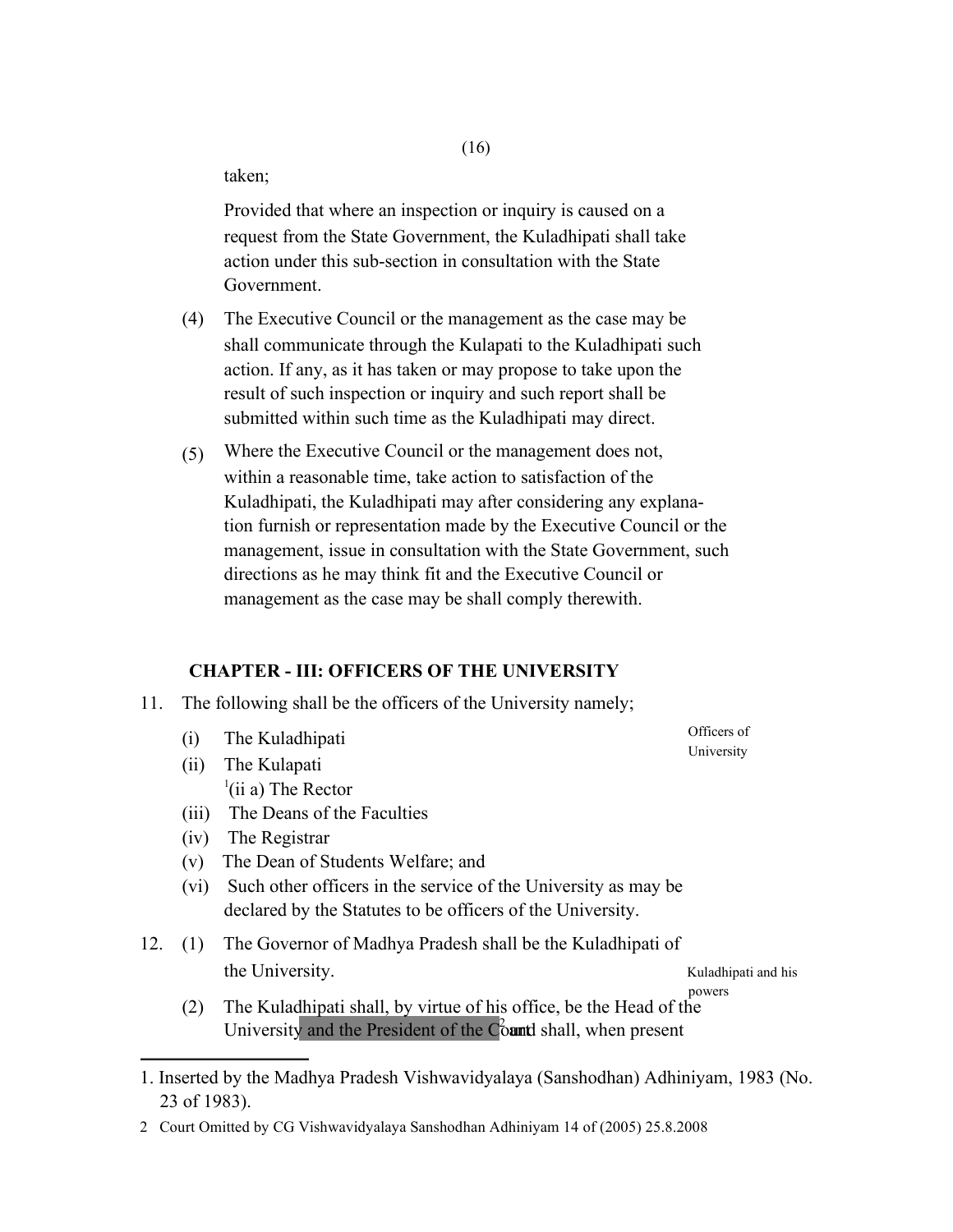(17)

preside at meetings of the court and the any convocation of the University.

- (3) The Kuladhipati may:
	- (a) Call for any papers or information relating to the affairs of the University; and
	- <sup>2</sup>(b)For reasons to be recorded, refer any matter except a matter falling under Section 55 for reconsideration to any officer or authority of the University that has previously considered such matter.
- (4) The Kuladhipati may, by an order in writing, annul:
	- (a) Any proceedings of any officer, authority, Committee or body of the University, constituted by or under this Act, which is not in conformity with this Act, the Statutes, Ordinances or the Regulations, or
	- (b) Any proceedings of any authority, Committee or other body which has been referred to him by the Kulapati under subsection (7) of section 15, if he is satisfied that such proceedings are prejudicial to the interests of the University;

Provided that before making such order he shall call upon the officer, authority, committee or body concerned to show cause why such an order should not be made and if any cause is shown within the time specified by him in this behalf he shall consider the same.

- <sup>3</sup>(4-1) Where the Kuladhipati passes an order annulling the proceeding under sub-section (4), he may make such subsequent order in relation thereto in conformity with this Act, rules, Statutes, Ordinances or Regulations, as he may deem fit in the interest of the University and the order so made shall be final.
- (5) Every proposal to confer an honorary degree shall be subject to the confirmation of the Kuladhipati.

<sup>1</sup>  Court Omitted by CG Vishwavidyalaya Sanshodhan Adhiniyam 14 of (2005) 25.8.2008

<sup>2</sup>  Vide The Kuladhipati shall exercise such powers as may be conferred (6) the M.P. Vishwavidyalaya (Sanshodhan) Adhiniyam, 1980 (No. 19 of 1980) and

<sup>3</sup>  the M.P. Vishwavidyalaya (Sanshodhan) Adhiniyam 1994 (No. 19 of 1994). The M.P. Vishwavidyalaya (Sanshodhan) Adhiniyam, 1991 (No. 23 of 1991).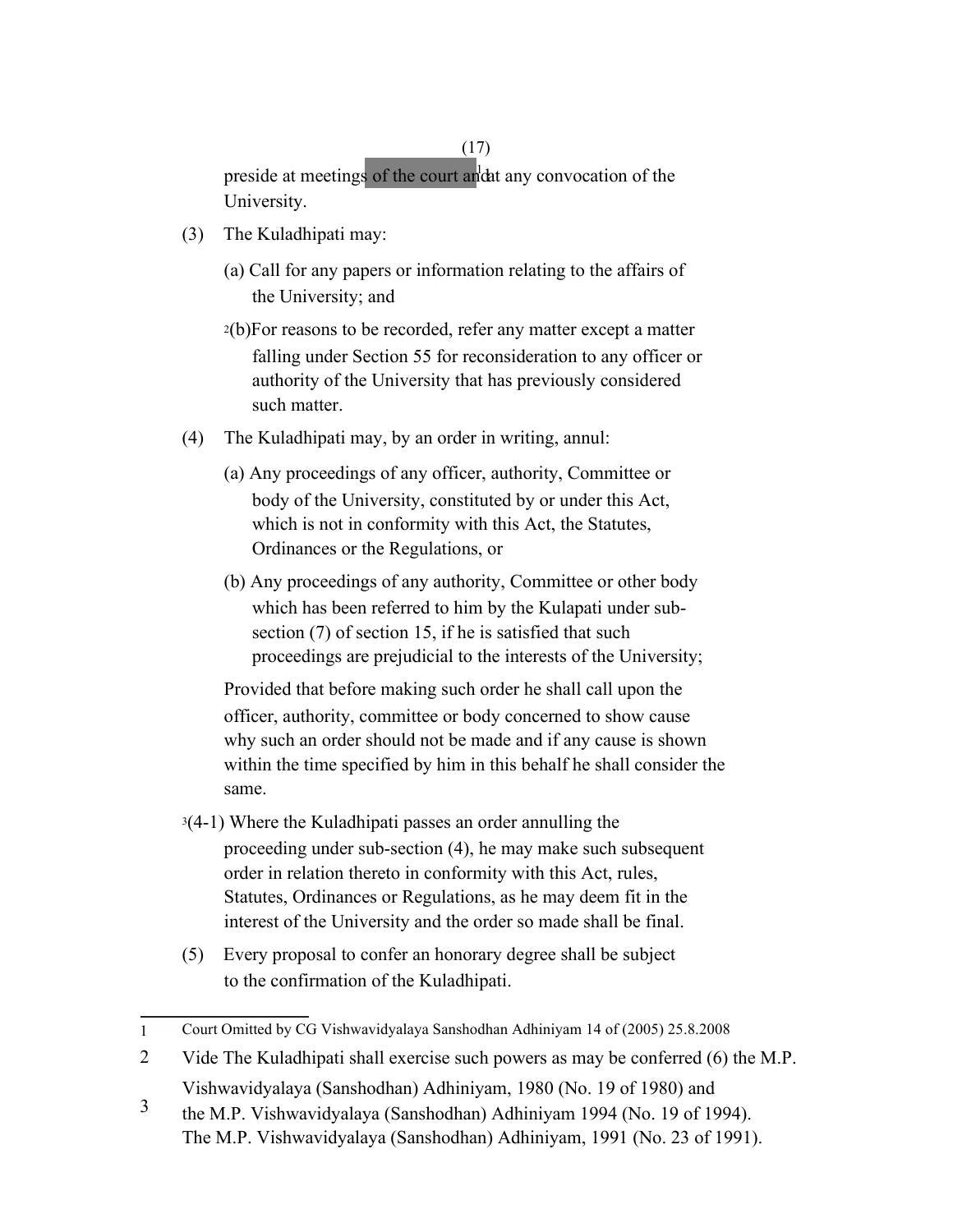on him by or under this Act.

 $(13)(1)$ The Kulapati shall be appointed by the Kuladhipati from a panel of not less than three persons recommended by the committee Appointment of constituted under sub-section  $(2)$  or sub-section  $(6)$ : Kulapati

> Provided that if the person or persons approved by the Kuladhipati out of those recommended by the committee are not willing to accept the appointment, the Kuladhipati may call for fresh recommendations from such committee :

**<sup>1</sup>**Provided also that the first Kulapati of each University specified in part II (Revised) of the second schedule shall be appointed by the Kuladhipati after Consultation with the State Government.

(2) The Kuladhipati shall appoint a committee consisting of the following persons, namely:

(i) One person elected by the Executive Council;

- **2** (ii) One Person nominated by the Chairman of the University Grants Commission;
- (iii) One person nominated by the Kuladhipati.

The Kuladhipati shall appoint one of the three persons to be the Chairman of the Committee.

- (3) For constituting the committee under sub-section (2), the Kuladhipati shall, six months before the expiry of the term of the Kulapati, call upon the Executive Council and Chairman of the University Grant Commission to choose their nominees and if any or both of them fail to do so within one month or the receipt of the Kuladhipati's communication in this regard, the Kuladhipati may, further nominate any one or both the persons, as the case may be.
- (4) No person who is connected with the University or any college shall be elected or nominated on the committee under sub-section (2).
- (5) The committee shall submit the panel within six weeks from the

(1) The Madhya Pradesh Vishwavidyalaya (Sanshodhan) Adhiniyam, 1991 (No. 23 of 1983).

<sup>(2)</sup> The Madhya Pradesh Vishwavidyalaya (Sanshodhan) Adhiniyam, 1991 (No. 06 of 1997).

<sup>3</sup> Substituted by CGVV Sanshodhan Adhinium 2010 No. 10 of 2010, dated 15.06.2010.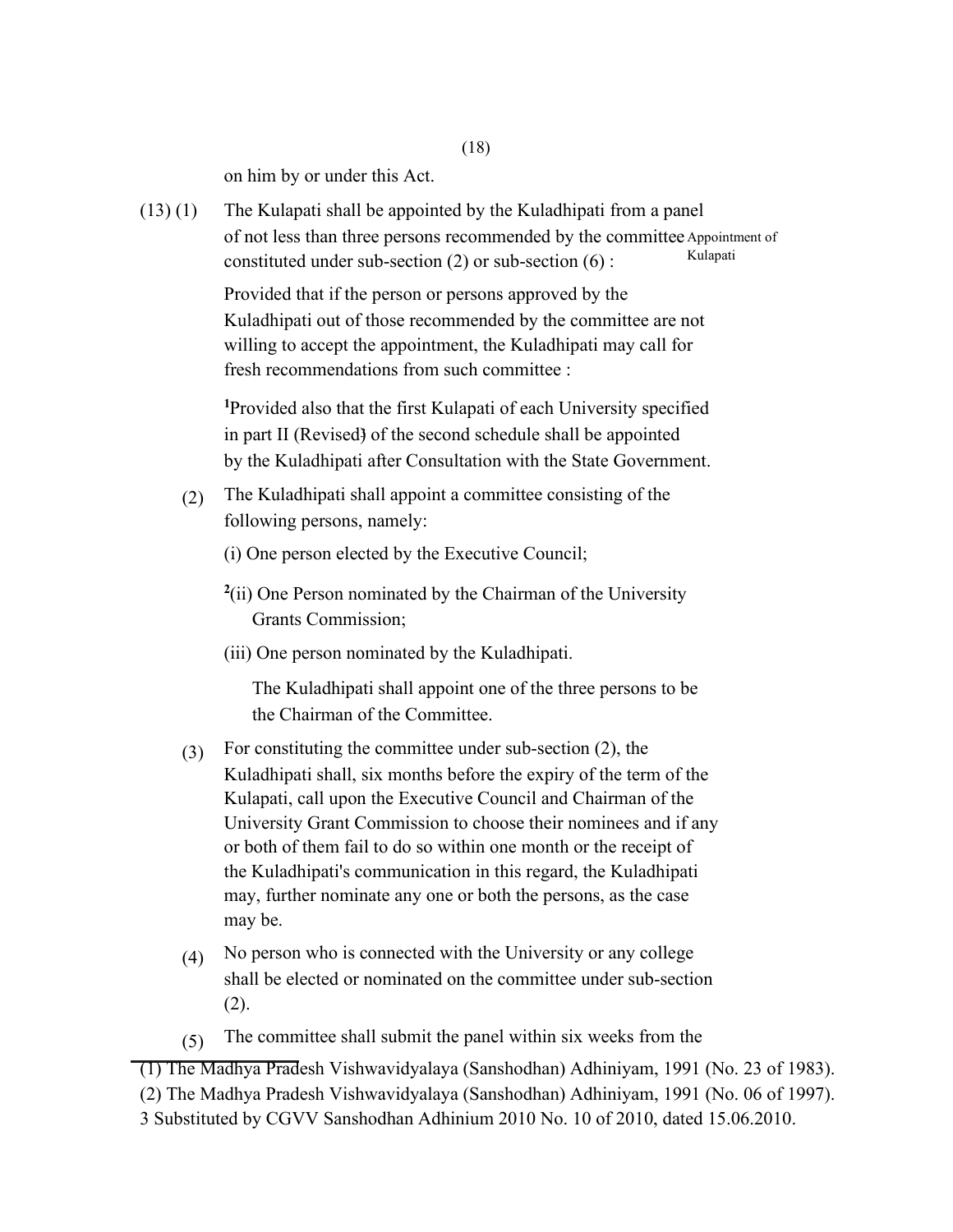# (19)

date of its constitution or such further time not exceeding four weeks as may be extended by the Kuladhipati.

- (6) If for any reasons the committee constituted under sub-section (2) fails to submit the panel within the period specified subsection (5), the Kuladhipati shall constitute another committee consisting of three persons, not-connected with the University or any college one of whom shall be designated as the Chairman. The committee so constituted shall submit a panel of three persons within a period of six weeks or such shorter period as may be specified, from the date of its constitution.
- (7) If the committee constituted under sub-section (6) fails to submit the panel within the period specified therein the Kuladhipati may appoint any person whom he deems fit, to be the Kulapati.
- 14. (1) The Kulapati shall be a whole-time salaried officer of the University and his emoluments and other terms and conditions Conditions of service of service shall be prescribed by the Statutes. Emoluments and of Kulapati terms of

office of and vacancy in the office of Kulapati.

(2) The Kulapati shall hold office for a term of (\*\*\*) five ars and shall not be eligible for appointment for more than two terms:

Provided that notwithstanding the expiry of his term he shall continue to hold office until his successor is appointed and enters upon his office but this period shall not in any case exceed six months.

(2-a) The person holding office of the Kulapati in any University immediately before the commencement of the Madhya Pradesh Vishwavidyalaya (Sanshodhan)Adhiniyam, 1988 shall continue to hold his office till the expiry of his term of office notwithstanding anything contained in the first proviso to sub-section (2).

'परन्तु यह **ओ**भी कि बंधित व्यक्ति्\*\*\*)70ं वर्षकी आयु पूरी कर लेने पर पद धारण से प्रवरित हो जाएगा।

(3) If at any time upon representation made or otherwise and after making such enquiries as may be deemed necessary, it appears to the Kuladhipati that the Kulapati:

<sup>\*</sup>Vide Chhattisgarh Vishwavidyalaya (Sanshodhan) Adhiniyam 2000 (No. 09 of 2002).

<sup>1</sup> Substituted by CG Vishwavidyalaya Adhiniyam 2010 No. 10 of 2010 dated 15.06.2010. (from 4 to 5 years)

<sup>2.</sup> Substituted by CG Vishwavidyalaya Adhiniyam 2010 No. 10 of 2010 dated 15.06.2010. (from 65 to 70 years).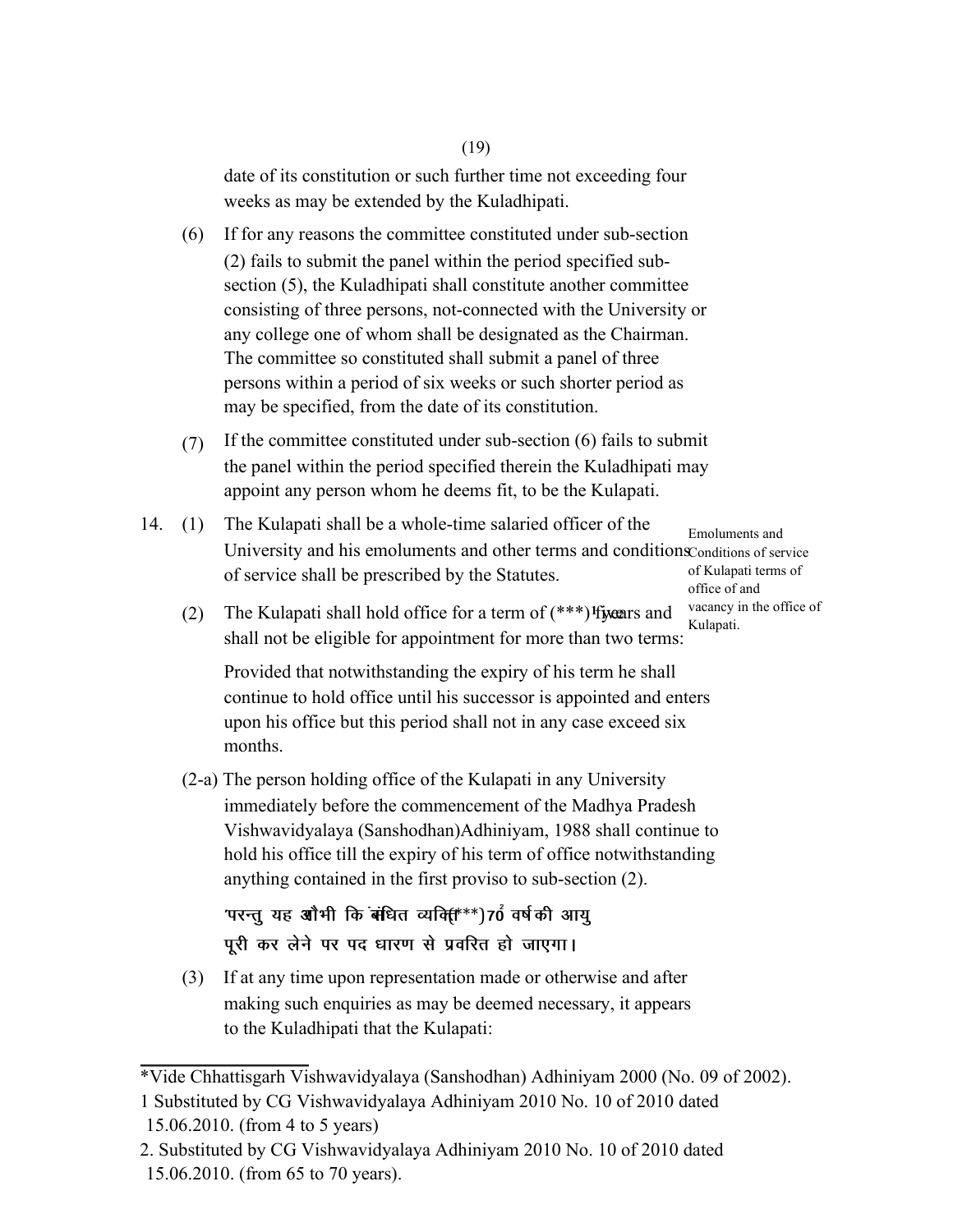- (i) Has made default in performing any duty imposed on him by or under this Act; or
- (ii) Has acted in a manner prejudicial to the interests of the University; or
- (iii) Is incapable of managing the affairs of the University the Kuladhipati may, notwithstanding the fact that the terms of office of the Kulapati has not expired, by an order in writing stating the reasons therein, require the Kulapati to relinquish his office as from such date as may be specified in the order.
- (4) No order under sub-section (3) shall be passed unless the particulars of the grounds on which such action is proposed to be taken are communicated to the Kulapati and he is given a reasonable opportunity of showing cause against the proposed order.
- $(5)$ As from the date specified in the order under sub-section (3), the Kulapati shall be deemed to have relinquished the office and the office of the Kulapati shall fall vacant.
- \*(6) In the event of the occurrence of any vacancy including a temporary vacancy in the office of the Kulapati by reason of his death, resignation, leave, illness or otherwise, the Rector and if no Rector has been appointed or if the Rector is not available, the Dean of any faculty or the Senior most Professor of University teaching department nominated by the Kuladhipati for that purpose shall act as the Kulapati until the date on which the Kulapati appointed under sub-section (1) or sub-section (7) of Section 13 enters or re-enters as the case may be upon his office:

Provided that the arrangement contemplated in this sub section shall not continue for a period of more than six months.

15. (1) The Kulapati shall be the principal administrative and Academic were and duty of officer of the University. He shall be an ex-officio member and ulapati Chairman of the Executive Council and of the Academic Council Member of the Court and Chairman of the Executive Council and Chairman of such other authorities, committees and bodies

<sup>\*</sup>The Madhya Pradesh Vishwavidyalaya (Sanshodhan) Adhiniyam, 1994 (No. 19 of 1994)

<sup>1</sup> Court Omitted by CG Vishwavidyalaya Sanshodhan Adhiniyam 14 of (2005) 25.8.2008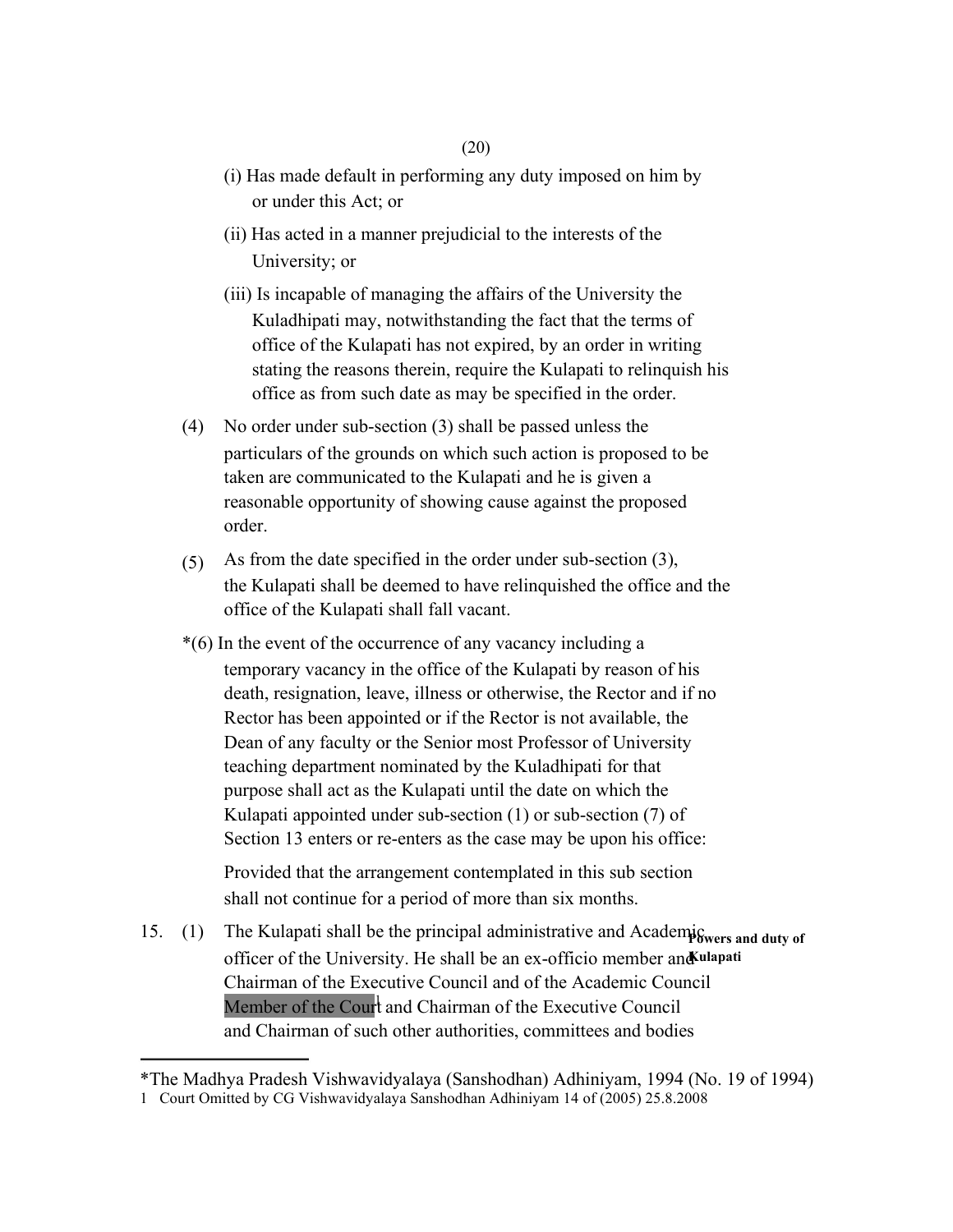of the University of which he is a member. He shall be entitled to be present and to speak at any meeting of any authority, committee or other body of the University but shall not be entitled to vote there at unless he is a member of the authority, committee or body concerned.

- (2) It shall be the duty of the Kulapati to ensure that this Act, the Statutes, the Ordinances and the Regulations are faithfully observed and he shall have all powers necessary for this purpose.
- (3) The Kulapati shall have the power to convene meetings of the court, the Executive Council, the Academic Council and of such other authorities, Committees and bodies of the University of which he is the Chairman. He may delegate this power to any other officer of the University.
- (4) If in the opinion of the Kulapati any emergency has arisen which requires immediate action to be taken, the Kulapati shall take such actions as he deems necessary and shall at the earliest opportunity thereafter report his action to such officer, authority, committee or other body as would have in the ordinary course dealt with the matter:

Provided that the action taken by the Kulapati shall not commit the University to any recurring expenditure for a period of more than three months:

Provided further that where any such action taken by the Kulapati affects any person in the service of the University such person shall be entitled to prefer, within thirty days from the date on which such action is communicated to him, an appeal to the Executive Council.

**<sup>2</sup>**[Provided also that the power shall not extend to matters regarding amendment in the Ordinances, Statutes, Regulations or any matter relating to disciplinary action or appointments.]

(5) On receipt of a report under sub-section (4) if the authority, Committee or body concerned does not approve of the action taken by the Kulapati it shall refer the matter to the Kuladhipati whose decision thereon shall be final.

<sup>1</sup> Court Omitted by CG Vishwavidyalaya Sanshodhan Adhiniyam 14 of (2005) 25.8.2008

<sup>2</sup> Inserted by MP 23 of 1991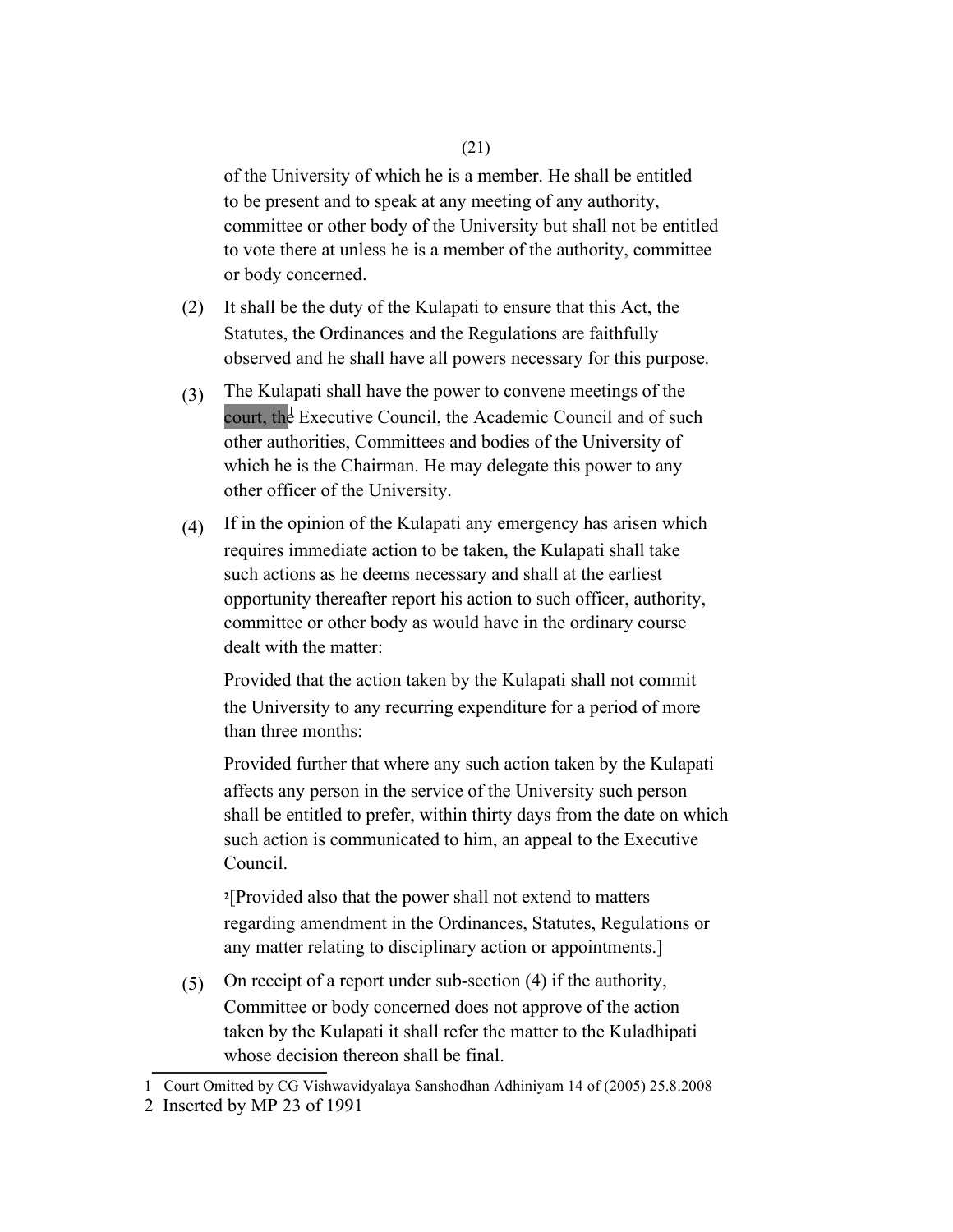- (6) The action taken by the Kulapati under sub-section (4) shall be deemed to be the action taken by the appropriate authority until it is set aside by the Kuladhipati on a reference made under sub- section (5) or is set aside by the Executive Council on an appeal under the second proviso to sub-section (4).
- (7) If in the opinion of the Kulapati, any proceeding of any; authority, committee or other body of the university is likely to be prejudicial to the interests of the University, he shall record his reasons and refer the matter to the Kuladhipati and so inform the authority, committee or other body concerned whereupon the decision concerned shall not be given effect to till the matter is decided by the Kuladhipati under sub-section (40 of section 12.)
- (8) The Kulapati shall exercise general control over the affairs of the University and shall give effect to the decisions of the authorities of the University.
- (9) The Kulapati shall exercise such other power as may be prescribed by the Statutes, Ordinances and Regulations.
- <sup>1</sup>[15-A.(1) Is shall be the duty of first Kulapati of each University specified owers and duty of in Part II of the Second Schedule to constitute courtly ecutive first Kulapati Council, Academic Council; and other authorities of the University within a period of two years from the date of the establishment of the University and till; the said authorities reconstituted, the Kulapati shall be deemed to be the  $\text{Cour}^2$ , Executive Council, or imposed on such authorities by or under this Act : Academic Council or such other authority, as the case may be, and shall exercise the powers and perform the, duties conferred

Provided that the Kuladhipati may, if he considers it necessary or expedient so to do, appoint a committee after consultation with the State Government consisting of an Educationist, an administrative expert and a financial expert to aid and advise the Kulapati in the exercise of his powers and performance of functions in lieu of each such authority.

15-B4(1) A Rector shall be appointed by the Executive Council on the **Rector**  recommendation of the Kulapati, If the Executive Council does

4. Ins. by MP VV (Sanshodhan Adhiniyam 1983 [No.23 of 1983])

<sup>1.</sup> Substituted 15-A and 15-B inserted by MP 23 of 1983.

<sup>2</sup> Court Omitted by CG Vishwavidyalaya Sanshodhan Adhiniyam 14 of (2005) 25.8.2008

<sup>3.</sup> Inserted "revised" by C.G. Vishwavidyalaya Sanshodhan Act 2008 No. 18 of 2008 [2-09-2009]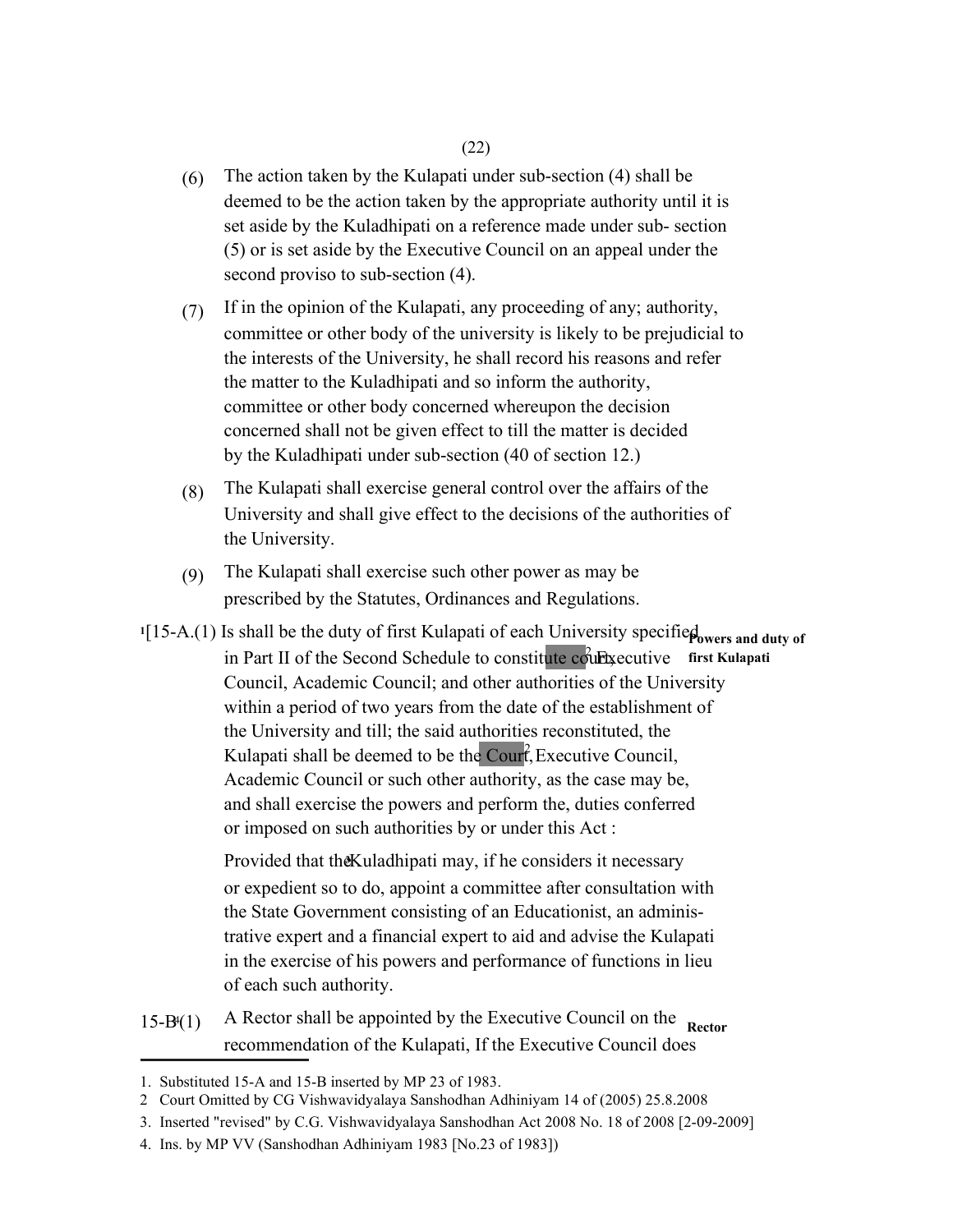not accept the recommendation of the Kulapati the matter shall be referred to the Kuladhipati whose decision thereon shall be final.

- (2) The Rector shall be a salaried officer of the University.
- (3) Subject to the provisions of this Act, the term of office, conditions of service and emoluments of the Rector shall be such as may be prescribed, by statutes and till so prescribed as may be determined by the Kuladhipati.
- (4) The Rector shall perform such duties and exercise such powers of Kulapati as may be assigned to him by the Kuladhipati in consultation with the Kulapati and he shall perform such other duties and exercise such other powers as may be prescribed by Regulations.
- $15-C(1)$ With effect from such date as the State Government may, by notification, appoint in this behalf, there shall be constituted the ervices State University Service for the purpose of providing officers to all the Universities in the State. The State University Service shall consists of the cadre of Registrars and such cadres of other officers covered under clause (vi) of section 11 as the State Government may, by notification, specify. **State University** 
	- (2) The State Government may make rules for regulating the recruitment and the conditions of services of persons appointed to the State University Service.

Provided that until the State University Service is constituted under sub-section (1) and the rules are made under this subsection, appointments to the posts of Registrars vacant on the date of commencement of the Madhya Pradesh Vishwavidyalaya (Sanshodhan) Adhiniyam, 1980 or to the posts of other officers specified in the notification under sub-section (1) vacant on the date of publication of the notification specifying the cadres of officers, as the case may be, shall be filled in by the Kuladhipati by securing the services of suitable officers on deputation.

<sup>(1)</sup> MP VV Sanshodhan Adhiniyam, 1980 (No. 19 of 1980).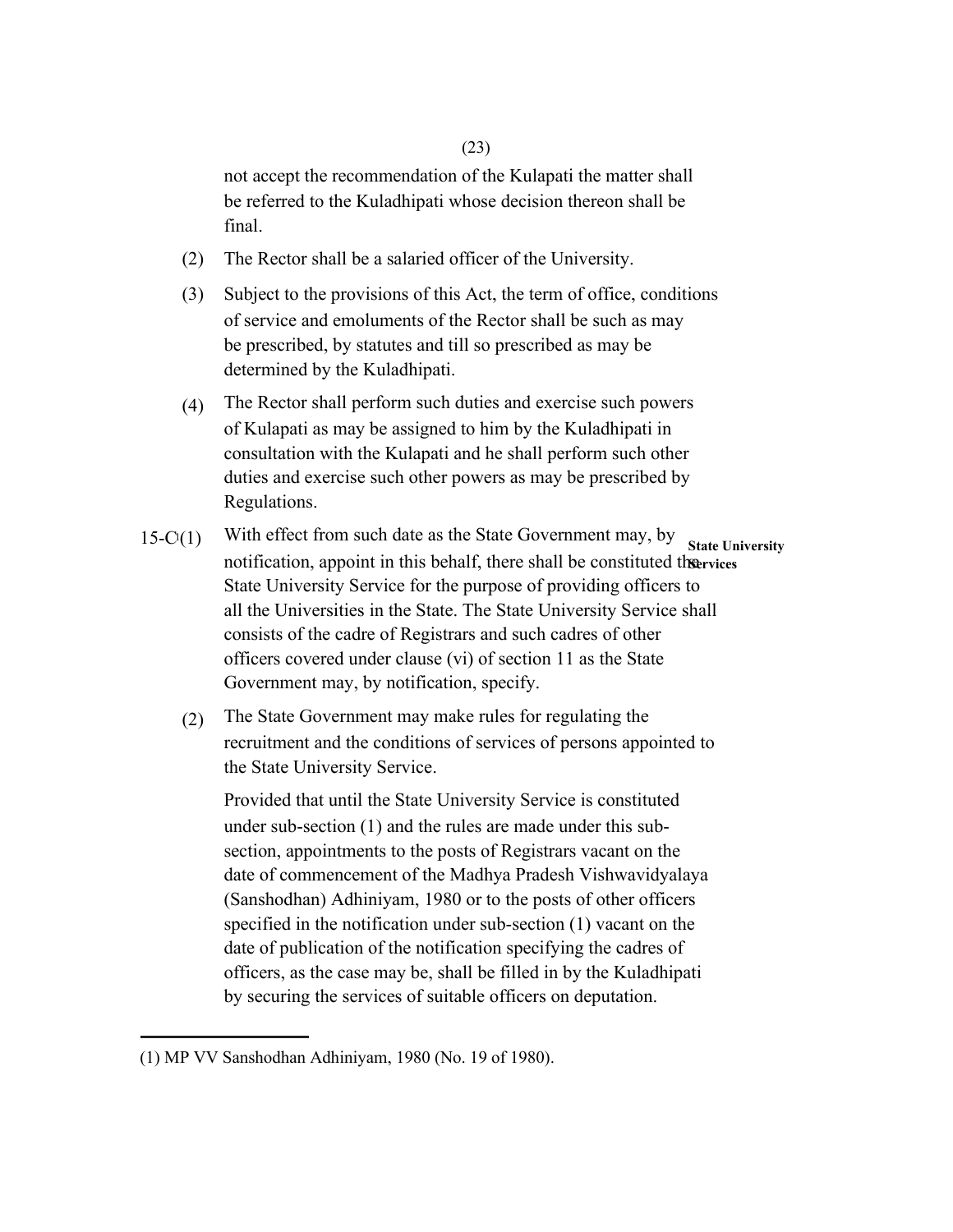(24)

- (3) All the rules made under this section shall be laid on the table of the Legislative Assembly.
- (4) The persons holding the post of Registrars on the date appointed under sub-section (1) or the persons holding the posts of officers included in the cadre specified i the notification under the said sub-section, if confirmed in the said posts before the 1st day of September, 1980 shall be permanently absorbed and included in the State University Service. The remaining persons holding the aforesaid posts on the 1st day of September, 1980 may, if found suitable after following such procedure as may be prescribed by rules, be absorbed in the State University Service either provisionally or finally. If any person is not absorbed finally in the State University Service his services shall be liable to be terminated at any time on payment of one month's salary last drawn by him.
- (5) Where any person referred to in the aforesaid sub-section is finally absorbed in the State University Service as provided therein, the conditions of service applicable to him immediately before his absorption, shall not be changed to his disadvantage by making them less favourable to him, except that he shall be liable to transfer from one University to another.
- 16 (1) "The Registrar shall be a whole time salaried officer of the University and shall discharge his duties under the Act, subject to the general superintendence and control of the Kulapati. He shall act as the Secretary of the Count of the Executive Council, of the Academic Council and of the Academic Planning and Evaluation Board. **Registrar** 
	- (2) The Registrar shall be appointed in accordance with the provisions of Section 15-C and the rules made there under"

\*Provided that the first Registrar of each University specified in Part II of the Second Schedule shall be appointed by the Kuladhipati after consultation with the State Government and shall hold office for such period not exceeding four years and on such terms and conditions as the Kuladhipati may determine.

\*\*(3) Omitted.

<sup>\*</sup> The Madhya Pradesh Vishwavidyalaya (Sanshodhan) Adhiniyam, 1983 (No. 23 of 1983).

<sup>\*\*</sup> The Madhya Pradesh Vishwavidyalaya (Sanshodhan) Adhiniyam, 19 of 1980.

<sup>1</sup> Court Omitted by CG Vishwavidyalaya Sanshodhan Adhiniyam 14 of (2005) 25.8.2008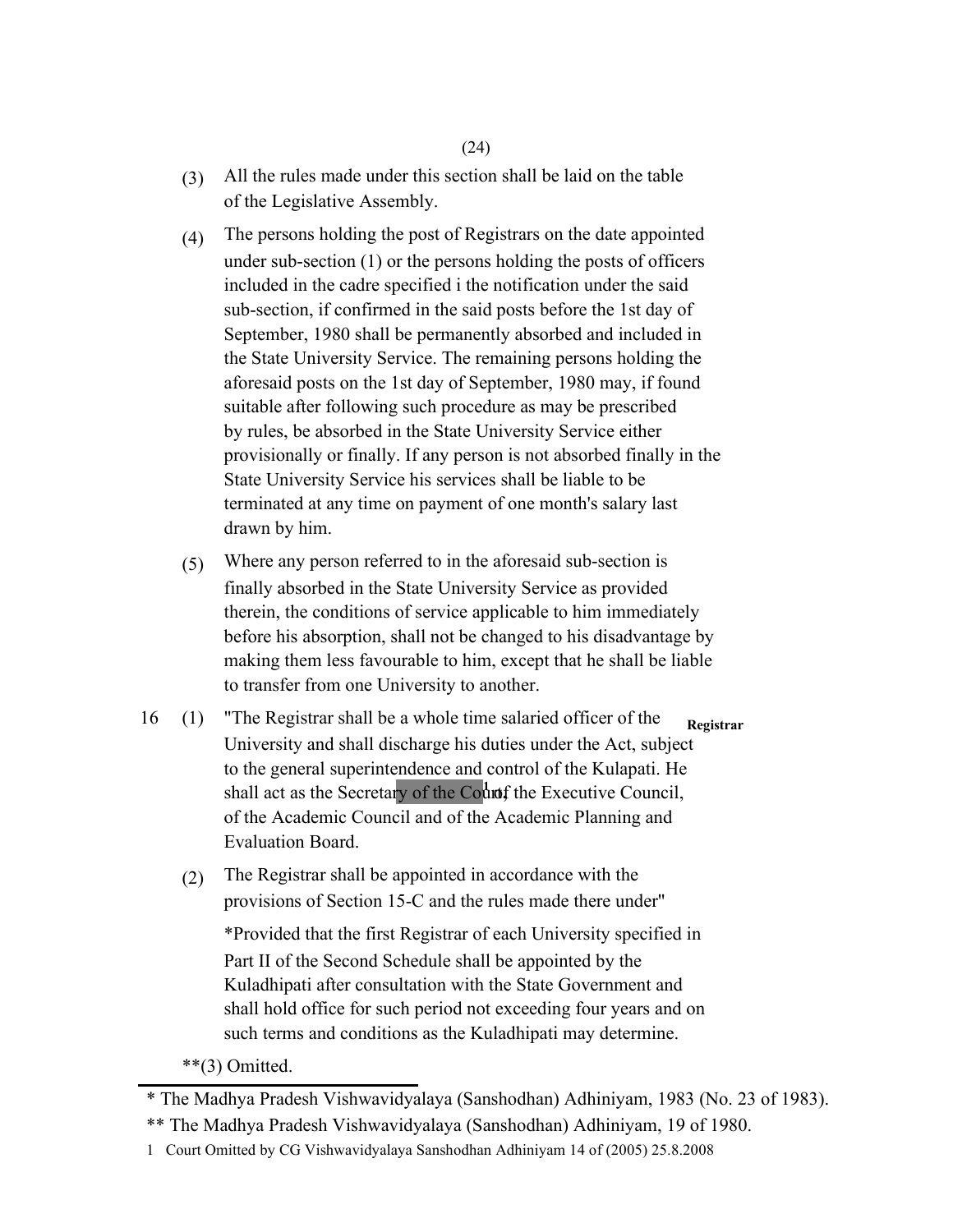- (4) Subject to the powers of the Executive Council the Registrar shall, unless otherwise provided in the Statutes, be responsible for seeing that all moneys are expended for the purpose for which they are granted or allotted.
- (5) Unless otherwise provided for by or under this Act, all contracts shall be signed and all documents and records shall be authenticated by the Registrar on behalf of the University.
- (6) The Registrar shall exercise such powers and performs such duties as may be conferred or imposed on him, by the Statutes, the Ordinances and the Regulations.
- 17. (1) The Dean of Students' Welfare shall be appointed by the Executive Council on the recommendation of the Kulapati. **Dean of Students' Welfare** 
	- (2) The Dean so appointed under sub-section (1) shall be a whole time salaried officer;

Provided that the Executive Council may, if it is considered necessary to appoint, on the recommendation of the Kulapati, a teacher, not below the rank of a Reader to discharge the duties of the Dean of Students' Welfare in addition to his duties as such teacher, and in such a case, the Executive Council may sanction a suitable allowance to be paid to him.

- (3) The terms and conditions of service and the duties and powers of the Dean of Students' Welfare shall be prescribed by the Statues.
- 18. The appointment of other officers of the University referred to in section officers. 12, shall be made in such manner and the conditions of their services and powers and duties shall be such as may be prescribed by the Statutes, Ordinances and Regulations.
- <sup>1</sup>18-A On the inclusion of post of other officers covered under clause (vi) ection 18 to cease of section 11 in the State University Service constituted under section<sup>phy on</sup> <sup>2</sup>15-C the provisions of section 18, shall cease to apply in respect of *university Service* such other officers" **Inclusion in State of certain other officers.**
- 1) The Madhya Pradesh Vishwavidyalaya (Sanshodhan) Adhiniyam, 1980 (No. 19 of 1980).

<sup>2)</sup> The Madhya Pradesh Vishwavidyalaya (Sanshodhan) Adhiniyam, 1983 (No. 23 of 1983).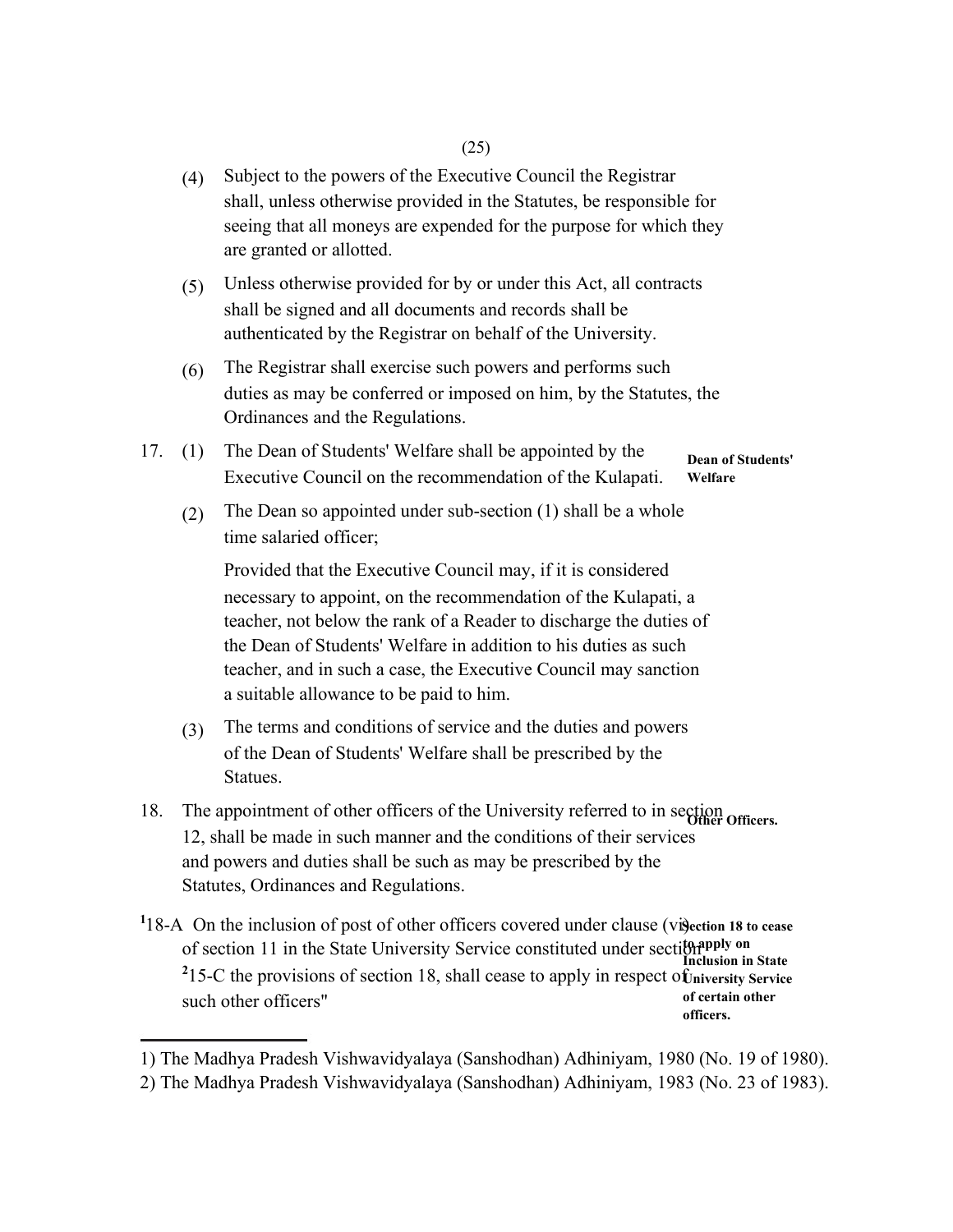# (26) **CHAPTER IV - AUTHORITIES OF THE UNIVERSITY**

- 19. The following shall be the authorities of the University: **Authorities of** 
	- **1** (i) \*\*\*;
	- (ii) The Executive Council; <sup>2</sup>(ii-a) The Finance Committee;
	- (iii) The Academic Council;
	- (iv) Faculties;
	- (v) The Boards of Studies;
	- (vi) Academic Planning and Evaluation Board;
	- (vii) Such other authorities as may be declared by the Statue to be the authorities of the University.
- 20. **<sup>1</sup>**(Omitted), 21. **<sup>1</sup>** (Omitted), 22. **<sup>1</sup>**(Omitted )
- 23. (1) The Executive Council shall be the executive body of the University and shall consist of the following namely:
	- (i) the Kulapati;
	- $3$ (iA) five members of the state legislative assembly to be nominated by state legislative assembly.
	- **4** (i-a) the Rector
	- (ii) four Deans of Faculties nominated by the Kuladhipati;
	- **<sup>5</sup>** (iii) Omitted.
		- (iv) two professors of the University Teaching Departments or School of Studies to be nominated by the Kuladhipati by rotation according to seniority;
		- (v) four Principals of affiliated colleges atleast two of whom shall be from colleges belonging to the State Government, to be nominated by the Kuladhipati by rotation according to seniority.

**University** 

<sup>1</sup> The Court Omitted by CG VV Sanshodhan Adhinium 2005 No. 14 of 2005 (25.08.2005)

<sup>2</sup> The Madhya Pradesh Vishwavidyalaya (Sanshodhan) Adhiniyam, 1991 No. 23 of 1991).

<sup>3</sup> Substituted by CG VV Sanshodhan Adhiniyam 14 of 2005. (25.06.2005)

<sup>4</sup> Substituted by MP act 23 of 1983.

<sup>5</sup> The Chhattisgarh V.V. (Sanshodhan) Adhiniyam, 2002 (No. 09 of 2002).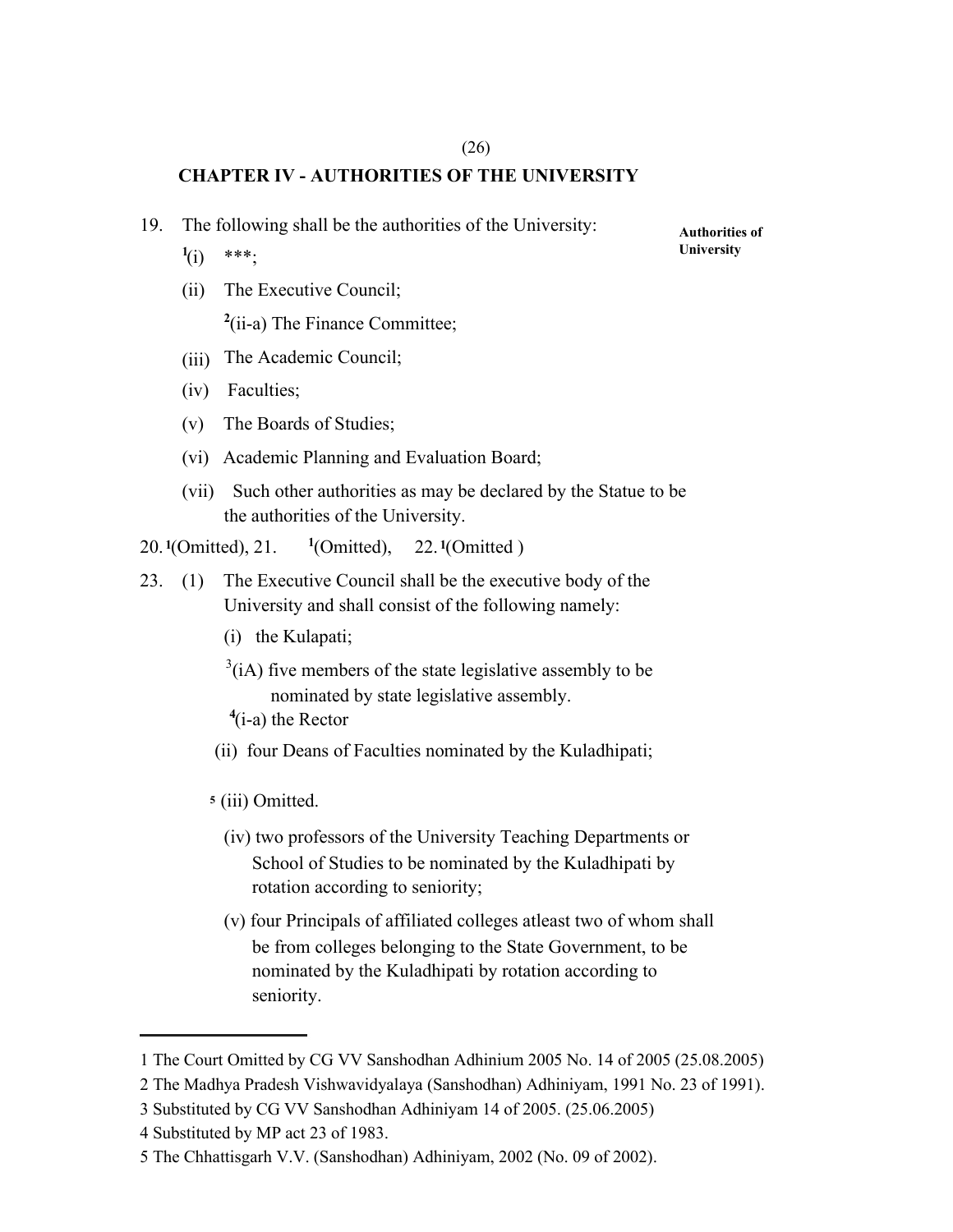- (vi) the Secretary to Government of Chhattisgarh Higher Education Department or his nominee not below the rank of Deputy Secretary;
- (vii)The Secretary to Government of Chhattisgarh Finance Department or his nominee not below the rank of Deputy Secretary;
- (viii) two members nominated by the Kuladhipati;
- $\frac{1}{i}$ (ix) Three members out of whom one representing agriculture, Industry or Commerce, one from the field of Education and one Social representative from the social work shall be appointed by the Kuladhipati on recommendation of the State Government.

(2) Members of the Executive Council other than ex-official members shall hold office for a period of three years;

- $^{2}(3)$  Seven members of the Executive Council shall form a quorum. Provided that no quorum shall be necessary for adjourned meeting.
- 24. Subject to the provisions of this Act, and the Statutes, Ordinances and **Powers and duties**  regulations made there under, the Executive Council shall have the **of Executive**  following powers and perform the following duties, namely: **Council** 
	- (i) to hold, control and administer the property funds of the University;
	- $(ii)$ to administer the funds placed at the disposal of the University for specific purposes;
	- (iii) to adopt the annual accounts together with the audit report;
	- $(iv)$ to frame the annual financial estimates of the University and to place them before the court for its consideration;

<sup>&</sup>lt;sup>1</sup> Vide Chhattisgarh V.V. (Sanshodhan) Adhiniyam, 2002 (No. 09 of 2002).

<sup>&</sup>lt;sup>2</sup> Proviso added by the MP VV (Sanshodhan) Adhiniyam, 1991 No. 23 of 1991).

<sup>3</sup> Court Omitted by CG Vishwavidyalaya Sanshodhan Adhiniyam 14 of (2005) 25.8.2008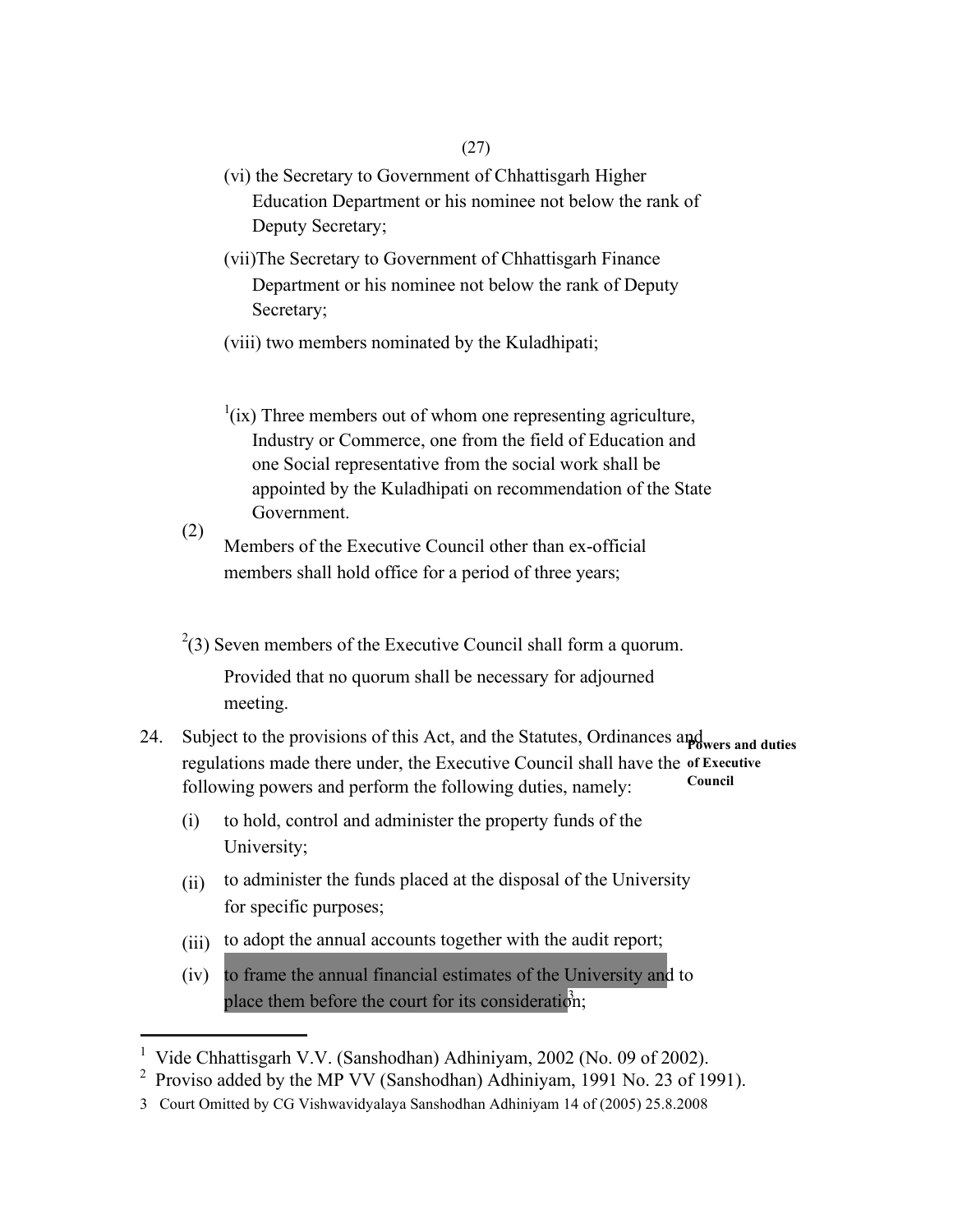# (28)

- (v) (a) to adopt the annual financial estimates. after considering suggestions of the court, if any;
	- (b) to fix the limit for the total recurring expenditure and total non-recurring expenditure for the year based on the resources of the University which in the case of productive works may include the proceeds of loans;
- (vi) subject to clause (v), at any time during the financial year;
	- (a) to reduce the amount of the budget grant;
	- (b) to sanction the transfer of any amount within a budget grant from one head to another or from a subordinate head under one minor head to a subordinate head under another minor-head; or
	- (c) to sanction the transfer of any amount not exceeding rupees five thousand within a minor head from one subordinate head to another or from one primary unit to another;
- (vii) to borrow and lend funds on behalf of the University;

Provided that funds shall not be borrowed on the security of University property without the prior approval of the State Government];

(viii) to transfer any movable or immovable property on behalf of the University;

Provided that no immovable property of the University shall, except with the prior sanction of the State Government, be transferred by way of mortgages, sale, exchange, gift or otherwise;

(ix) to enter into, vary, carry out and cancel contracts on behalf of the University in the exercise or performance of the powers and duties assigned to it by this Act, and the Statutes.

<sup>1</sup> Court Omitted by CG Vishwavidyalaya Sanshodhan Adhiniyam 14 of (2005) 25.8.2008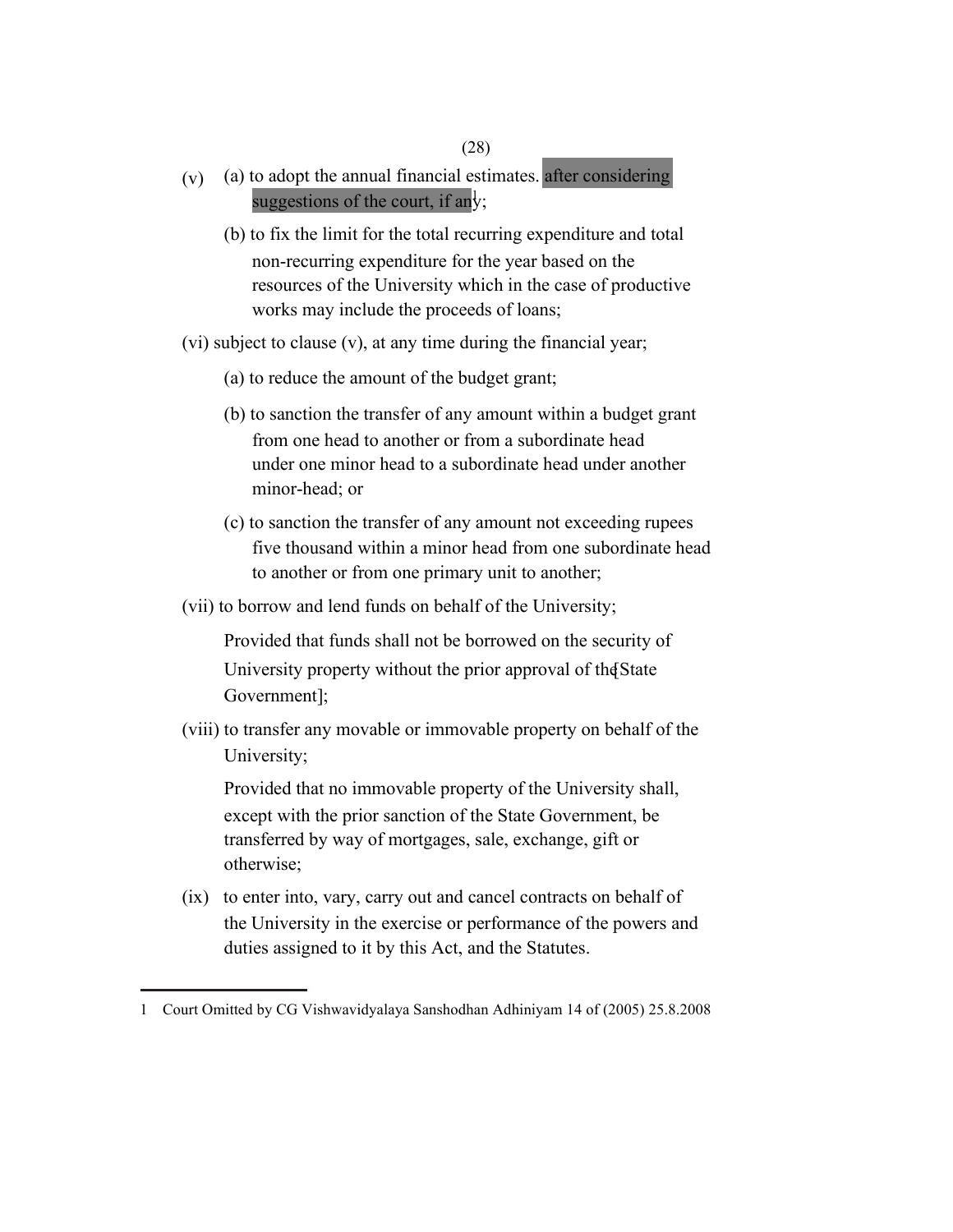# (29)

- $(x)$ to determine the form of, provide for the custody and regulate the use of the common seal of the University;
- $(x_i)$  to lay before the Commissioner higher education annually] a full statement of the financial requirements of all colleges and halls;
- (xii) to admit colleges to the privileges of the University on the recommendation of the Academic Council and with the previous sanction of the [Commissioner Higher Education] and subject to the provisions of this Act, and Statutes and to withdraw any of the privileges and to take over the management of the college in the manner and under conditions prescribed by the Statutes and ordinances;
- (xiii) to declare Teaching Department of the University; School of Studies or Colleges as autonomous Colleges;

Provided that the extent of autonomy which each such Teaching Department of the University, School of Studies or College may have and the matters in relation to which it may exercise such autonomy, shall be such as may be prescribed by the Statute;

- (xiv) to make provision for building, premises, furniture apparatus books and other means needed for carrying on the works of the University;
- (xv) to accept on behalf of the University, trusts, bequests, donations and transfers of any movable of immovable property to the University;
- (xvi) to manage and regulate the finances, accounts and investments of the University;
- (xvii) to institute and manage :
	- (a) a Printing, Publication and Translation Bureau;
	- (b) an Information Bureau; (c)

an Employment Bureau;

<sup>1.</sup> Substituted by MP act 19 of 1994

<sup>2.</sup> Substituted by MP act 19 of 1994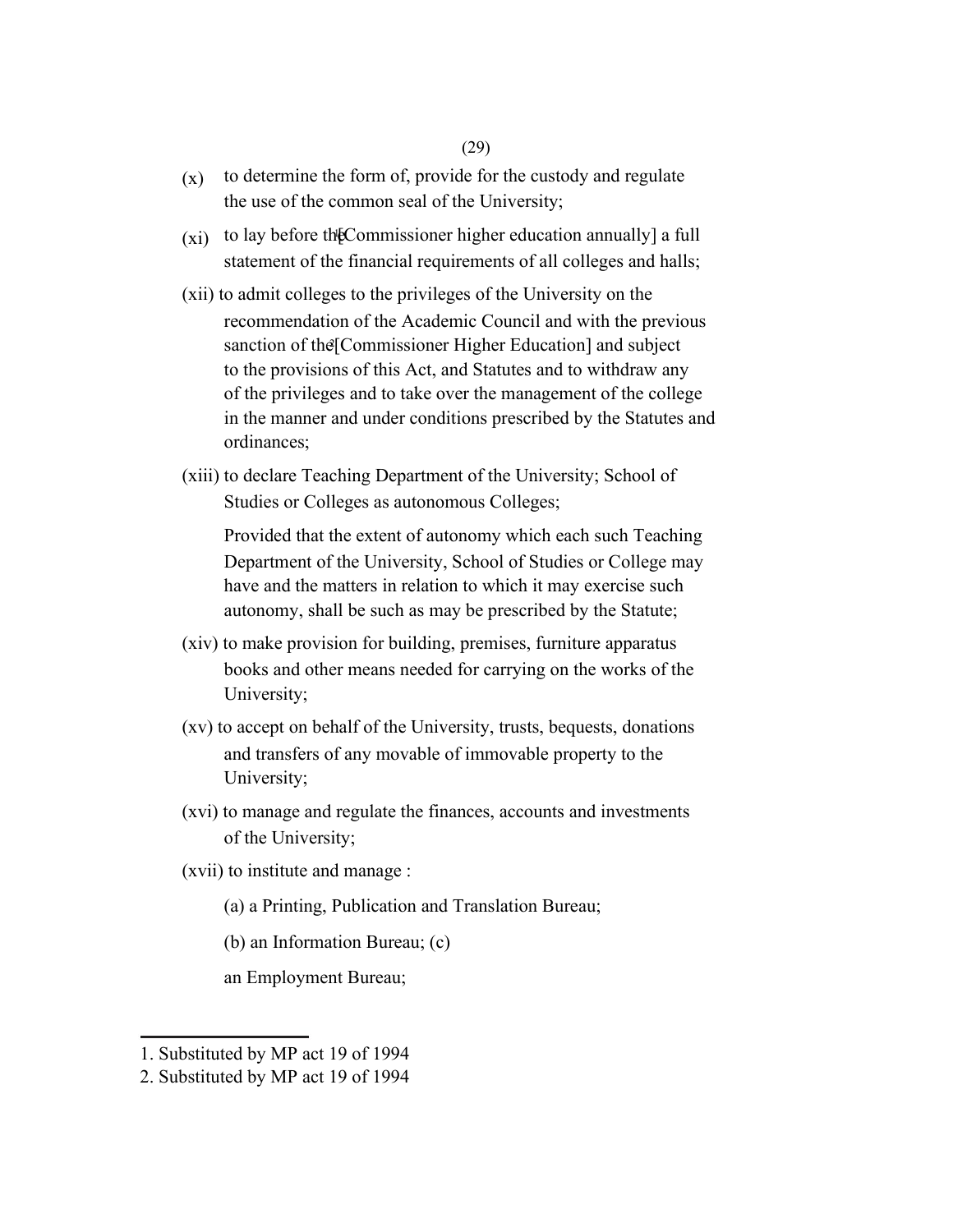(30)

(xviii) to make provision for:

- (a) (i) Extramural teaching and research,
	- (ii) University extension activities,
	- (iii) Correspondence Courses,
- (b) Physical training;
- (c) Students' Union;
- (d) Students' Welfare;
- (e) Sports and athletic activities;
- (f) Social service schemes; and
- (g) National Cadet Corps;
- $(xix)$ to scrutinize all proposals of the Academic Council with a view to their execution within the frame work of the budget;
- $(xx)$ to institute such Professorships, Readerships, **<sup>1</sup>**(xxx) Lecturerships or other teaching posts as may be proposed by the Academic Planning and Evaluation Board;

Provided that no teaching post shall be instituted without the prior approval of the Commissioner Higher Education];

- **<sup>3</sup>**(xxi) to create administrative ministerial and other posts with the prior sanction of the State Government" and
- (xxii) to abolish or suspend, after report from the Academic Planning and Evaluation Board thereon any Professorships, Readerships, Lecturerships, or other teaching posts in the University;
- $(xxiii)$ to establish, maintain and manage colleges, teaching departments, institutions of research or specialized studies, laboratories, libraries, museums and halls;
- (xxiv) to recognize halls and to provide housing accommodation for teachers of the University paid by the University;

<sup>1.</sup> Omitted by MP act 10 of 1978 (13.01.1978)

<sup>2.</sup> Substituted by MP act 19 of 1994.

<sup>3.</sup> The MP VV Sanshodhan Adhiniyam 1991.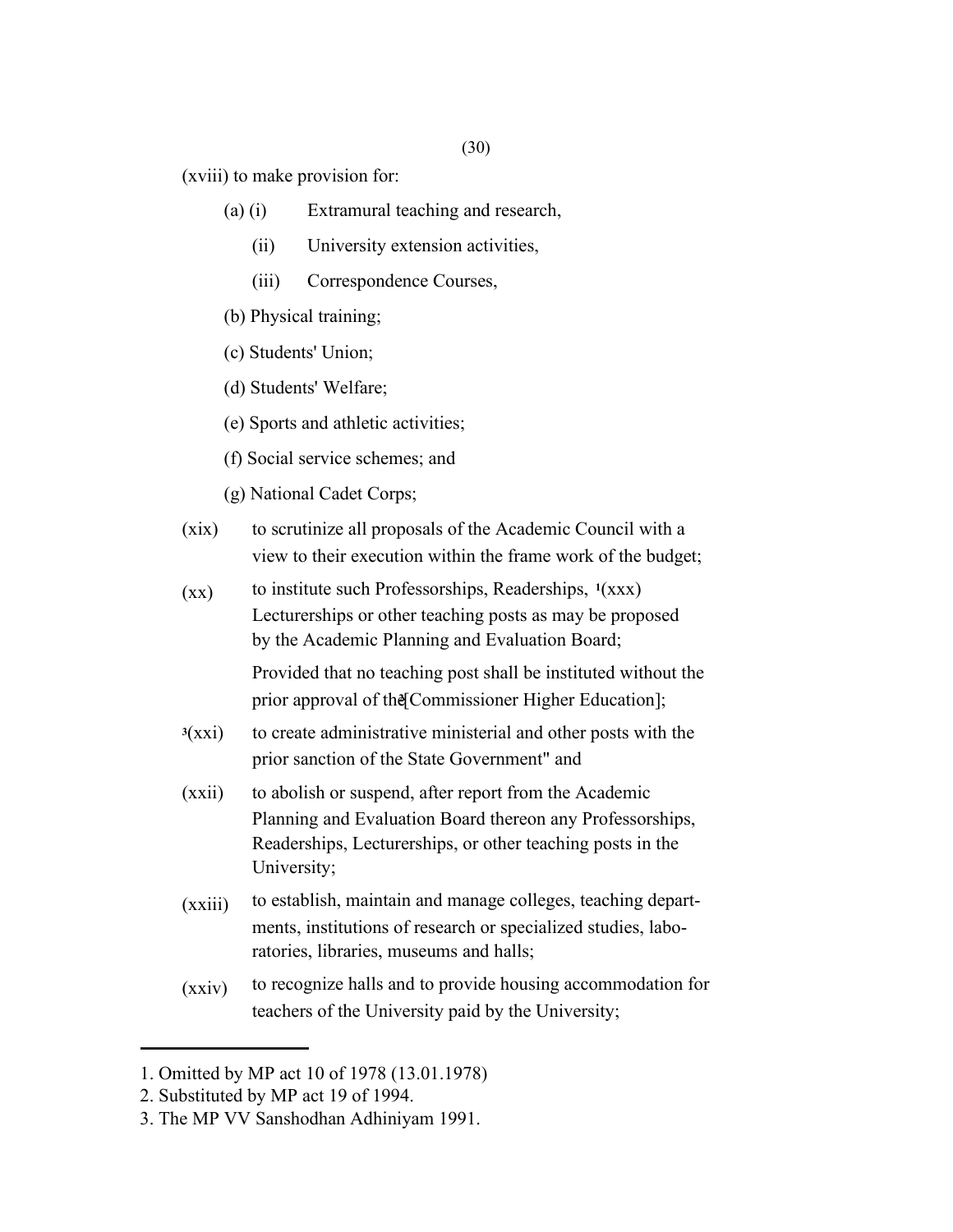- $(xxy)$ to arrange for and direct the inspection of affiliated colleges, recognized institutions and halls and to issue instruction for maintaining their efficiency and for ensuring proper conditions of employment for members of their staff, and payment of adequate salaries, and in case of disregard of such instructions, to modify on the recommendations of the Academic Council the conditions of affiliation or recognition or taking of such other steps as it deems necessary and proper in that behalf;
- (xxvi) to prepare a college code laying down therein the terms and conditions of affiliation of colleges other than Government Colleges;
- (xxvii) to call for reports, returns and other information from affiliated colleges, recognized institutions or halls;
- (xxviii) to supervise and control the admission, residence, conduct and discipline of the students of the University and to make arrangements for promoting their health and general welfare;
- $(xxix)$ to recommend to the Kuladhipati the conferment of Honorary degrees and academic distinctions in the manner prescribed by Statutes;
- $*(xxx)$ to confer or withdraw degrees, diplomas, certificates and other academic distinctions in the manner prescribed by the statues;
- (xxxi) to institute fellowships, scholarships, studentships, exhibitions, medals and prizes.
- $(xxxii)$ Save as otherwise provided by this Act, or the Statutes, to appoint the officers other than the Kulapati, teachers and other employees of the University, to define their duties and the conditions of their service, and to provide for the filling of temporary vacancies in their posts;

<sup>\*</sup>The Madhya Pradesh Vishwavidyalaya (Sanshodhan) Adhiniyam, 1991 (No. 23 of 1991).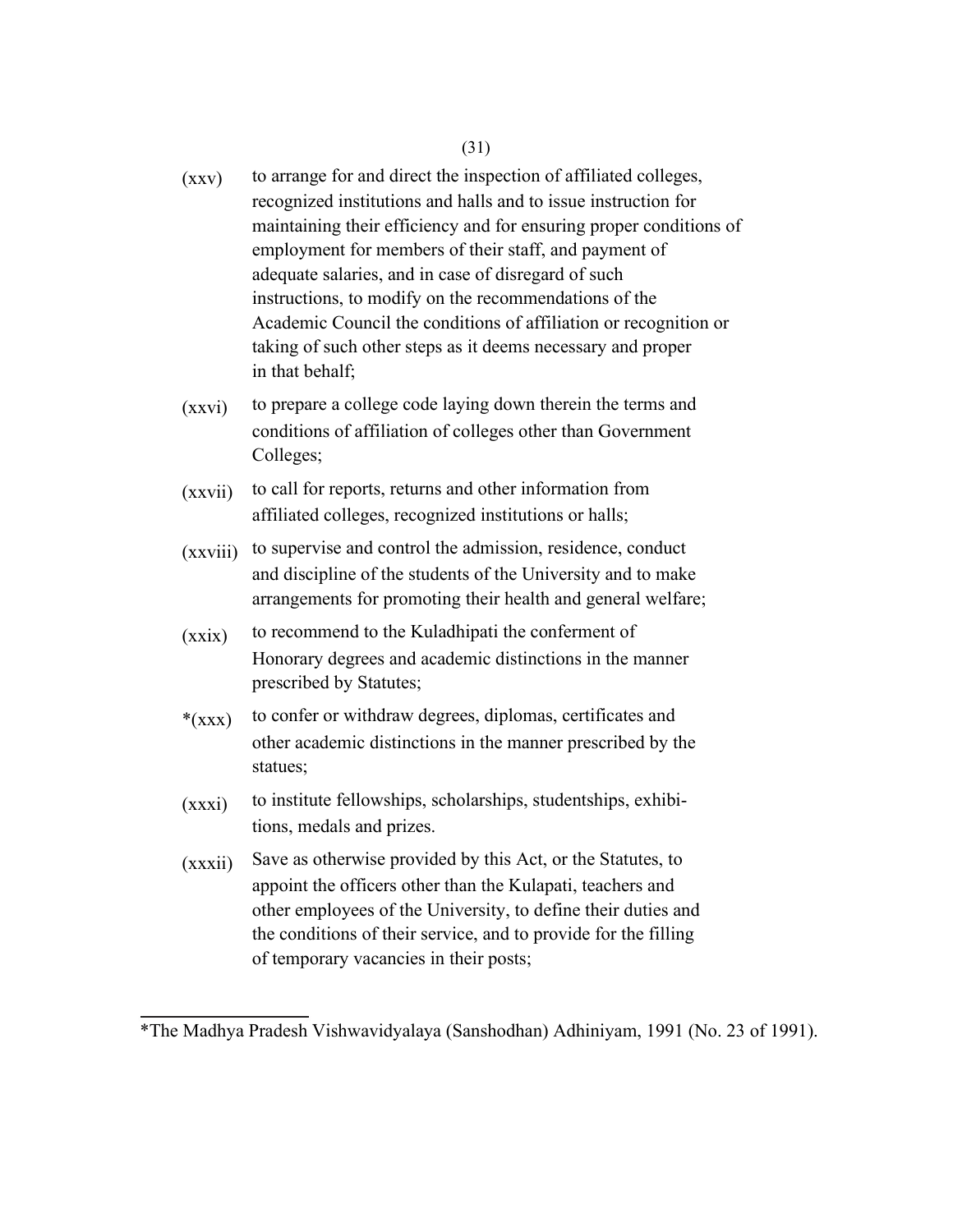- (xxxiii) to regulate and enforce discipline among members of the teaching, administrative and ministerial staff of the University in accordance with the Statutes and Ordinances;
- (xxxiv) to recognize a member of the staff of an affiliated college or recognized institution as a teacher of the University and withdraw such recognition;
- (xxxv) to fix remuneration of examiners and to arrange for the conduct of and for publishing the results of the University examinations and other tests;
- (xxxvi) to cancel examinations in the event of malpractices partially of wholly and to take action against any person or group of persons or institutions found guilty of such malpractices, including rustication of students;
- (xxxvii) to take disciplinary action against students enrolled in the University, including candidates for any examination;
- (xxxviii) to take disciplinary action against staff, persons appointed as invigilators examiners etc.
- (xxxix) to fix, demand and receive such fees and other charges as may be prescribed by the Ordinances;
- (xl) to make, amend and cancel Ordinances;
- (xli) to accept, reject or return to the Academic Council for consideration but not to amend, Regulation framed by the Academic Council;
- (xlii) to entertain, adjudicate upon and, if deemed fit, to redress grievances of the employees and the students;
- $(xliii)$ to exercise such other powers and perform such other duties as may be conferred or imposed on it by or under this Act;
- (xliv) to exercise all powers of the University not otherwise provided for in this Act or the Statutes and all other powers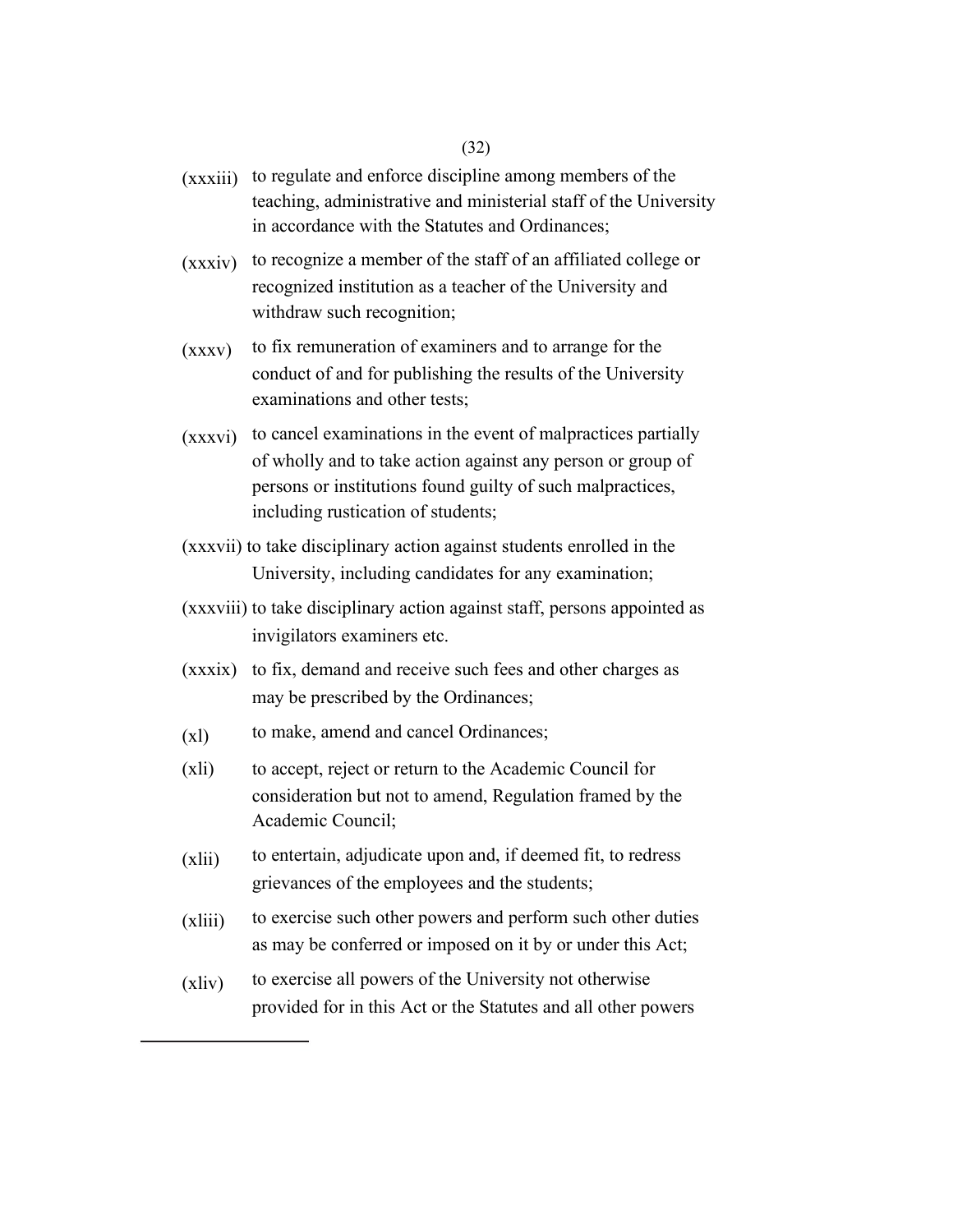which are requisite to give effect to the provisions of this Act or the Statutes;

- (xlv) to delegate by Regulations any of its powers to the Kulapati the Registrar or such other officer of the University or a Committee appointed by it as it may deem fit.
- <sup>1</sup>24-A (1) The Kuladhipati shall constitute a finance Committee for each **Finance Committee**  University, consisting of the following members, namely;
	- **2**  (i) Kulapati of the University Chairman;
		- (i-a) Registrar of the University Member Secretary;
	- (ii) Finance officer of the University;
	- (iii) Commissioner, Higher Education or his nominee not below the rank of Joint Director;
	- (iv) Secretary to the Government of Chhattisgarh Higher Education Department or his nominee not below the rank of Deputy Secretary;
	- (v) Secretary to the Government of Chhattisgarh Finance Department or his nominee not below the rank of Deputy Secretary.
	- (2) The Finance Committee shall control the Finances of the University.
	- (3) Subject to the provisions of this Act and the Statutes, Ordinances and Regulations made there under, the Finance Committee shall exercise the powers and perform the functions as under :
		- (a) to review the Income and Expenditure of the University;
		- (b)to Prepare the Annual Financial Estimates of the University before the commencement of the financial year and place it before the Executive Council for approval and to advise amendment therein from time to time;
		- (c) to sanction proposals and take decisions on the income and expenditure of the University;

<sup>1.</sup> The MP VV (Sanshodhan) Adhiniyam, 1991 (No. 23 of 1991).

<sup>2.</sup> The MP VV (Sanshodhan) Adhiniyam, 1994 (No. 19 of 1994).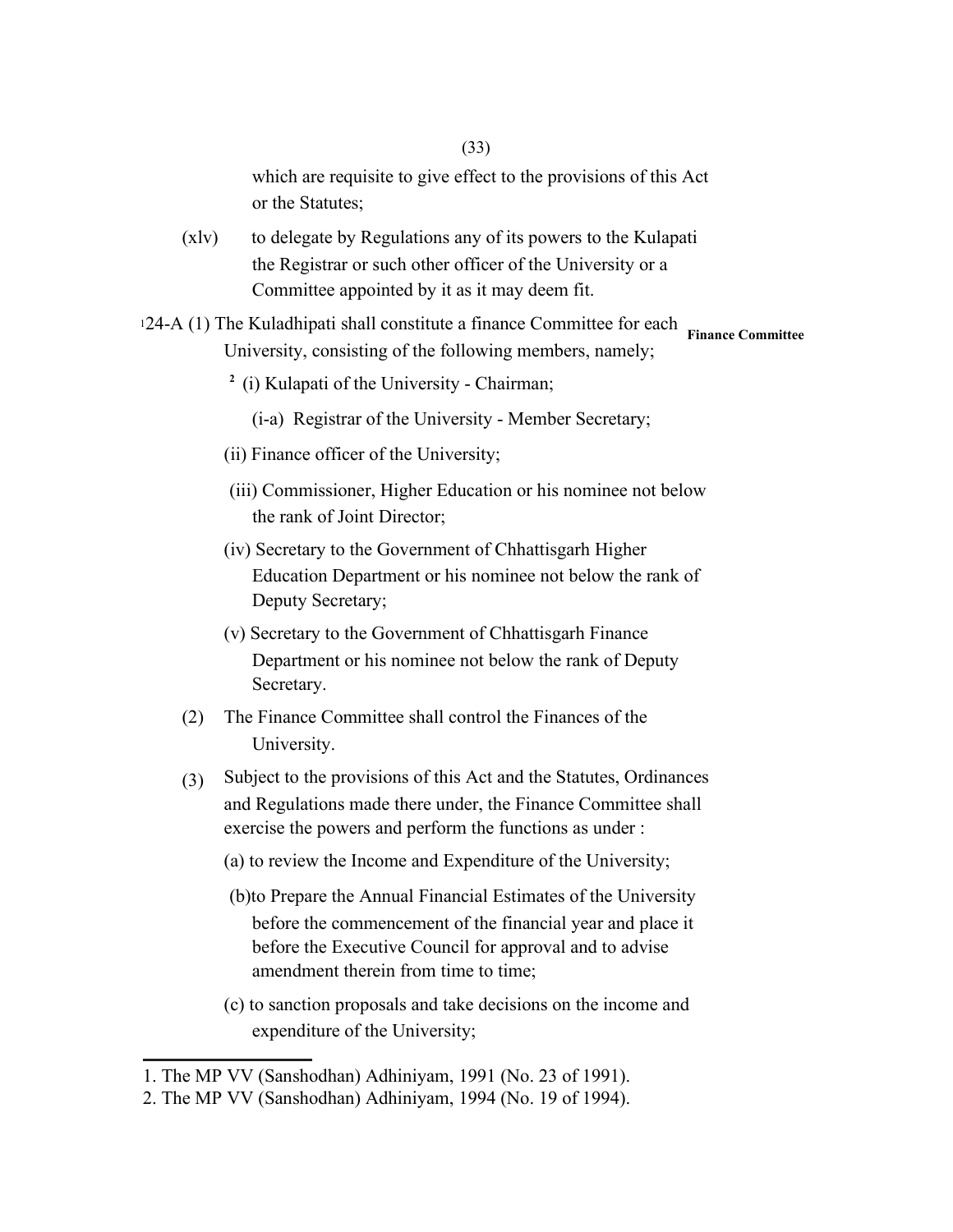- (d) to get the annual accounts and the annual audit of the University completed in time and in light of the report order appropriate directions;
- **<sup>1</sup>**(4) Three members shall form the quorum out of which presence of Kulapati and one Member either from clause (iv) or (v) of subsection (1) shall be essential.
- **<sup>2</sup>**25 (1) The Academic Council shall be the Academic body of the University consisting of the following members; **Academic Council** 
	- (i) Kulapati;
	- (ii) Rector;
	- (iii) Commissioner, Higher Education, Chhattisgarh or his nominee not below the rank of regional Additional Director Higher Education;
	- (iv) Chairman, Chhattisgarh Board of Secondary Education;
	- (v) Dean of All Faculties.

(v-a) Dean or Director as the case may be of the college Development Council;

- (vi) Chairman of Boards of Studies;
- (vii) Heads of the Departments of the University;
- (viii) Five Principal of colleges affiliated to the University among whom as far as possible at least two shall be lady principals nominated by the Kulapati;
- (ix) Two Professors of the affiliated colleges of the University, nominated by the Kulapati;
- (x) Three persons from Readers and Lecturers of the University and Assistant Professors of the Colleges among whom at least two shall be ladies nominated by the Kulapati.
- (2) Twelve members of the Academic Council shall form the quorum;

<sup>1.</sup> The MP VV (Sanshodhan) Adhiniyam, 1994 (No. 19 of 1994).

<sup>2.</sup> The MP VV (Sanshodhan) Adhiniyam, 1991 (No. 23 of 1991).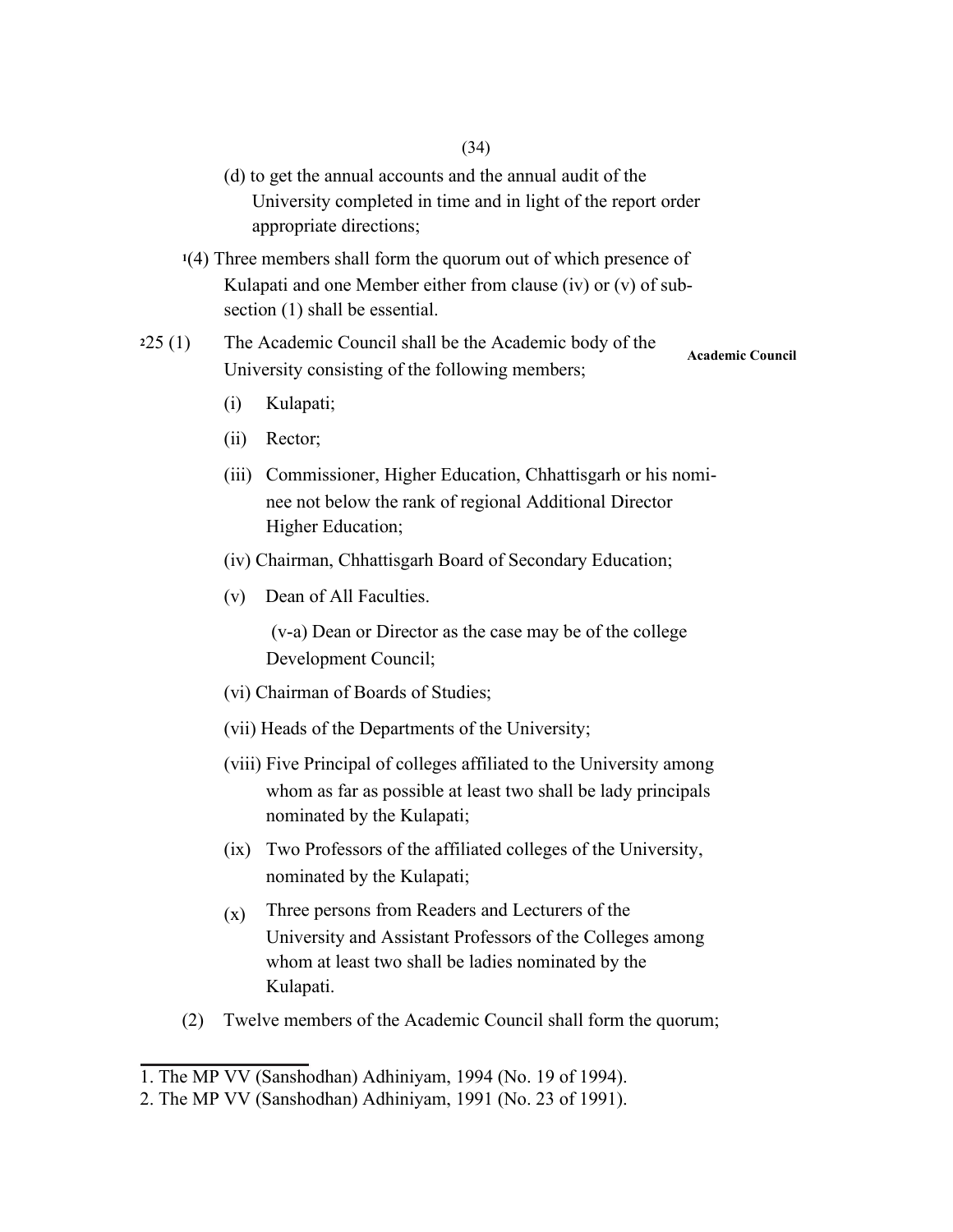Provided that no quorum shall be necessary for adjourned meeting.

- (3) The Academic Council shall have the power to co-opt members, two persons having special knowledge or experience in the subject matter of any particular business which may come before the Council for consideration. The members so co-opted shall have all the rights of the members of the Council in regard to the transaction of the business in relation to which they may be co-opted.
- (4) All the members of the Academic Council other than ex-officio members and members referred into in sub-section(3) shall hold office for a term of three years.
- 26. (1) The Academic Council shall in addition to all other powers vested and duties in it by this Act, the Statutes and the Ordinances, have the following power and perform the following duties, namely; **of Academic Council** 
	- (i) to exercise general supervision over the academic policies of the University and to give directions regarding methods of instruction, co-operative teaching among colleges and institution maintained by or admitted to the privileges of the University, evaluation of research or improvements in academic standards;
	- (ii) to consider matters of general academic interest either on its own initiative or on a reference by a faculty or the Executive Council and the take appropriate action thereon;
	- (iii) to make proposals for allocating departments to the Faculties and to assign Fellows and its own members to the Faculties;
	- (iv) to make proposals for the institution of fellowships, scholarships, studentships, exhibitions, medals and prizes and to make rule for their award;
	- (v) To consider the application for admission of an educational institution to the privileges of the University;

# (35)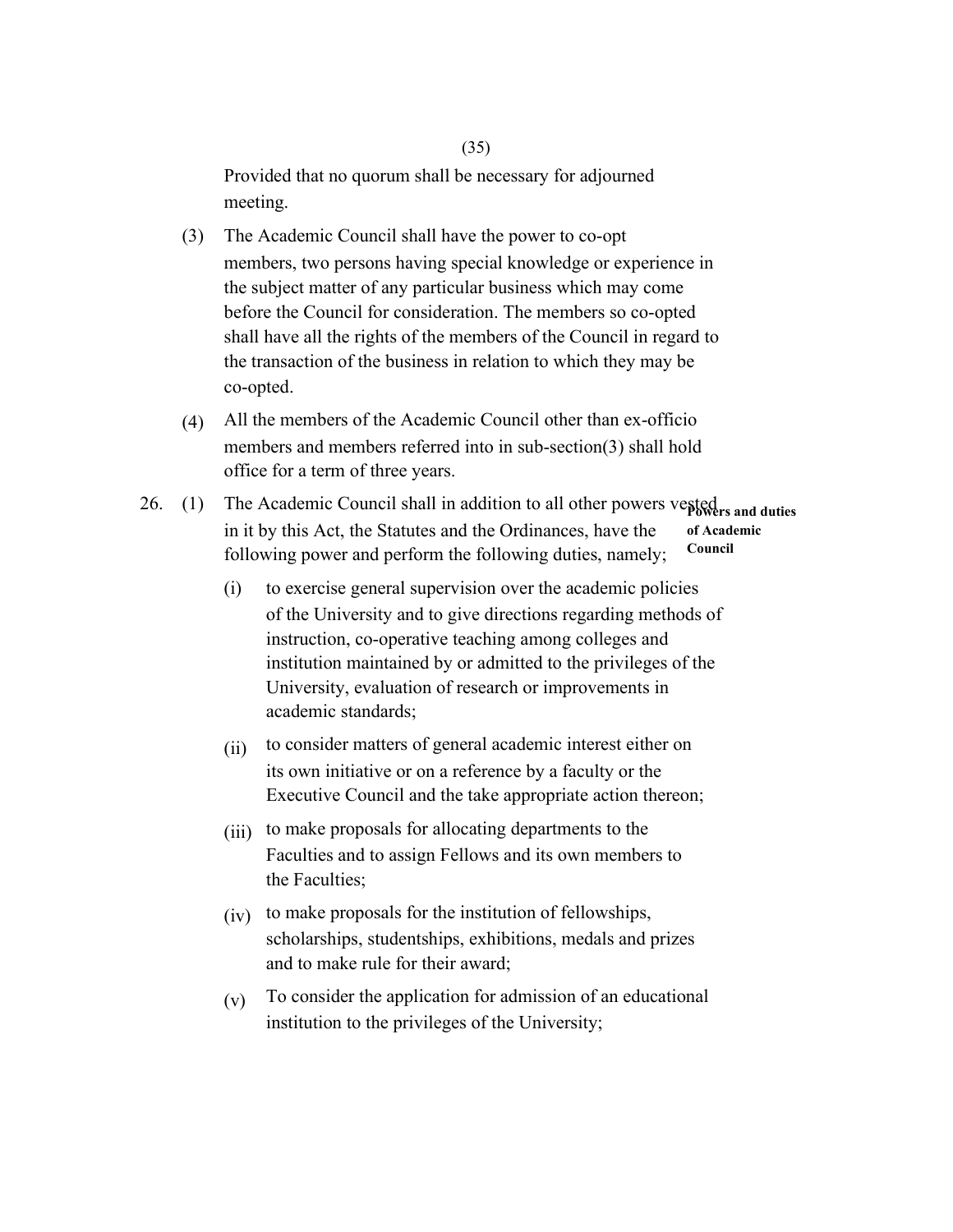Provided that no such application shall be considered unless it is accompanied by a certificate from the Commissioner Higher Education to the effect that the establishment of the institution or the expansion of the faculties sought by the institution has been permitted by him.

- (vi) to prescribe qualifications for recognition of persons as teachers of the University and to accord such recognition;
- (vii) to make arrangement for the conduct of examinations and to appoint result committees consisting of its own member or other persons or both, as it thinks fit, to prepare the result of examinations and report such results to the Executive Council for publication;
- (viii) to recognize persons eminent in any subject to guide research in that subject.
- (2) The Academic Council may appoint a Standing Committee consisting of its members. The constitution, powers and functions of the said Standing committee shall be determined by the Statutes.
- 27. (1) The University shall have all or any of the following Faculties **Faculties** namely:
	- (i) Arts;
	- (ii) Social Science;
	- (iii) Science;
	- (iv) Law;
	- (v) Education;
	- (vi) Engineering;
	- (vii) Medicine;
	- (viii) Ayurved;
	- (ix) Commerce;
	- (x) Such other faculties as may be prescribed by the Statute.

(36)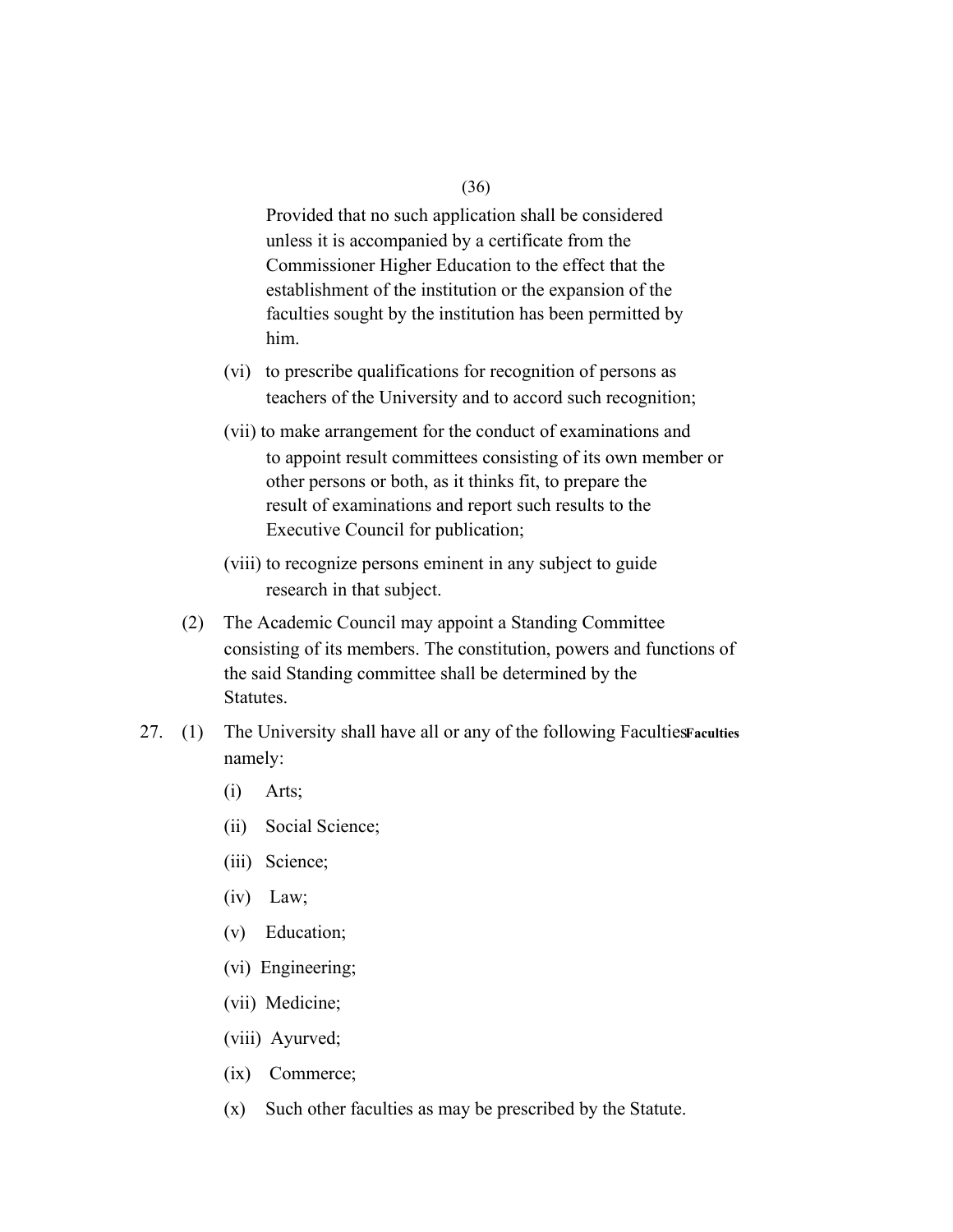- (2) Each Faculty shall consist of the Dean and such other members and shall have such powers and perform such duties as may be prescribed by the Statutes.
- (3) Each Faculty shall have such departments as may be assigned to it by the Ordinances.
- (4) The Dean shall be appointed by the Kuladhipati on the recommendation of the Kulapati for a period of two years from amongst the professors of the University Teaching Department or Schools of Studies who are teachers in the subject assigned to the Faculty;

Provided further that if there is no professor of the University Teaching Department or School of Studies teaching the said subjects the Dean shall be appointed from amongst the College Professors who are teachers in the said subject:

Provided further that if there is no Professor of the University Teaching Departments or Schools of Studies or College Professor teaching the said subjects the Dean shall be appointed from amongst the College Professor of affiliated colleges who are teachers in the said subjects;

Provided also that if there is no Professor of University Teaching Departments or Schools of Studies or College Professor or Principal teaching the said subjects, the Kuladhipati may appoint Dean of any other Faculty to act the Dean of the Faculty.

- (5) The Dean shall be the chairman of the faculty and shall be responsible for the due observance of the Statutes, the Ordinances and the Regulations relating to the Faculty and for the conduct and maintenance of standards of teaching and research;
- (6) The Dean shall have the right to be present and to speak at any meeting of any Board of Studies of the Faculty but shall not have the right to vote there at.
- 28. (1) There shall be a Board of Studies for every subject or group of **Board of Studies**  subjects as may be prescribed by the statutes.
	- (2) Each Board shall consist of: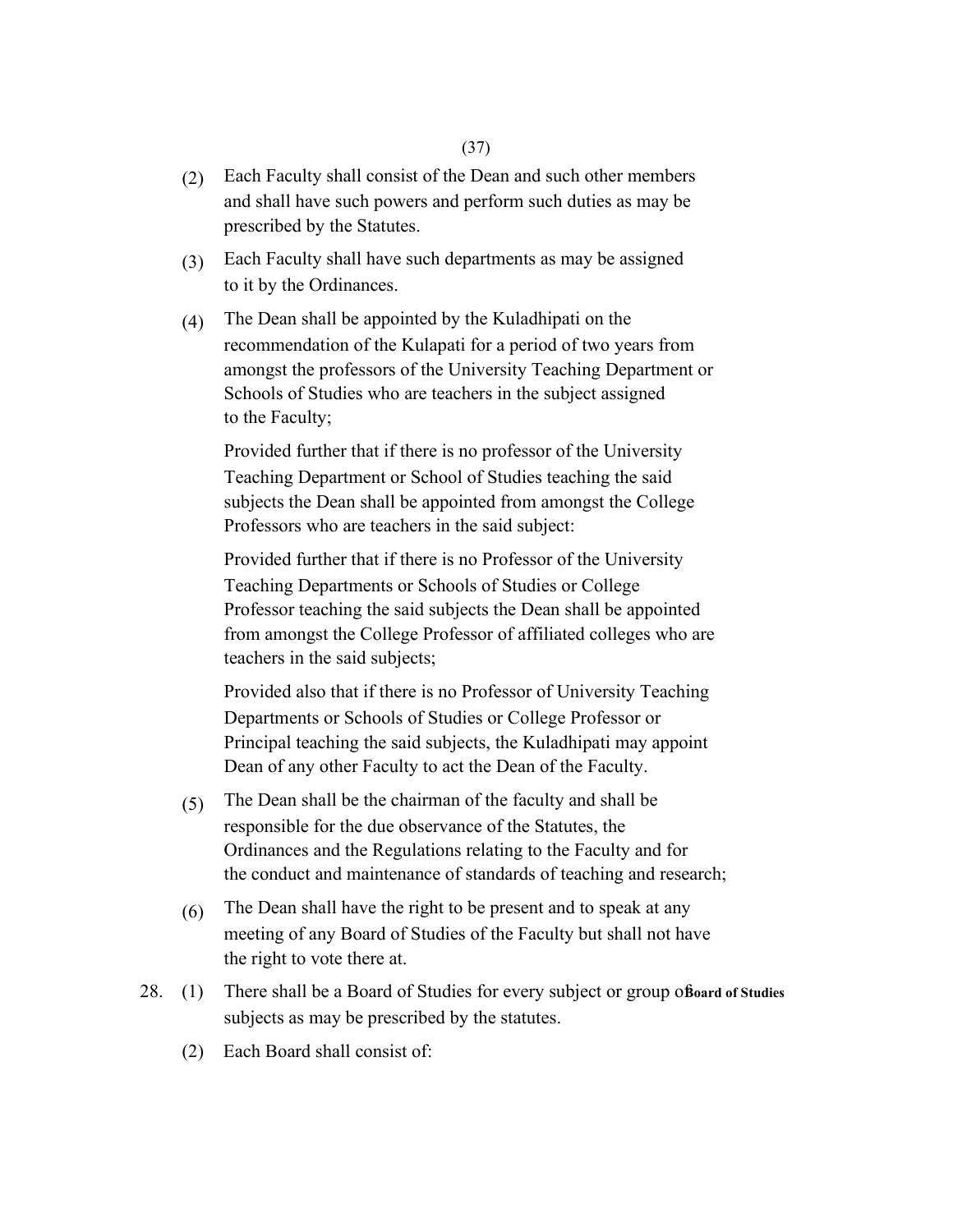## (38)

- (i) Professors of University Teaching Departments and Schools of Studies in subjects for which the Board is constituted;
- (ii) Two Heads of College Departments in colleges teaching the said subject upto the postgraduate level to be nominated by the Kulapati by rotation according to seniority;
- (iii) One Associate Professor from the University Teaching Department and Schools of Studies teaching the said subjects to be nominated by the Kulapati by rotation according to seniority;
- (iv) Two Heads of College Departments in colleges teaching the said subjects upto to the degree level to be nominated by the Kulapati by rotation according to seniority;
- (v) Not more than two teachers in the said subjects to be nominated by the Kulapati;
- (vi) One student to be appointed by the Kulapati possessing the qualifications laid down in the Statutes;
- (vii) Two members to be co-opted by the Board, one of whom shall be an expert from outside the University, and shall be from recognized research institute, if any, in the subject or group of subjects for which the Board is Constituted.

Explanation: For purpose of clause (vi) student shall mean person who:

- (a) Is receiving instructions or carrying on research in any of the Colleges or University Teaching Departments or School of Studies or any other institution of the University under terms and conditions laid down in the Ordinance; and
- (b) Has passed his Higher Secondary Examination not earlier than seven years or his Intermediate Examination not earlier than six years before the date of his appointment.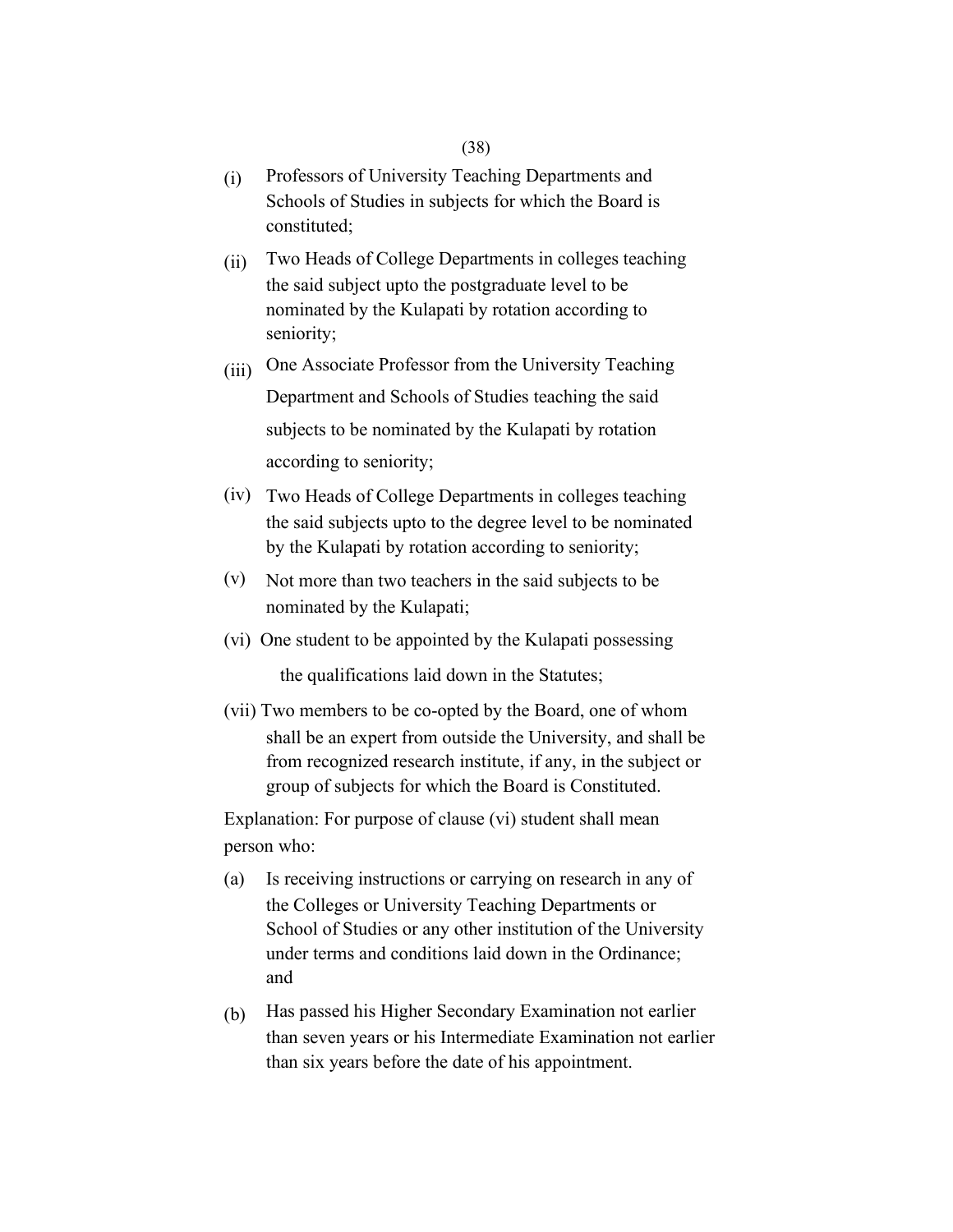(3) The Chairman of the Board of Studies shall be nominated by the Kulapati from amongst the members of the board referred to in clause (i) of sub-section (2).

Provided that if there is no member under clause (i), the Chairman shall be nominated by the Kulapati from amongst the members of the Board under clause (ii) and (iii) of sub-section (2) :

Provided also that it there is no member under clauses (i), (ii) and (iii), the Chairman shall be nominated from amongst the members of the Board under clause (iv).

(4) The term of the board of Studies shall be three years:

Provided that the term of office of the student members of the board shall be one year.

129. Subject to the provisions of section 34-A, the Board of Studies shall **Powers and** have such powers and perform such functions as may be prescribed **functions of Board**  by the Statutes. **of Studies** 

| 30. (1) | The Academic Planning and Evaluation Board shall consist of the |                          |
|---------|-----------------------------------------------------------------|--------------------------|
|         |                                                                 | <b>Academic Planning</b> |
|         | following members, namely;                                      | and Evaluation           |

**Board** 

- (i) The Kulapati Ex-officio Chairman; <sup>2</sup>(i-a) The Rector;
- (ii) Deans of Faculties;
	- (ii-a) Dean or Director as the case may be of the college Development council
- (iii) Three heads of University Department and School of Studies nominated by the Kulapati;
- (iv) Two college Professors nominated by the Kulapati;
- (v) Three scholars of repute not connected with the University nominated by the Academic Council.
- (vi) Two representatives of industry, agriculture and commerce nominated by the Kuladhipati.

<sup>1.</sup> The Madhya Pradesh Vishwavidyalaya (Sanshodhan) Adhiniyam, 1986 (No. 08 of 1986).

<sup>2.</sup> Inst. by MP Act 23 of 1983.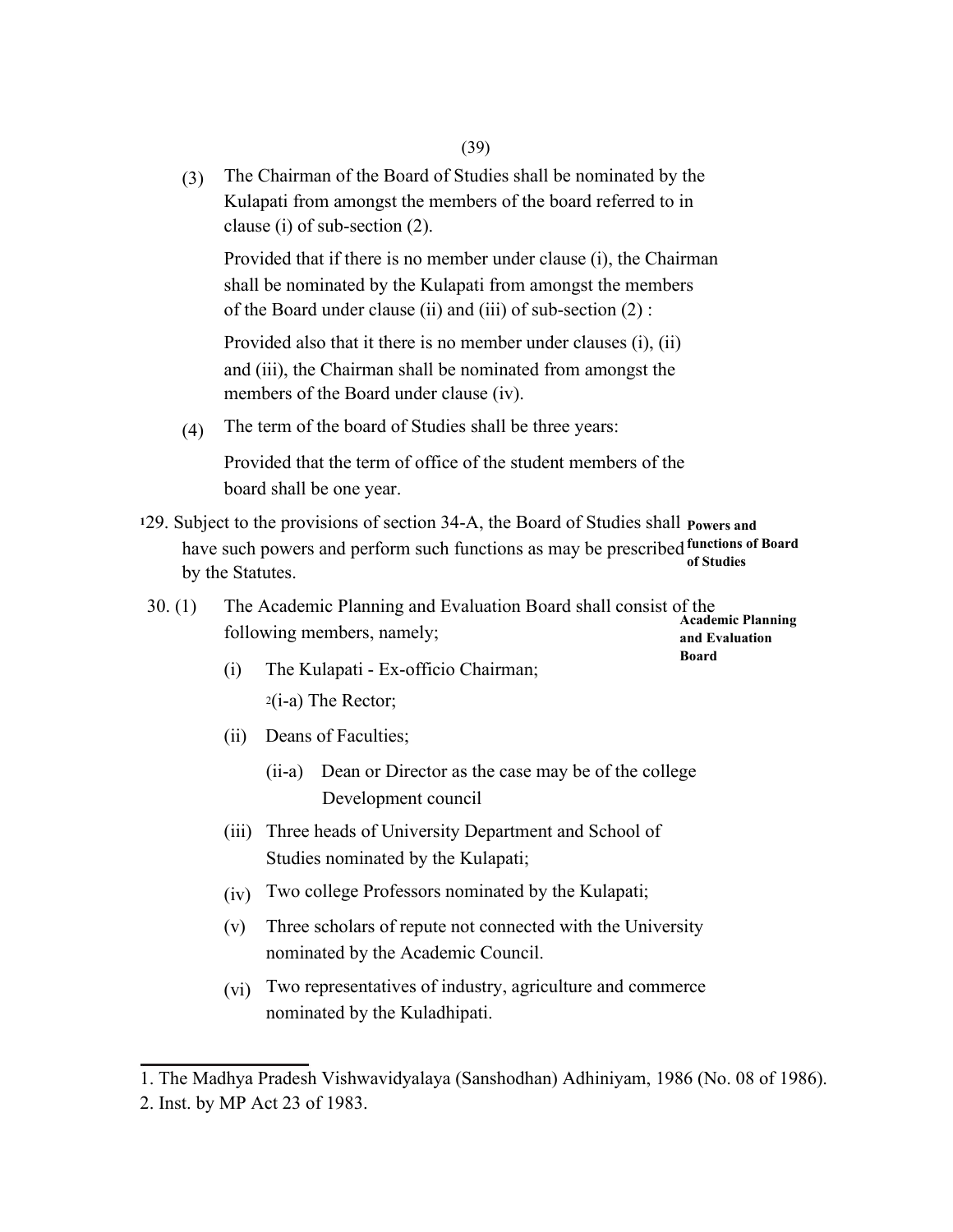- (2) Seven members of the Board shall form a quorum.
- (3) The term of the Academic Planning and Evaluation Board shall be three years.
- (4) The Academic Planning and Evaluation Board shall have the following powers and perform the following duties, namely;
	- (i) To prepare the short term and long term plan of the University;
	- (ii) To consider and forward to the Executive Council with its recommendations the research projects and academic programs proposed by the faculties and to bring about interfaculty co-ordination for taking up projects on interfaculty basis;
	- <sup>1</sup>(iii) To suggest new academic programs to the Faculties and to do academic evaluation of affiliated colleges of the University from time to time.
	- (iv) To make proposals for the establishment of departments institutions of research and specialized studies, Laboratories and museums;
	- (v) To make proposals for the institution of teaching posts and for prescribing the duties of such posts;
	- (vi) To evaluate from time to time the working of the University Teaching Departments and Schools of Studies;
	- (vii) To evaluate periodically the progress of the plan.
- 31. (1) There shall be such other Boards in the University as may be prescribed by the Statutes. **Boards to be** 
	- **constituted**
	- (2) The constitution, term, powers and duties of the Boards constituted under sub-section (1) shall be such as may be prescribed by the Statutes.

# **CHAPTER - V: FINANCES**

32. (1) The University shall establish a fund to be called the University **University Fund** fund;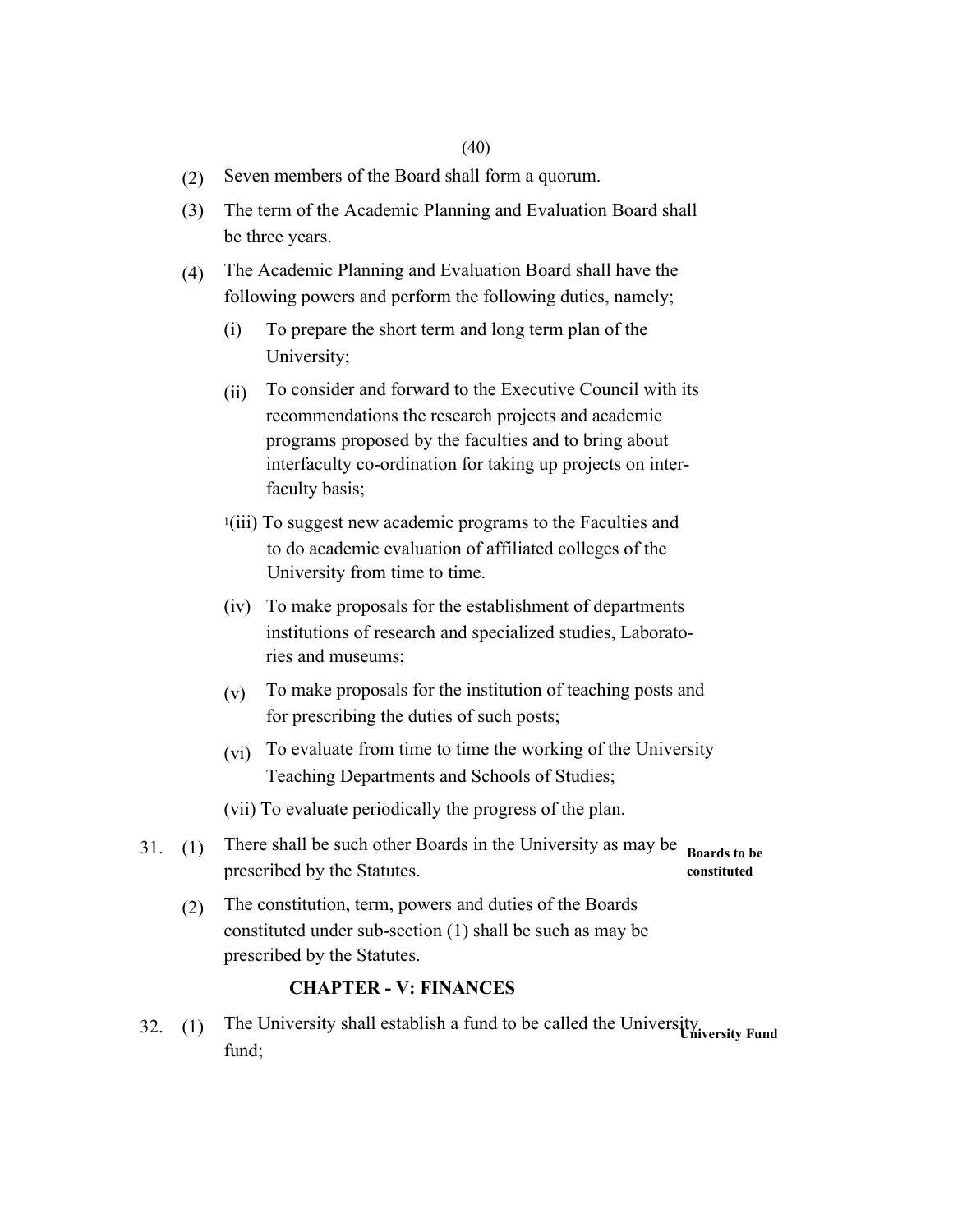- (2) The following shall form part of, or be paid into, the University fund;
	- (a) Any rent, contribution or grant by Central or State Government or anybody corporate;
	- (b) Trusts, bequests, donations, endowments and other grants if any;
	- (c) The income of the University from all sources including income from fees and charges;
	- (d) All other sums received by the University.
- (3) The University Fund shall be kept in any scheduled Bank as defined in the Reserve Bank of India Act, 1934, (No. 2 of 1934) or invested in securities authorized by the Indian Trusts Acts, 1882 (No. 2 of 1882), at the discretion of the Executive Council.
- (4) Nothing in the section shall in any way affect any obligation accepted by or imposed upon the University by any declaration of trust executed by or on behalf of the University for the administration of any trust.
- 33. (1) The University Fund shall be applicable to the following objectus to which and in the following order : **University Fund may be applied** 
	- (a) To the repayment of debts incurred by the University for the purposes of this Act and the Statutes, the Ordinances and Regulations made there under;
	- (b) To the upkeep of colleges, teaching departments, schools of studies established by the University, residence and halls;
	- (c) To the payment of the cost of audit of the University Fund;
	- (d) To the expenses of any suit or proceedings to which University is party;
	- (e) To the payment of salaries and allowances of the officers and employees of the University, members of the teaching staff and the establishment employed in the colleges, the

1. The Madhya Pradesh Vishwavidyalaya (Sanshodhan) Adhiniyam, 1991 (No. 23 of 1991).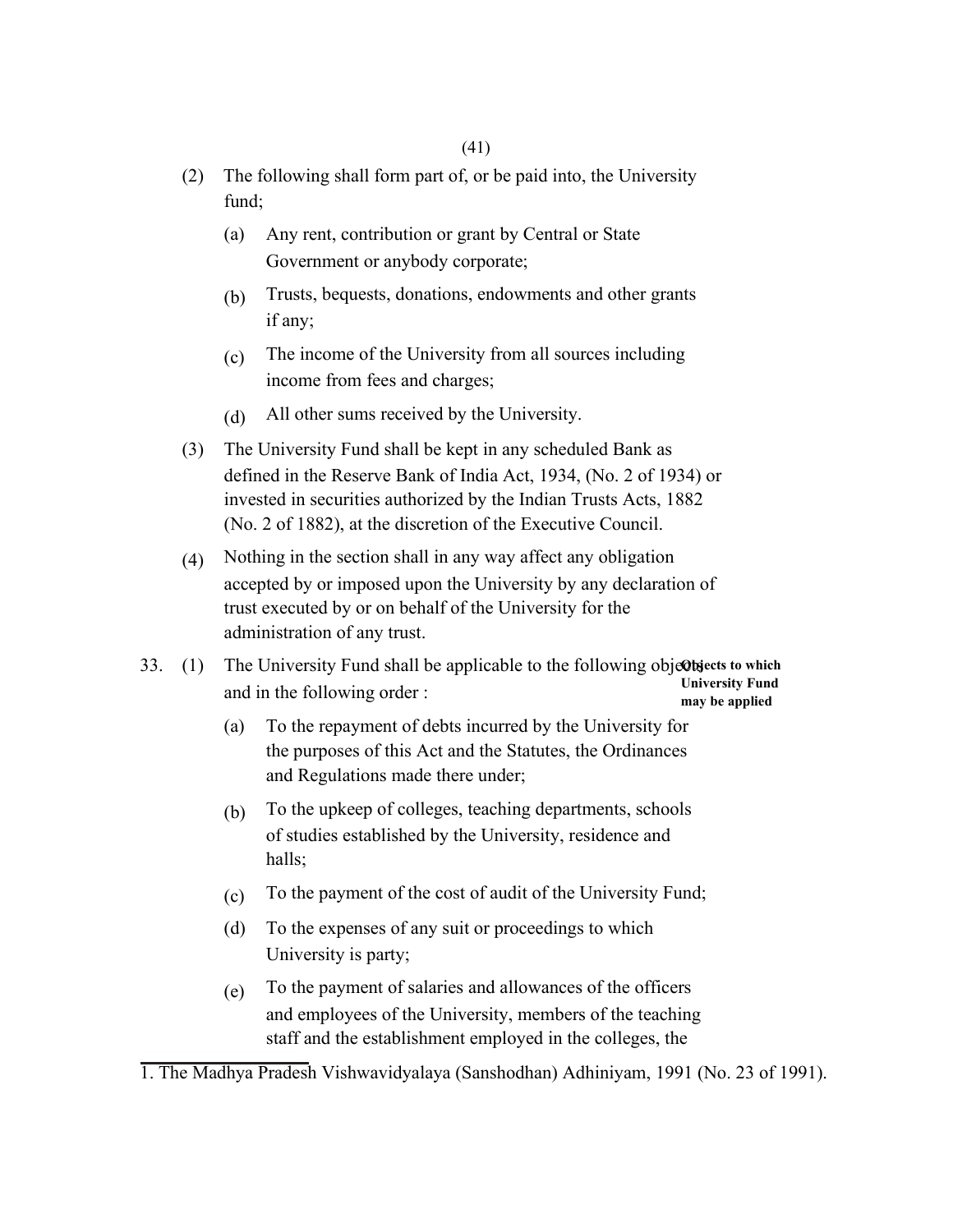teaching departments and school of studies maintained by the University for and in furtherance of the purposes of this Act, and the Statutes, the Ordinances and the Regulations made there under and to the payment of any Provident Fund Contributions, gratuity and other benefits to any such officers and employees, members of the teaching staff or the members of such establishment;

- (f) To the payment of the travelling and other allowances of the members of the Court,<sup>1</sup> Executive Council and the the Ordinances and the Regulations made there under; Academic Council and any other authorities of the University and/or the members of any committee or Board appointed by any of the authorities of the University in pursuance of any provision of this Act, and the Statutes,
- (g) To the payment of fellowships, scholarships, studentships and other awards to students;
- (h) To the payment of any expenses incurred by the University in carrying out the provisions of this Act, and the Statutes, the Ordinances, and the Regulations made there under;
- (i) To the payment of any other expenses not specified in any of the preceding clauses declared by the Executive Council to be the expense for the purposes of the University.
- (2) No expenditure shall be incurred by the University in excess of the limits for total recurring expenditure and total non-recurring expenditure for the year fixed by the Executive Council without the previous approval of the Executive Council.
- (3) No Expenditure other than that provided for in the budget shall be incurred by the University without the previous approval of the Executive Council.

<sup>1</sup> Court Omitted by CG Vishwavidyalaya Sanshodhan Adhiniyam 14 of (2005) 25.8.2008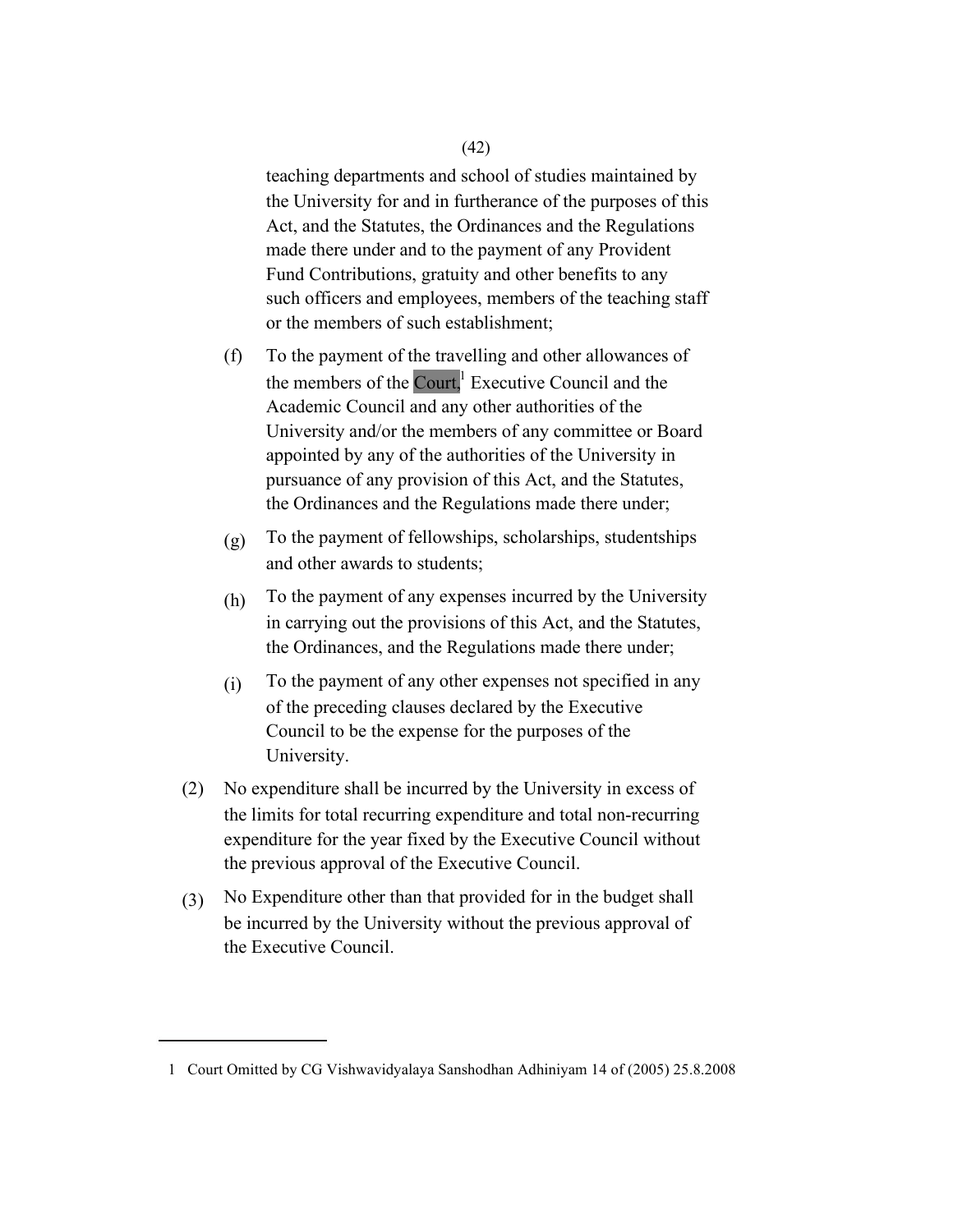# **CHAPTER VI -**

# **CO-ORDINATION COMMITTEE, CENTRAL BOARDS OF STUDIES AND STATUTES,**

# **ORDINANCES AND REGULATIONS**

# $34.$  (1) There shall be a Co-ordination Committee consisting of the

following persons namely : **Co-**ordination

 $\left($ i - viii, \*\*\*) Substituted as

- (i) Kuladhipati ;
- (ii) Chief Minister, Government of Chhattisgarh;
- (iii) Minister-In-Charge, related to Higher Education Department;
- (iv) Minister-In-Charge, related to Technical Education Department;
- (v) Minister-In-Charge, related to Agriculture Education and Research Department;
- (vi) Minister-In-Charge, related to Medical Education Department;
- (vii) Chief Secretary, Government of Chhattisgarh;
- (viii) The Kulpatis of the Universities Specified in the Second Schedule;
- (ix) The Rectors of the Universities specified in the Second Schedule;
- (x) Principal Secretary/Secretary, Government of Chhattisgarh, Law and Legislative Affairs Department;
- (xi) Principal Secretary/Secretary, Government of Chhattisgarh, Finance Department.
- (xii) Principal Secretary/Secretary, Government of Chhattisgarh, Higher Education Department;
- (xiii) Principal Secretary/Secretary, to Government of Chhattisgarh;
- (xiv) The Kulpatis of the Universities constituted under any Act of the State Legislature.
- (2) The Kuladhipati shall be the President of the Co-ordination Committee and thePrincipal Secretary/Secretary to Government of Chhattisgar Higher Education Department shall be its Secretary.
- (3) On coming into force of this Act, notwithstanding the provisions of section 36 and section 38, the first Statutes and ordinances shall be drawn up by the Co-ordination committee. The first Statutes and Ordinances shall come into force from such date as the Kuladhipati may by an order specify.

**Committee** 

<sup>1.</sup> Substituted by CG VV (SANSHODHAN), No. 19 of 2013, Date- 22 May, 2013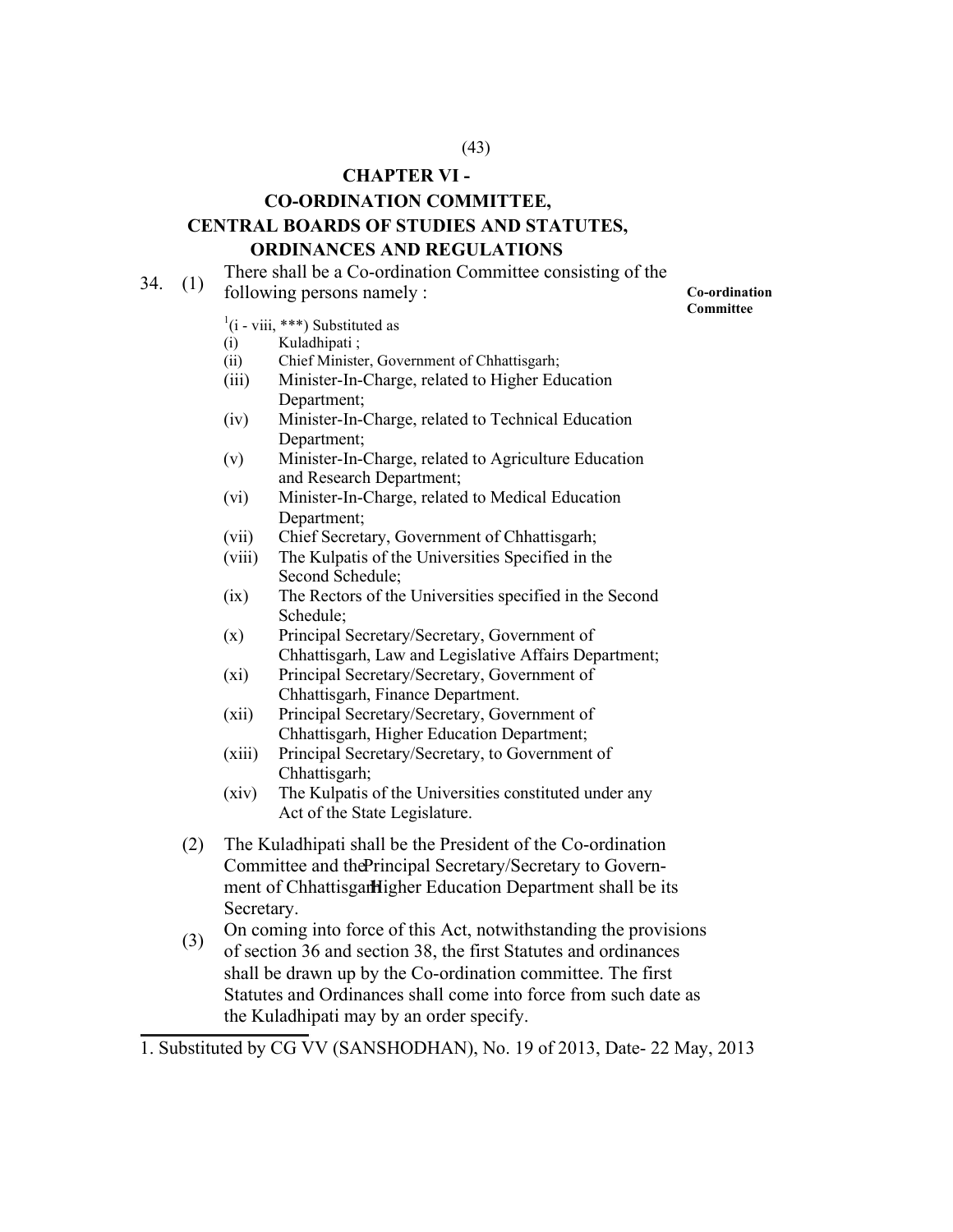Provided that the power conferred on the Co-ordination committee to draw up the first statutes and ordinances shall be exercised within a period of one year from the date appointed under sub-section (3) of section 1.

- (4) The Co-ordination Committee shall exercise the following powers and discharge the following functions;
	- (i) To undertake from time to time examination of the Statutes and Ordinances in force in the various Universities and to suggest modifications;
	- (ii) To approve or reject the Statutes and Ordinances submitted by the Executive council of the University;
	- (iii) To recommend to the Universities and the Commissioner Higher Education on its own motion or on the request of any University, a Teacher Exchange Program, organization of refresher course or any other academic program;
	- (iv) To promote co-operation in academic programs among the Universities;
	- (v) To consider matters of common interest to all or some of the Universities;
	- (vi) To frame bye laws for the conduct of its business.
- (5) The Co-ordination Committee shall meet at Raipur or such other place and at such intervals as the Kuladhipati may determine.
- \*34-A (1) There shall be Central Board of Studies for Foundation Course<sub>Central</sub> Board of or such other subject or group of subjects as the Kuladhipati matydies on the recommendation of the Co-ordination Committee, notify.
	- (2) The Central Board of Studies for Foundation course shall consist of :
		- (i) One teacher of the University from each University not below the rank of a Reader of the University teaching department or one professor in a College to be nominated by the Kulapati; and

<sup>\*</sup> Substituted by MP act of 8 of 1996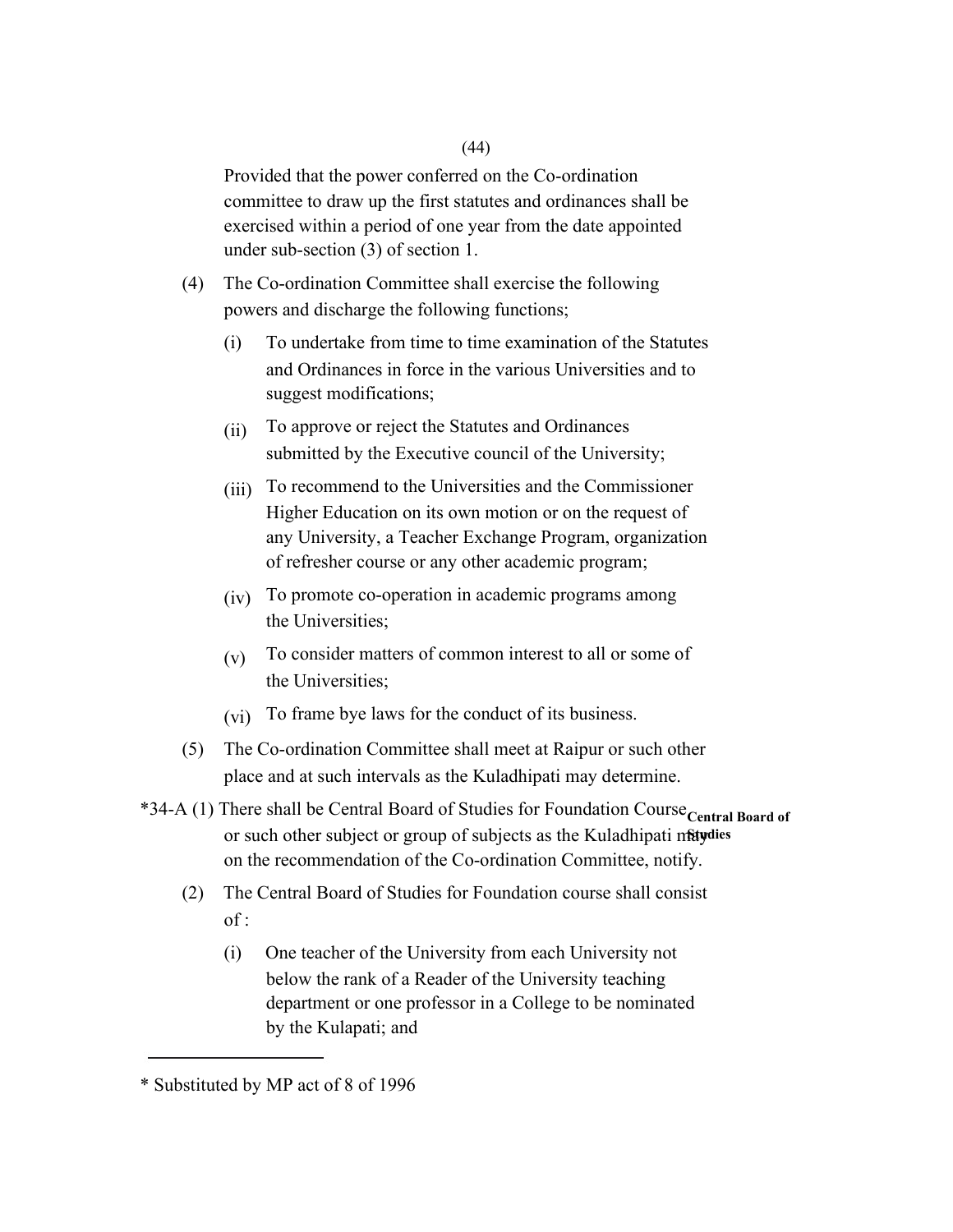(ii) Such other members not exceeding ten to be nominated by Kuladhipati.

Explanation: The foundation course shall mean and include a course of general awareness and a course for improving competence in Hindi and English language.

- (3) The Central Board of Studies for other subject or group of subjects shall consist of:
	- (i) Chairman, Boards of Studies of all the Universities in the subject of group of subjects for which the Central Board of Studies is to be constituted;

Provided that if any University does not have a Board of Studies in the subject or group of subjects, the Kulapati may nominate any teacher not below the rank of a Reader in the University teaching department or a professor in a College;

Provided further that if any University has more than one Board of Studies in the Subject or group of subjects, the Kulapati may nominate Chairman of any of the Concerned Boards of Studies of the University to be a member of the Central Board of Studies;

- (ii) Not more than four Heads of College Departments in Colleges teaching the said subjects upto postgraduate level, to be nominated by the Kuladhipati.
- (iii) Not more than five Heads of College Departments in Colleges teaching the said subjects upto degree level, to be nominated by the Kuladhipati.
- (iv) Not more than five experts to be nominated by the Kuladhipati on the recommendation of the Commissioner Higher Education of which at least one shall be from outside the state and as far as possible from a prominent Research institute if any in the relevant field; and
- (v) One representative of the Commissioner Higher Education.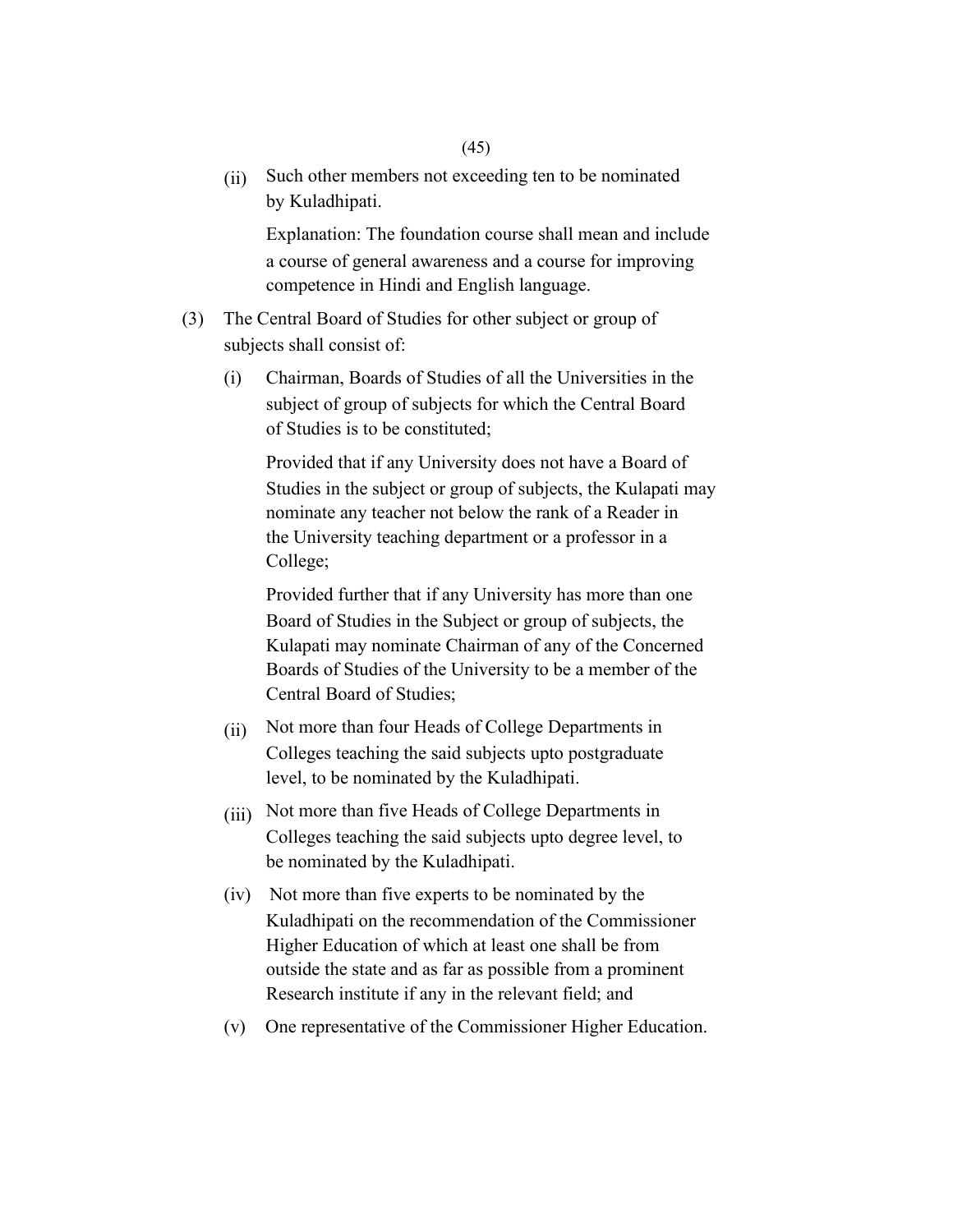#### (46)

- (4) The Kuladhipati shall nominate:
	- (i) The Chairman of the Central Board of Studies for foundation course from amongst the members referred to in clause (1) of sub-section (2); and
	- (ii) The Chairman of the Central Board of Studies for other subject or group of subject from amongst the members referred to in clauses (i) and (ii) of sub-section (3).
- (5) The Kuladhipati may, whenever he deems necessary, delegate his powers of nomination under sub-section (2), (3) or (4) to the Commissioner Higher Education;
- $(6)$ The Constitution of the Central Board of Studies under this section shall be notified in the Gazette;
- (7) The term of each Central Board of Studies shall be three years from the date of publication of the notification under sub-section (6);

Provided that the Central Board of Studies shall continue to perform its functions and duties for a further period of six months or till the date of notification of constitution of new Central Board of Studies is published whichever is earlier;

- (8) Not with standing anything contained in this Act or any Statute or Ordinance made there under, the Central Board of Studies shall exercise the following powers and discharge the following duties, namely;
	- (a) subject to the approval of the Kuladhipati to prescribe the courses of study and examinations, to prescribe text books and / or recommend other books for undergraduate level in the subject or group of subjects with which in deals which shall be followed in all University in the State :

Provided that approval to the recommendations of a Central board of Studies shall not be withheld except on the ground that they do not fulfill the objectives set out in this section;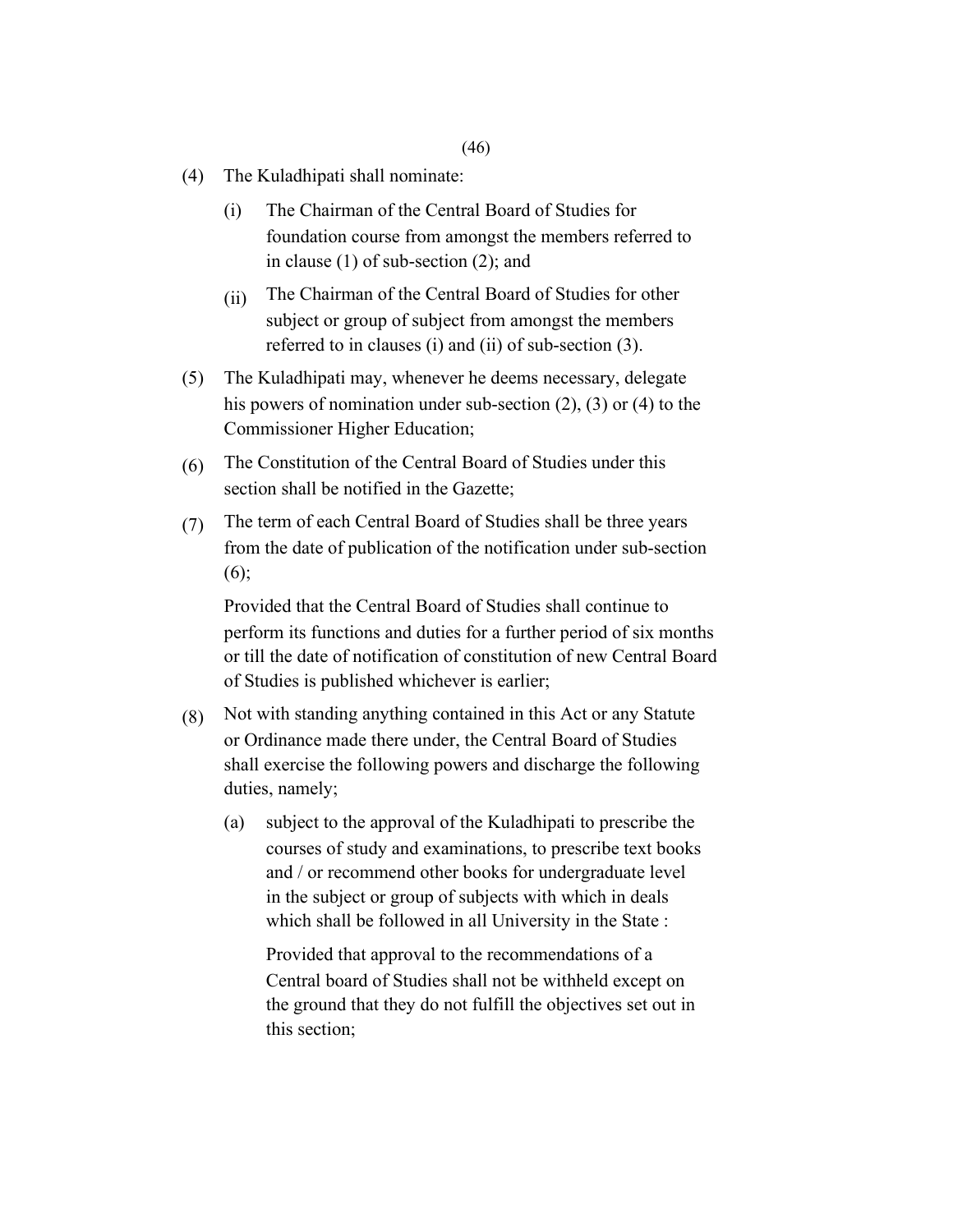- (b) to take steps for translation in Hindi of books in the subject with which it deals and for their publications by the Chhattisgarh Hindi Granth Academy and such other public bodies as may be working for the same objectives;
- (c) to consider and report on any matter referred to it by the Co-ordination Committee, Commissioner Higher Education or the Kuladhipati, as the case may be;
- (d) to consult specialist, not being its member for carrying out its function; and
- (e) to perform such other function consistent with this Act within such time as the Commissioner Higher Education or the Kuladhipati may by an order in writing, require it to perform.
- (9) The recommendations of the Board of Studies approved by the Kuladhipati shall come into force in respect of all Universities in the State with effect from the date as may be notified by the Kuladhipati.
- (10) Any two or more Central Boards of Studies may, and on being directed by the Kuladhipati shall meet and make a joint report upon any matter which lies within the purview of both or, as the case may be, all of them.
- (11) The State Government may, in consultation with the Kuladhipati, make rules for carrying out the purposes of the provisions of this section.
- (12) Each Central Board of Studies shall perform its functions in such a manner as to raise the standard of education and to facilitate availability of books of high standard and quality to students at economical prices. For the purpose it shall function in collaboration with the Chhattisgarh Hindi Granth Academy and such other public bodies as may be working for the same objectives.
- (13) The Kuladhipati may at any time suspend, modify or amend any decision of a Central Board of Studies on the ground that it does not fulfill the objectives set out in this section and may direct the Board to consider the matter afresh.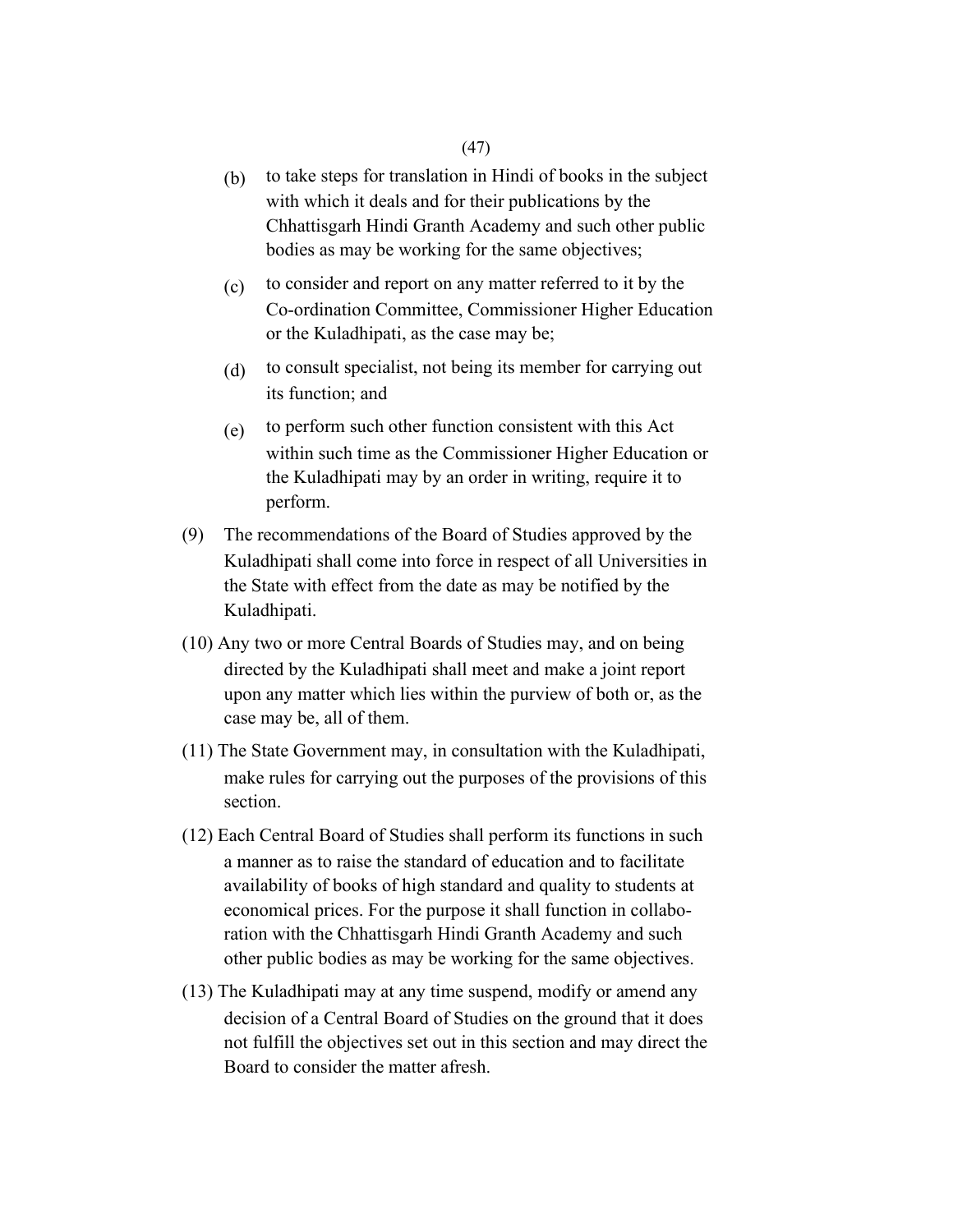- 35. Subject to the provisions of this Act and the rules made there under the statures Statutes may provide for all or any of the following matters, namely;
	- (a) the constitution, powers and duties of such bodies as may be deemed necessary to constitute from time to time;
	- (b) the manner of election or appointment and the term of office of the members of the bodies referred to in clause (a) including the continuance in the office of the first members and filling of vacancies of members and all other matters relating to those bodies for which it may be necessary or desirable to provide;
	- $(c)$ emoluments and other terms and conditions of service of the Kulapati, his powers and duties;

\*(c-i) The term of office, Conditions of Service and emoluments of Rector and his powers and duties;

- (d) powers and duties of the Registrar, and other officers and employees of the University and the conditions of their service;
- (e) the constitution of a pension or Provident Fund and the establishment of an insurance scheme and provision of gratuity and other benefits for the benefit of the officers, teachers and other employees of the University;
- (f) the holding of convocation to confer degrees;
- (g) conferment of honorary degrees;
- (h) the withdrawal of degrees, diplomas, certificates and other academic distinctions;
- (i) the establishment and abolition of faculties, halls, colleges, teaching departments, school of studies and institutions maintained by the University;
- (j) the conditions under which colleges and other institutions may be admitted to the privileges of the University and the withdrawal of such privileges;
- (k) the extent of the autonomy which the Teaching Departments of

<sup>\*</sup> The Madhya Pradesh Vishwavidyalaya (Sanshodhan) Adhiniyam, 1983 (No. 23 of 1983).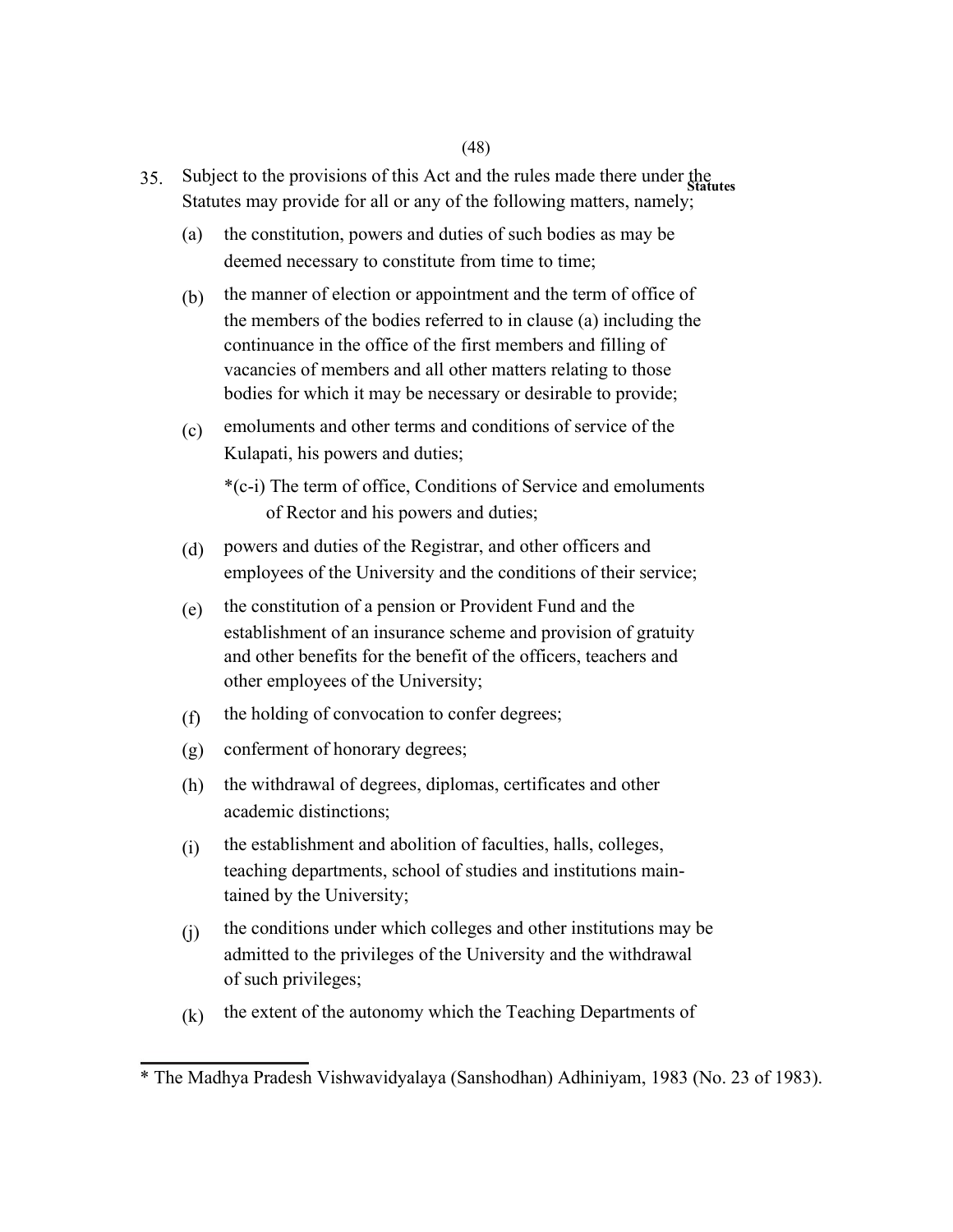(49)

the University schools of studies or colleges may have and the matters in relation to which such autonomy may be exercised;

(l) qualifications of Professors, Associate Professor and Assistant

Professor and other teachers in affiliated colleges and recognized institutions;

- (m) the administration of endowments, and the institution of fellowships, scholarships, studentships, exhibitions, bursaries, medals, prizes and other awards;
- (n) the emoluments and terms and conditions of service of the officers and the emoluments and terms and conditions of service other than pay scales of teachers of the University paid by the University;
- (o) the mode of determining seniority for the purpose of this Act;
- (p) the maintenance of a register of registered graduates;
- (q) establishment and constitution of Bureau for publications and translation in Hindi; and
- (r) all other matters which by this Act are to be provided for by Statutes.
- 36. (1) The first statutes of the University shall be prepared by the C<sub>Statutes how made.</sub> ordination Committee.
	- (2) The Co-ordination Committee may, from time to time make, amend or repeal any statute by passing a statute in the manner hereinafter appearing.
	- \*(3) The Co-ordination committee may on receiving a proposal from the Executive Council of a University or on its own motion consider the draft of a statute that is in the interest of either one or all the Universities;
	- (4) Where a draft is proposed by the Executive Council, the Coordination Committee may approve of such draft and pass the Statute or reject it or return it to the executive Council for reconsideration either in whole or in part together with any amendment which the Co-ordination Committee may suggest.

<sup>\*</sup> The Madhya Pradesh Vishwavidyalaya (Sanshodhan) Adhiniyam, 1978 (No. 10 of 1978).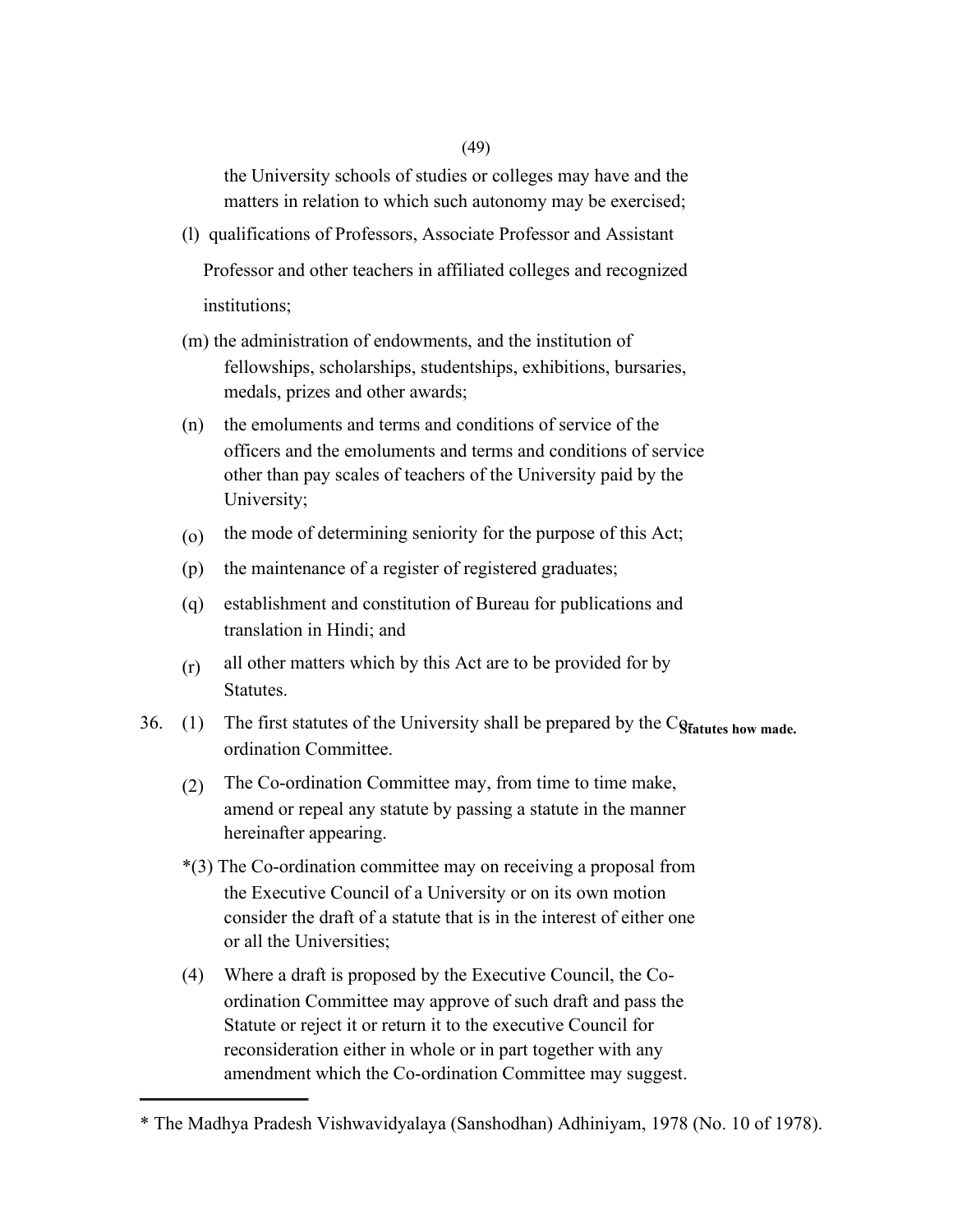- (5) After any draft returned under sub-section (4) has been further considered by the Executive Council together with any amendment suggested by the Co-ordination Committee it shall again be presented to the Co-ordination Committee with a report of the Executive Council thereon and the Co-ordination Committee may approve or reject the Statute.
- (6) The Co-ordination Committee shall not take into consideration nor the Executive Council shall propose the draft of any Statute or of any amendment of a statute or of the repeal of any Statute:
	- (a) Affecting the statutes, power or constitution of any authority of the University until such authority has been given an opportunity of expressing an opinion upon the proposal; or
	- (b) affecting the conditions of admission of colleges to privileges of the University, until the Academic Council has been given an opportunity of expressing an opinion upon the proposal and such opinion shall be forwarded by the Executive Council to the Co-ordination Committee along with any draft it may propose.
- (7) Where the Co-ordination Committee approves the Statutes, they shall become effective from such date as the Co-ordination Committee may specify.
- 37. Subject to the provisions of this Act and the Statutes, the ordinances may provide for all or any of the following matters : **Ordinances** 
	- (i) the admission of students to colleges, teaching, departments, schools of studies and laboratories and levy of fees and their enrolment;
	- $(ii)$ the degrees, diplomas, certificates and other academic distinctions to be awarded by the University, and the qualifications for the same;
	- (iii) the examinations leading to the degrees, diplomas and certificates of the University;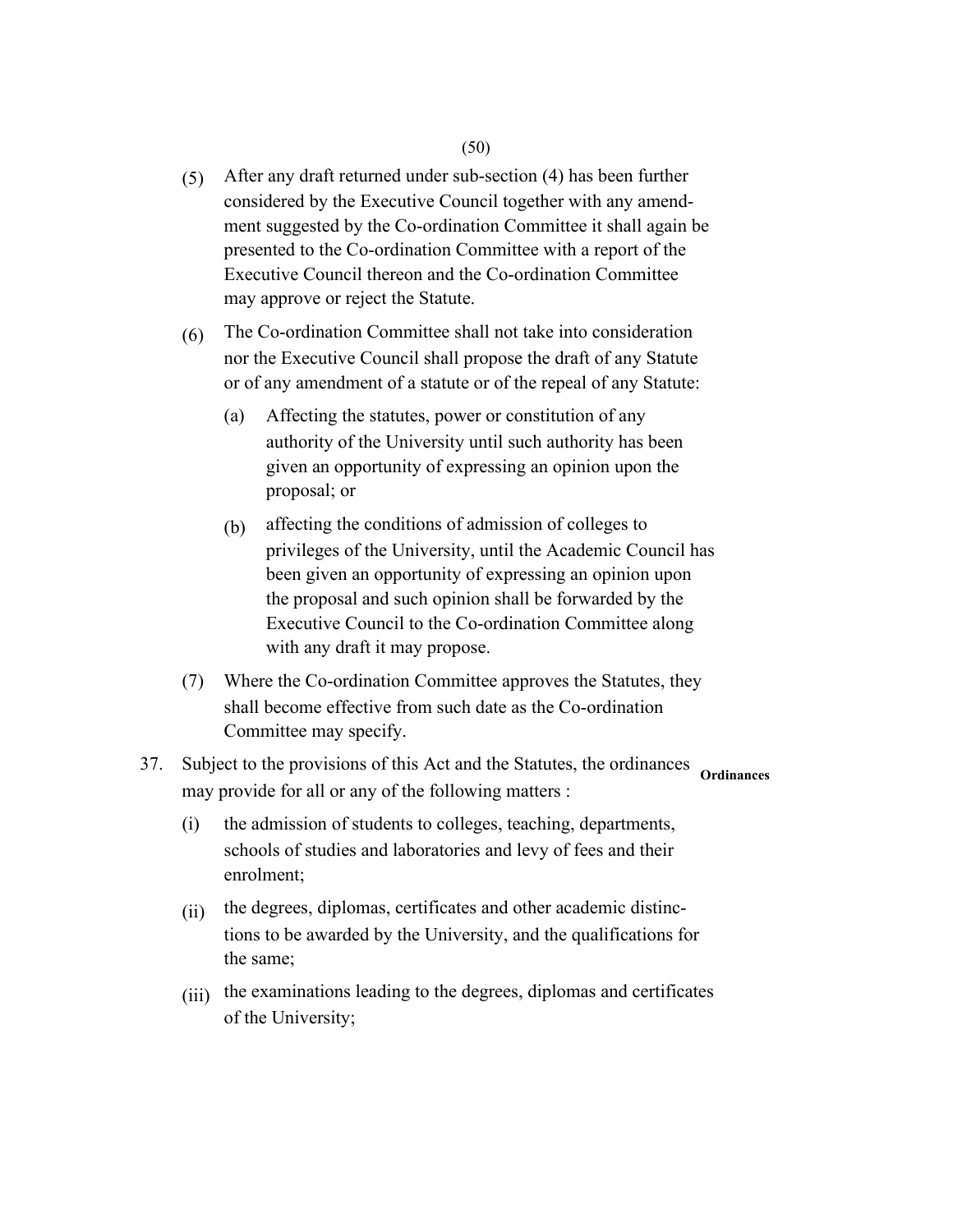- (iv) the fees to be charged for courses of study in the University and for admission to the examination, degrees and diplomas of the University;
- (v) laying down conditions for appearing at examinations for degrees, diplomas, certificates and other academic distinctions;
- (vi) conduct of examinations;
- (vii) the condition of the award of fellowships, scholarships, studentships, exhibitions, medals and prizes etc;
- (viii) the maintenance of discipline amongst the students of the University;
- (ix) the conditions of residence of the students of teaching Departments, colleges, school of studies and the levy of fees for residence i halls;
- (x) the recognition and inspection of halls;
- (xi) the special arrangements, if any, which may be made for the residence, discipline and teaching of women students and prescribing for them special courses of study;
- (xii) giving of moral instructions;
- (xiii) the management of colleges and other institutions founded or maintained by the University;
- (xiv) the supervision and inspection of colleges and other institutions admitted to the privileges of the University;
- (xv) the duties, qualifications and conditions of appointment including pay scales of teachers of the University paid by the University;
- (xvi) the duties and powers of the Boards and Committees to be appointed by the University jointly with any other University or body;
- (xvii) the rules to be observed and enforced by affiliated colleges and recognized institutions in respect of transfer of students;
- (xviii) the register of students to be kept by affiliated colleges and recognized institutions;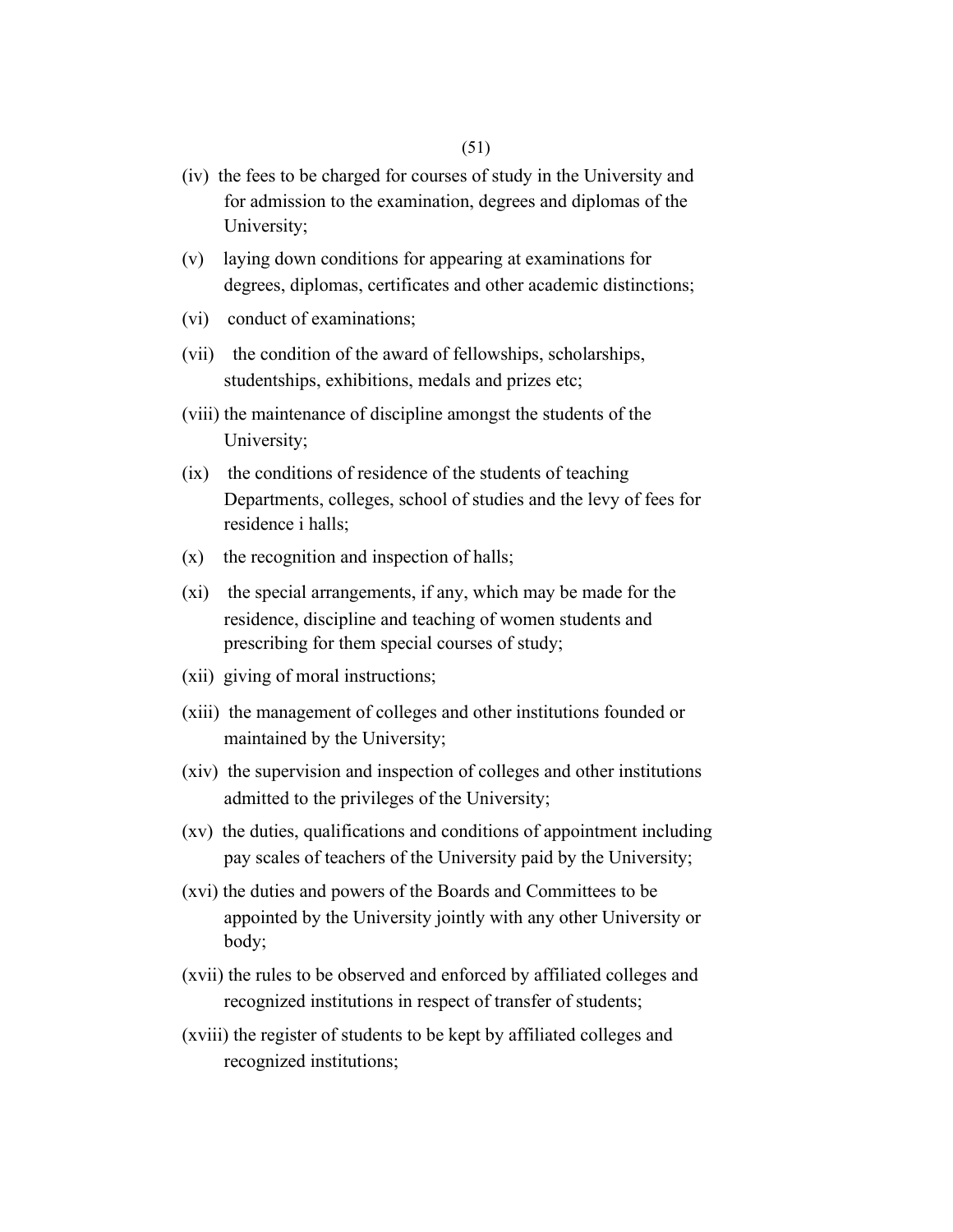- (xix) the mode of execution of contracts or agreements by or on behalf of the University;
- (xx) the rates at which travelling allowance and daily allowance shall be admissible to the members of the authorities, Committees and other bodies of the University, the examiners, the officers and staff of the University;
- (xxi) constitution of students' union and its mode; and
- (xxii) all other matters which by this Act of the statutes are also to be or may be provided for by the Ordinances.

Provided that an ordinance under item (xv) shall be subject to the Provision of section 50.

- 38. (1) All Ordinances except the first Ordinance shall be made by the **Ordinances how**  Executive Council. **made.** 
	- \*(2) An Ordinance made by the Executive Council shall come into force from the date on which it is approved by the Co-ordination Committee.
- 39. (1) Notwithstanding anything contained in sub-section (1) of section and  $(1)$ 38, no ordinance shall be made by Executive Council: **regarding Ordinances** 
	- (a) affecting the admission of students, or prescribing examinations to be recognized as equivalent to the University Examination or the further qualifications mentioned in subsection (1) of section 43 for admission to the degree courses of the University, unless a draft of the same has been proposed by the academic Council, or
	- (b) affecting conditions and duties of examiners and the conduct or standard of examinations except in accordance with a proposal of the Faculty or Faculties concerned and unless a draft of such ordinance has been proposed by the Academic Council, or
	- (c) affecting the qualifications and emoluments of teachers of the University paid by the University, unless a draft of the same has been proposed by the Academic Council.

<sup>\*</sup> The Madhya Pradesh Vishwavidyalaya (Sanshodhan) Adhiniyam, 1991 (No. 23 of 1991).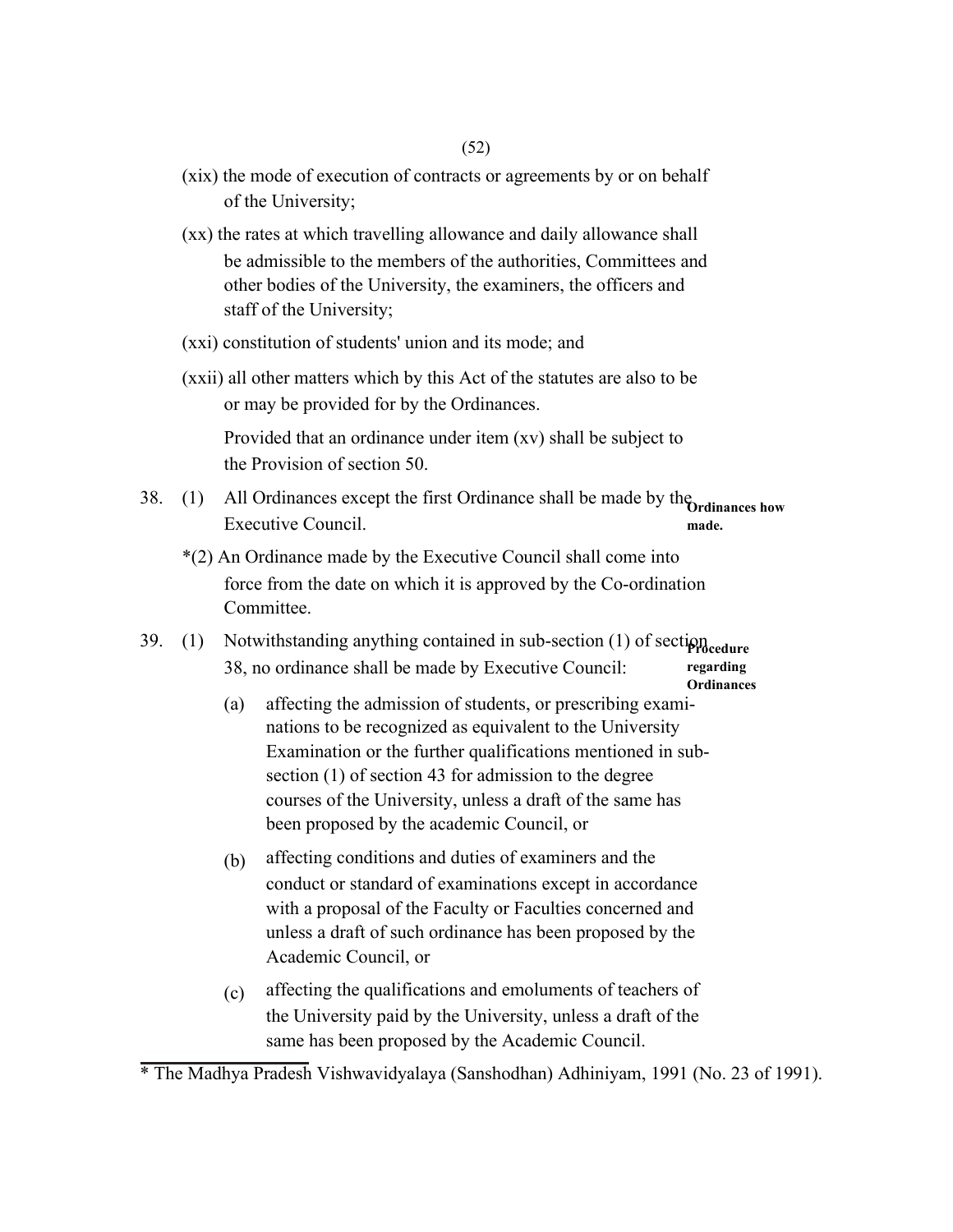- (2) The Executive Council shall not have powers to amend any draft proposed by the Academic Council under sub-section (1) but may reject the proposal or return the draft to the Academic Council, for reconsideration, either in whole or in part, together with any amendment which the Executive Council may suggest.
- (3) After any draft returned under sub-section (2) has been further considered by the Academic Council together with any amendment suggested by the Executive Council it shall be again presented to the Executive Council with a report of the Academic Council thereon and the Executive Council may then deal with the draft in such manner as it may think fit.
- (4) Where the Executive Council has rejected the draft of an ordinance proposed by the Academic Council, the Academic Council may appeal to the Co-Ordination Committee and the Co-Ordination Committee may direct that such ordinance shall have effect from such date as may be specified in the direction.
- 40. (1) The Authorities, Committees and other bodies of the university **Regulations**  constituted by or under this Act, may make regulations subject to the provisions of this Act, the Statutes and the Ordinances :
	- (a) laying down the procedure to be observed at their meeting and the number of members required to form a quorum.

Provided that until regulations providing for quorum are made, the quorum to constitute a meeting of any authority. Committee of other body of the University shall be number forming the majority of the member constituting such authority, Committee or other body of the University for the time being;

- (b) providing for all matters which by this Act, the Statutes or the Ordinances are to be prescribed by Regulations and
- (c) providing for all other matters solely concerning such authority, or other body or the committees appointed by them and not provided for by this Act, the Statutes or the ordinances.
- (2) Every authority, Committee and body of the University shall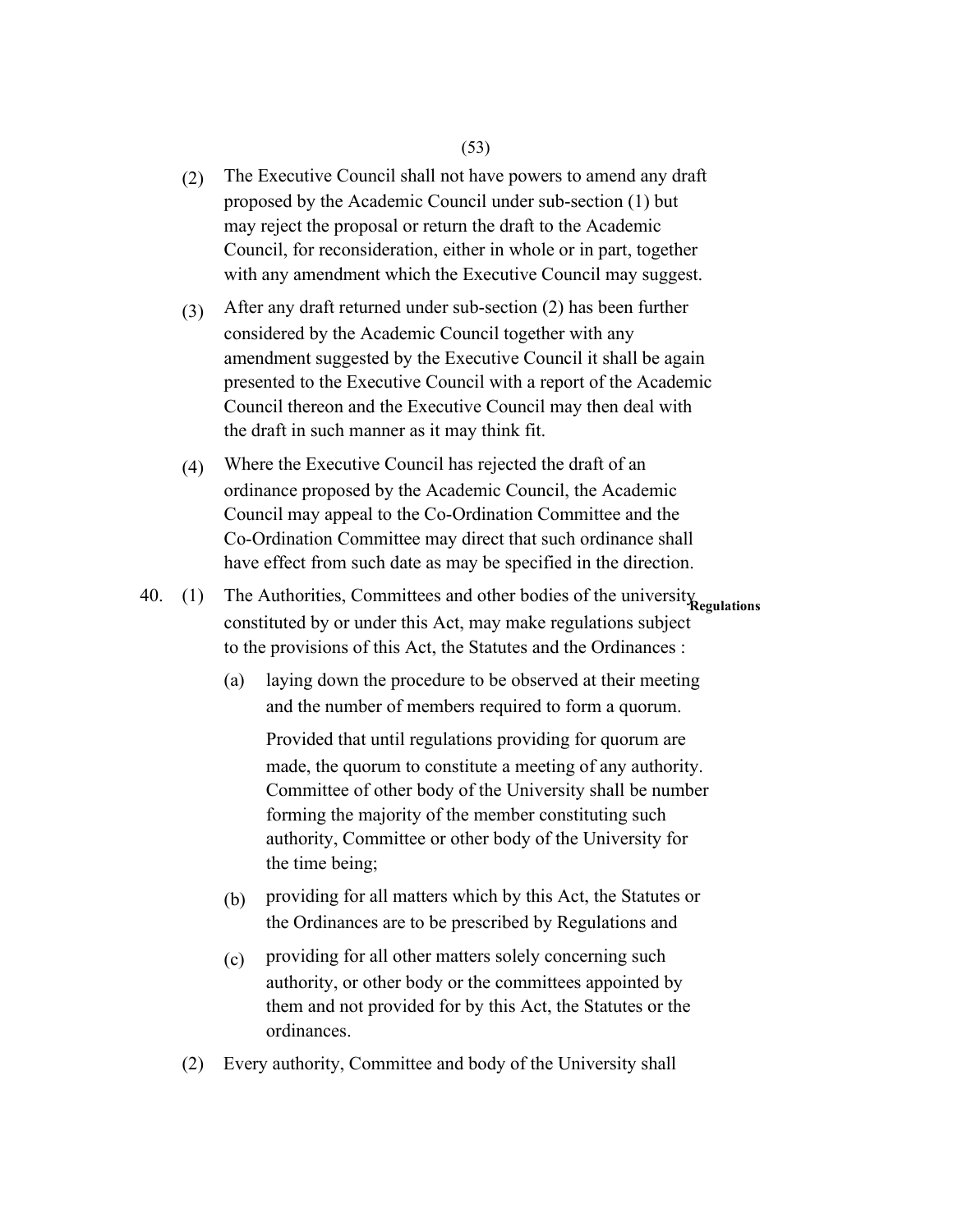make Regulation providing for the giving of notice to the members of such authority, Committee or body or the date of meetings and of the business to be considered at meetings and for keeping the minutes of the meeting.

(3) The Executive Council may modify or annul any regulations made under this section by any authority, Committee or body [other than the court];

Provided that any authority, Committee or body of the University which is not satisfied with any modification or annulment may appeal to the Co-ordination Committee whose decision in this matter shall be final.

# **CHAPTER VII RESIDENCE OF STUDENTS, ENROLEMENT AND DEGREES, ETC.**

- 41. Every student of the University shall reside in hall or elsewhere und<sub>REsidence of</sub> such conditions as may be prescribed by the Statues and Ordinancesstudents
- 42. (1) Halls, other than those maintained by the University shall be such as may be recognized by the Executive Council on such general or special conditions as may be prescribed by the Ordinances.
	- (2) The Wardens and the Superintending staff of the hall shall be appointed in the manner prescribed by the Statues.
	- (3) The conditions of residence in hall shall be prescribed by the Ordinances, and every hall shall be subject to inspection by any authority or officer of the University authorized in this behalf by the Executive Council.
	- (4) The Executive Council shall have power to suspend or withdraw the recognition of any hall on the ground that it is not conducted in accordance with the conditions prescribed by the Ordinances :

Provided that no such action shall be taken without affording the managing authority of such hall an opportunity of making such representation as it may deem fit.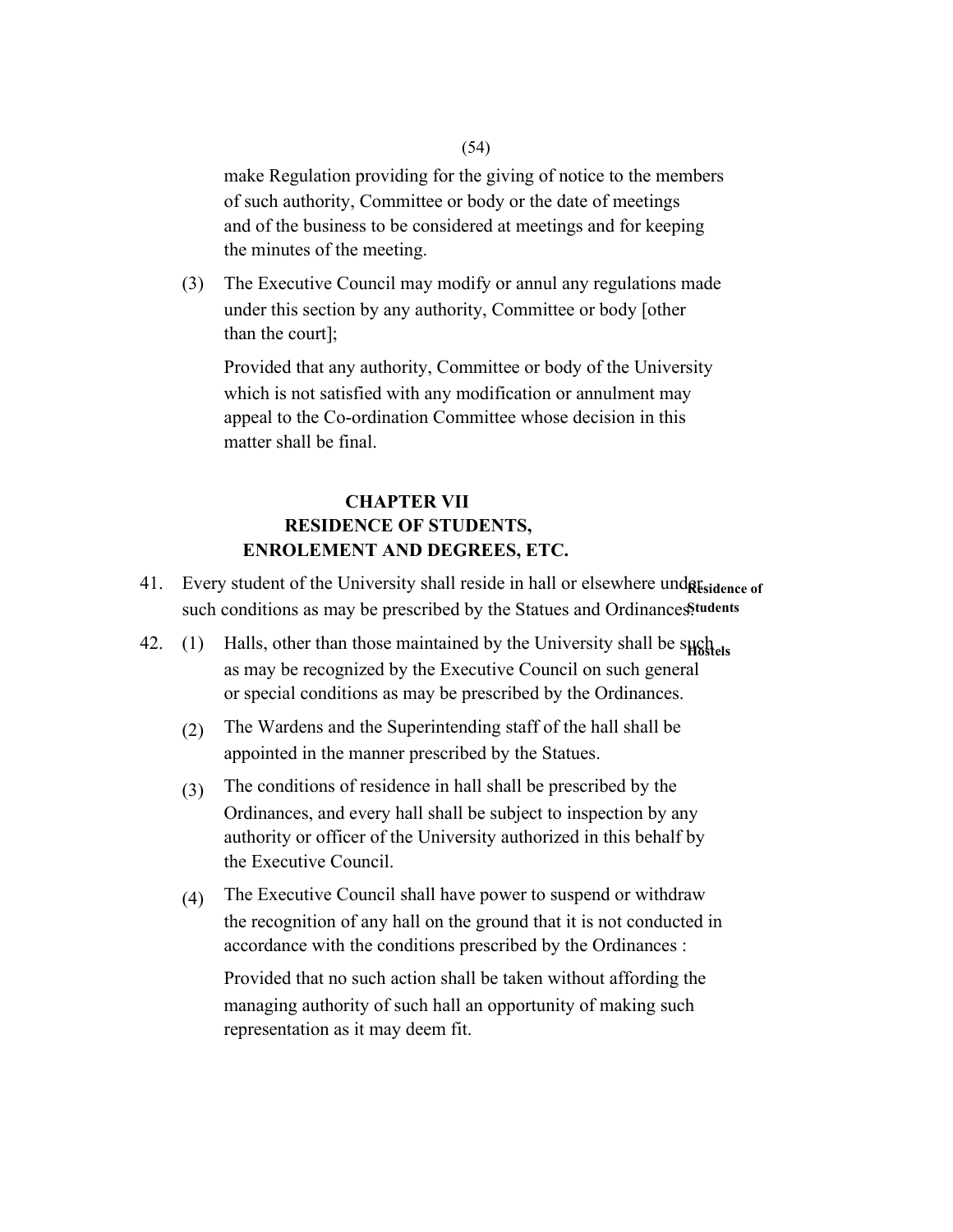- 43. (1) Students shall not be eligible for admission to a course of stud<sub>Xdmission to</sub> for a degree unless they have passed the final examination heldniversity Courses under the Chhattisgarh Madhyamik Shiksha Adhiniyam, 1965 (No. 23 of 1965), or an examination recognized in accordance with the provisions of this section as equivalent thereto and possess such further qualifications as may be prescribed by the Ordinances and have been enrolled as students of the University.
	- (2) the University may with the previous sanction of the Commissioner Higher Education recognize for the purposes of admission to a course of study for a degree as equivalent to its own degrees and any Degrees conferred by any other University or as equivalent; to the final examination held under the Madhya Pradesh Madhyamik Shiksha Adhiniyam, 1965 (No. 23 of 1965), and other Examination.
	- (3) No students shall be admitted to a course of study leading upto a degree unless he is enrolled as a student in a College, Teaching Department or School of Study;

Provided that a student shall be admitted to a course of study leading upto;

- (i) a Bachelor's Degree or Masters Degree in Mathematics in the Faculty of Science.
- (ii) a degree in the Faculty of Arts, Faculty of Social Science or the Faculty of Commerce.
- (iii) a Bachelor's degrees in the Faculty of Law, in the case of women students permitted by a notification under the third proviso to clause (10) of section 6, whether such student is enrolled as a student of a college, teaching department, school of studies or not.

\*(iv) a Bachelor's degree in the Faculty of Home Science.

(4) Students who are not enrolled as members of a College, Teaching Department or School of Studies shall be non-collegiate students of the University.

<sup>\*</sup> MP VV Sanshodhan Adhiniyam 1980 (No. 19 of 1980)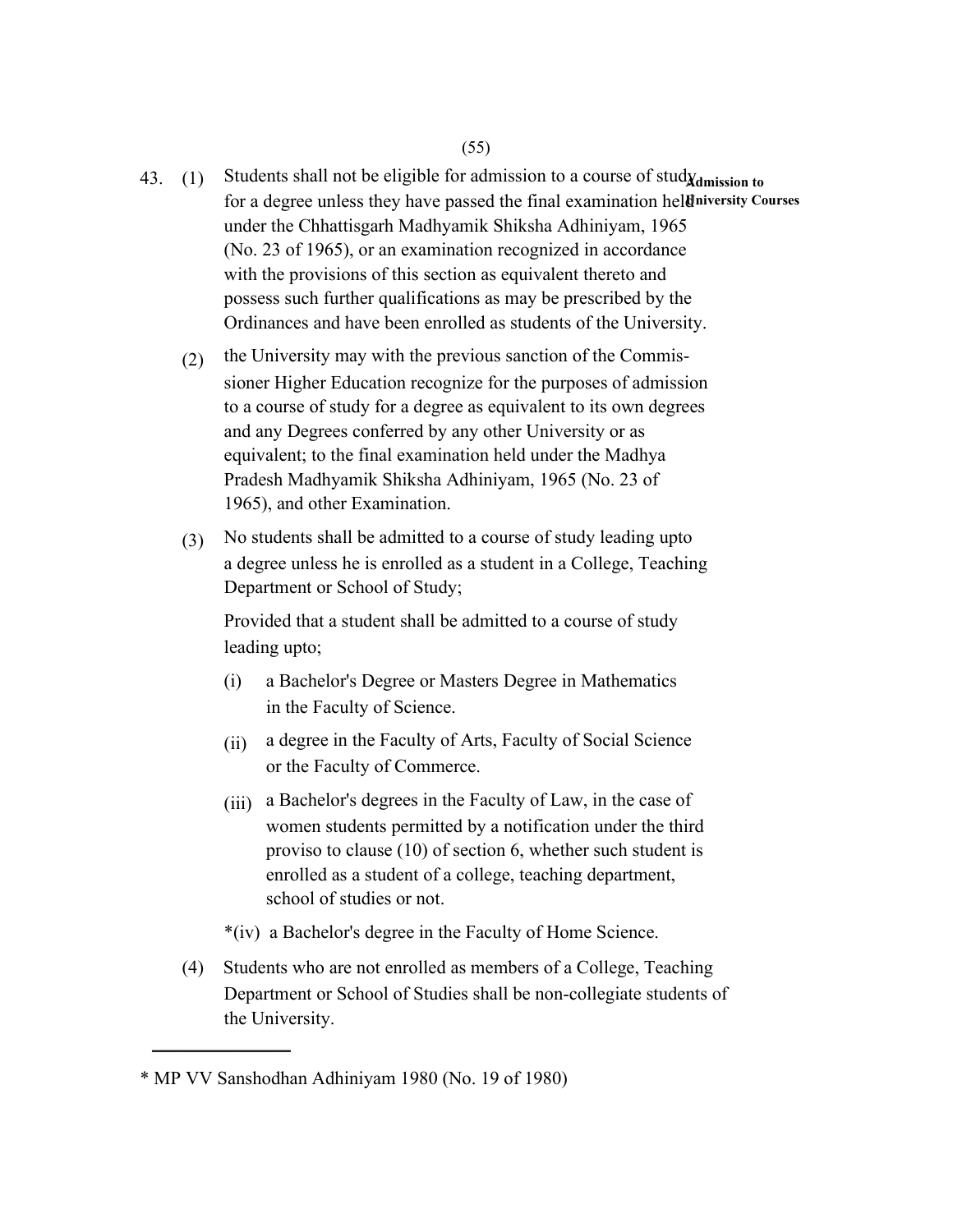- 44. (1) Subject to the provision of the Statutes, all Examiners and Moderators of Examination questions shall be appointed by the Examiners and Kulapati in consultation with the Committee consisting of the following members : **Appointments of Moderators** 
	- (i) the Dean of the faculty concerned who shall be the Chairman of the Committee;
	- (ii) the Chairman of the Board of Studies concerned;
	- (iii) a member of the Board of Studies concerned to be nominated for the purpose by the Kulapati.
	- (2) If during the Course of an examination an examiner becomes, for any cause, incapable of acting as such, the Kulapati shall appoint an examiner to fill the vacancy.
- 45. (1) Every college shall furnish such reports, returns and other information as the Executive Council, after obtaining the opinionleges and of the Academic Council, may require to enable it to judge the reports efficiency of the college or institution. **Inspection of** 
	- (2) The Executive Council shall cause such college or institution to be inspected from time to time by one or more competent persons authorized by the Executive Council in this behalf.
	- (3) The Executive Council may call upon any such college or Institution so inspected to take within a specified period, such action as may appear to it to be necessary.
- 46. (1) The following persons, shall, on payment of such fees as may **Registered**  be prescribed by the Statutes, be entitled to have their names **graduates**  enrolled in the register of registered graduates to be maintained in such form as may be prescribed by the Statutes:
	- (a) any graduate of the University;
	- (b) any graduate of atleast three years standing of any other University incorporated by law in India and residing within the territorial jurisdiction of the University;

Provided that a graduate registered as a registered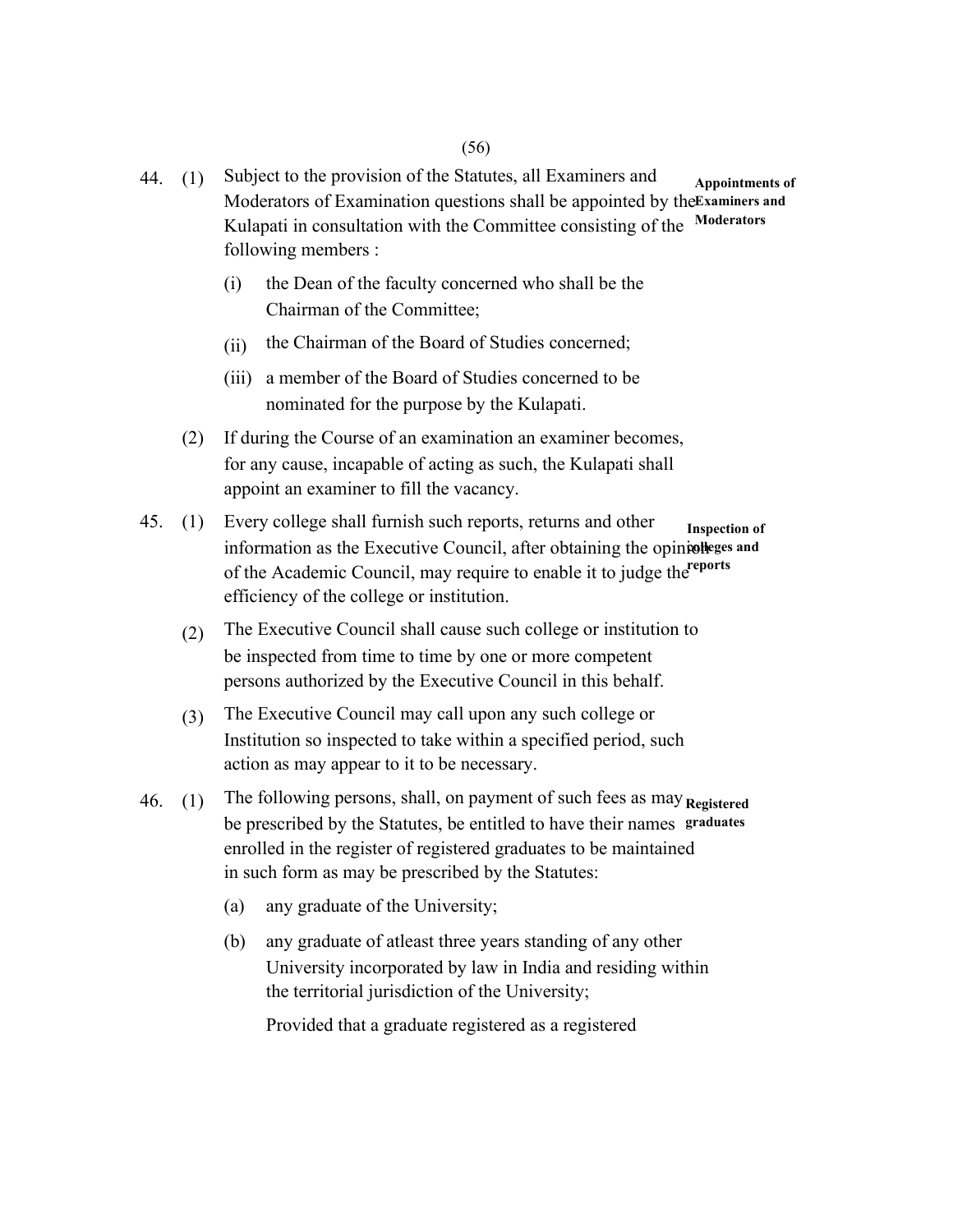#### (57)

graduate in more than one of the Universities under the enactments repealed under section (2) shall, within in period of six months from the date appointed under subsection (3) of section 1, by a declaration, in such form as may be prescribed by Statutes filed before the Registrar of any of the Universities in respect of which he fulfills the conditions laid down in clause (a) or (b) above exercise his option to be a registered graduate of such University and on exercise of such option he shall cease to be a registered graduate of all the other Universities, of which he was a registered graduate before the date aforementioned :

Provided that if any such registered graduate fails to exercise the opinion under the preceding proviso, he shall on the expiration of the period of six months from the date appointed under sub-section (3) of section 1, cease to be registered graduate of all the Universities of which he was a registered graduate prior to such date.

\*(2) Notwithstanding the fact that the period specified in the Provisions to sub-section (1) has expired, the Kuladhipati may if he is of the opinion that it is necessary so to do in respect of any University by order declare that the said period shall stand extended by a further period of six months from the date of expiry of the aforesaid period in respect of that University and thereupon the reference to the period of six months in the said provision shall, with respect to that University be read and construed as a reference to the period so extended".\*

<sup>\*</sup> The Madhya Pradesh Vishwavidyalaya (Sanshodhan) Adhiniyam, 1991 (No. 23 of 1991).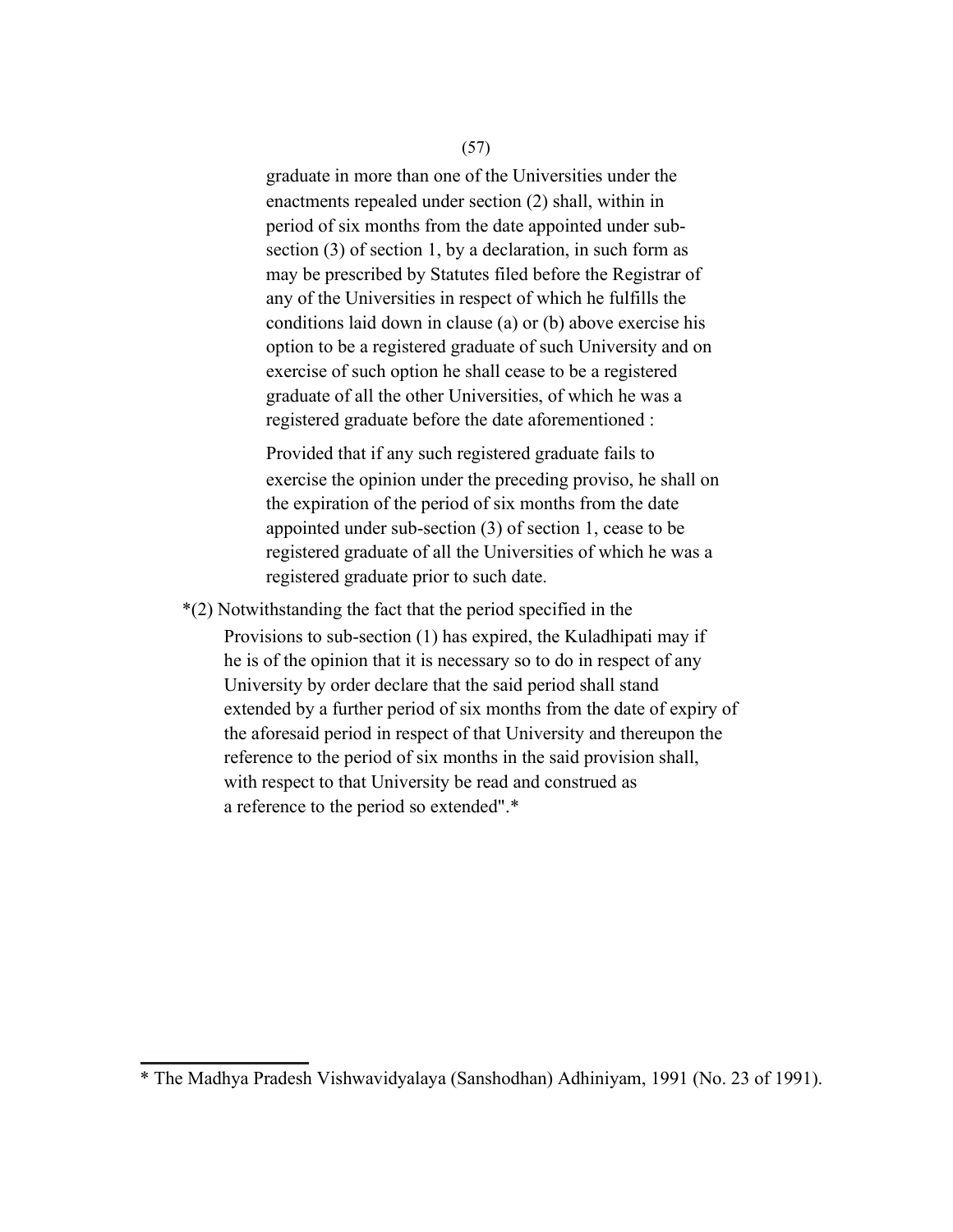# **CHAPTER VIII AUDIT**

- 47. The annual report of the University shall be (\*\*\*) **<sup>1</sup>** [passed by Executive Council on or before such date as may be prescribed by the Statutes. The University shall thereafter, send a copy of the annual report to the state Government and the State Government shall, as soon as may be, cause the same to be laid on the table of the State legislative Assembly]. **Annual Reports**
- 48. (1) The accounts of the University shall at least once every year at audit of Accounts intervals of not more than fifteen months be audited by the Examiner of Local Fund Accounts of the State.
	- (2) The copy of the audited accounts together with the audit report shall be submitted by the Executive Council to the (\*\*\*) the Commissioner Higher Education and the State Government. The State Government shall as soon as may be, cause the same to be laid on the table of the State Legislative Assembly.

# **CHAPER IX APPOINTMENT TO TEACHING POST IN THE UNIVERSITY**

49 (1) No person shall be appointed: **Appointment of** 

**teaching posts** 

- (i) as a professor,(\*\*\*)**<sup>2</sup>** Associate Professor & Assistant Professor **or**
- (ii) to any other teaching post of the University paid by the University except on the recommendation of a committee of selection constituted in accordance with sub-section (2):

<sup>1.</sup> Substituted and the word " Court" omitted by CG VV Sanshodhan Adhiniyam 2005 No. 14 of 2005 (25.08.2005)

<sup>2.</sup> Substituted by CG VV Sanshodhan Adhiniyam 2011 No. 10 of 2011 date 05.05.2011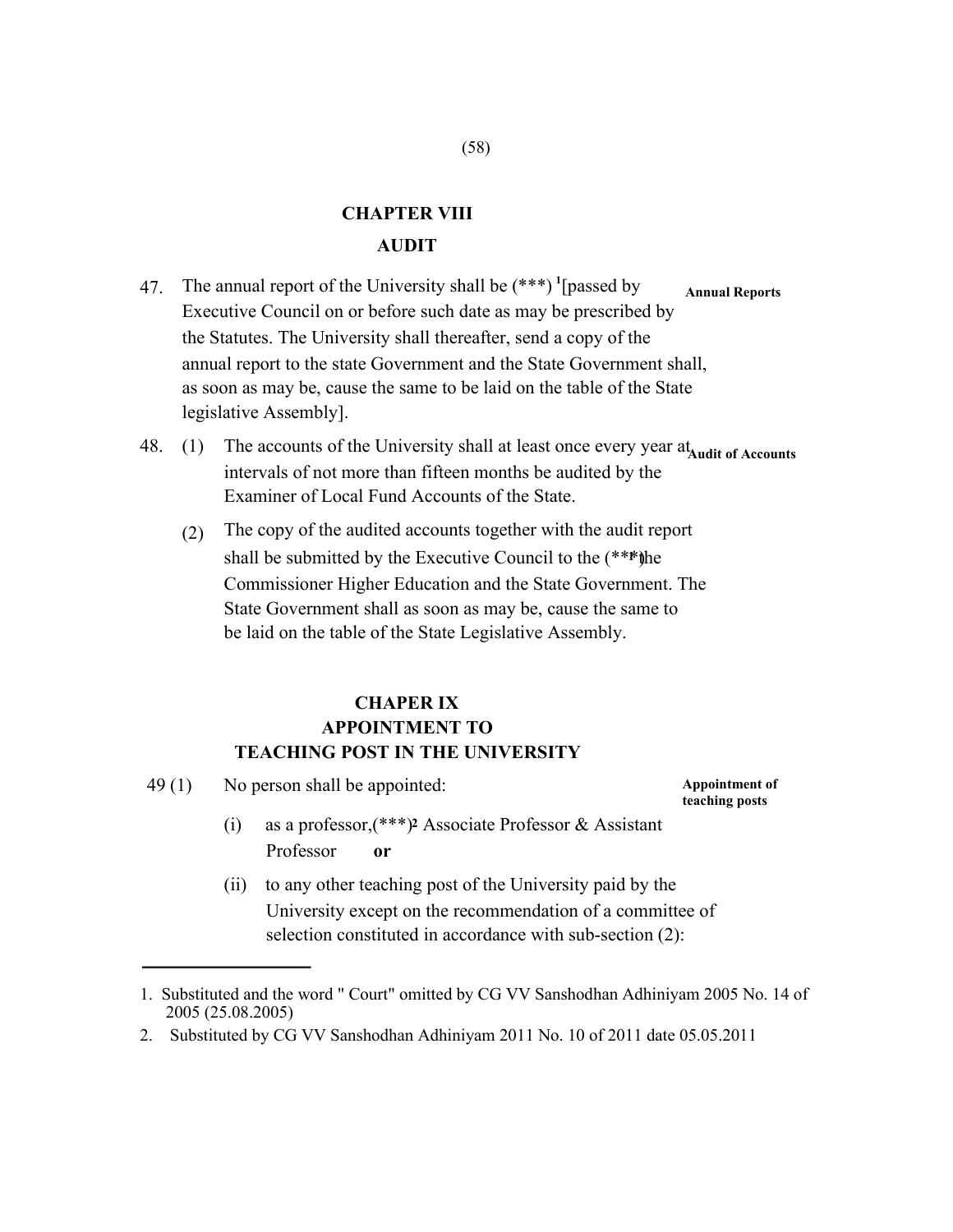(59)

Provided that if appointment to any of the teaching posts aforesaid is not expected to continue for more than six months and cannot be delayed without detriment to the interest of the department or institution maintained by the University, the Executive Council may make such appointment without obtaining the recommendation of the committee of selection constituted under sub-section (2) but the person so appointed, shall not be retained on the same post for a period exceeding six months or appointed to another post in the service of the University except on the recommendation of the said committee of selection.

**<sup>1</sup>**Provided further that any such appointment purported to have been made under the preceding proviso prior to the 13th day of February, 1974 and continuing on such date shall continue till the 30th day of June, 1974 or the filling up of the post in accordance with sub-section (5), whichever is earlier.

(2) the members of the committee of selection shall be :

 $2$ <sup>(\*\*\*</sup>) substituted as:

- (i) The Kulapati shall be Chairman of the Selection Committee,
- (ii) Three experts in the concerned subject nominated by the Kulapati out of the panel approved by the Academic Council of the University.
- (iii) Dean of the concerned faculty, wherever applicable.
- (iv) Head of the Department if he/she holds the post of Professor in the Department,
- (v) An academician nominated by the Kuladhipati,
- (vi) An academician representing Scheduled Castes/Scheduled

<sup>1.</sup> The Madhya Pradesh Vishwavidyalaya (Sanshodhan) Adhiniyam, 1974 (No. 17 of 1974).

<sup>2.</sup> Substituted by C.G. V.V. Sanshodhan Adhiniyam No. 10, 2011 (05.05.2011).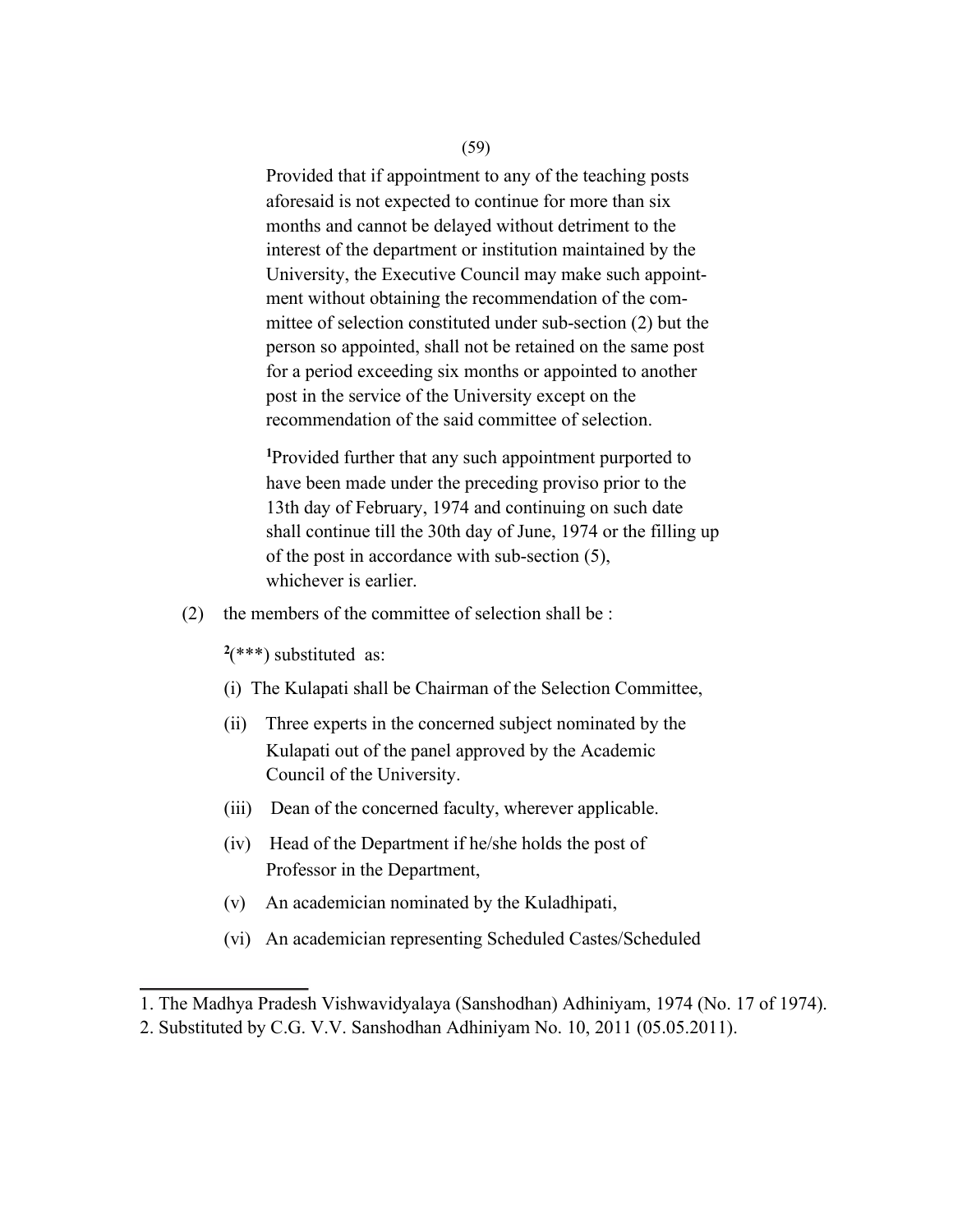#### (60)

Tribes/Other Backward Classes/Minorities/Differentlyabled categories to be nominated by the Kulapati or acting Kulapati, if any of the above members of the Selection Committee does not belong to that category.

- $(3)$  <sup>1</sup>(\*\*\*) Four members including two outside subject experts members of the selection committee shall form a quorum"
- (4) The Committee shall investigate the merits of the various candidates, and shall recommend to the Executive Council the names, if any, of persons whom it considers suitable for the posts, arranged in order of merit;

**<sup>2</sup>**Provided that no recommendation shall be made unless atleast two experts nominated under clause (iii) and (iv) of sub-section (2) are present in the meeting in which such recommendation is to be decided upon.

- **3** (5) Out of the names so recommended under sub-section (4) the Executive Council shall appoint persons in order of merit"
- <sup>4</sup>49-A (1) Notwithstanding anything to the contrary contained in any other romotion of provisions of this Act(\*\*\*) an assistant professor or associate teachers professor in the University substantively appointed under Section 49, who has put in such length of service and possesses such qualifications as prescribed in the promotion scheme formulated by the University Grants Commission or the Ministry of Human Resources Development, Department of Education, Government of India and adopted by the State Government and the University may be given promotion to the post of **<sup>1</sup>**(\*\*\*) Associate Professor or professor, respectively.
	- (2) Such promotion shall be given on the recommendation of the

<sup>1.</sup> Substituted (from 3 to 4 members) by CG VV Sanshodhan Adhiniyam 2011 No. 10 of 2011 (5.5.2011)

<sup>2.</sup> The Madhya Pradesh Vishwavidyalaya (Sanshodhan) Adhiniyam, 1994 (No. 19 of 1994).

<sup>3.</sup> The Madhya Pradesh Vishwavidyalaya (Sanshodhan) Adhiniyam, 1991 (No. 23 of 1991).

<sup>4.</sup> The Madhya Pradesh Vishwavidyalaya (Sanshodhan) Adhiniyam, 1996 (No. 06 of 1997) 49-A Effective from 13th day of March, 1984.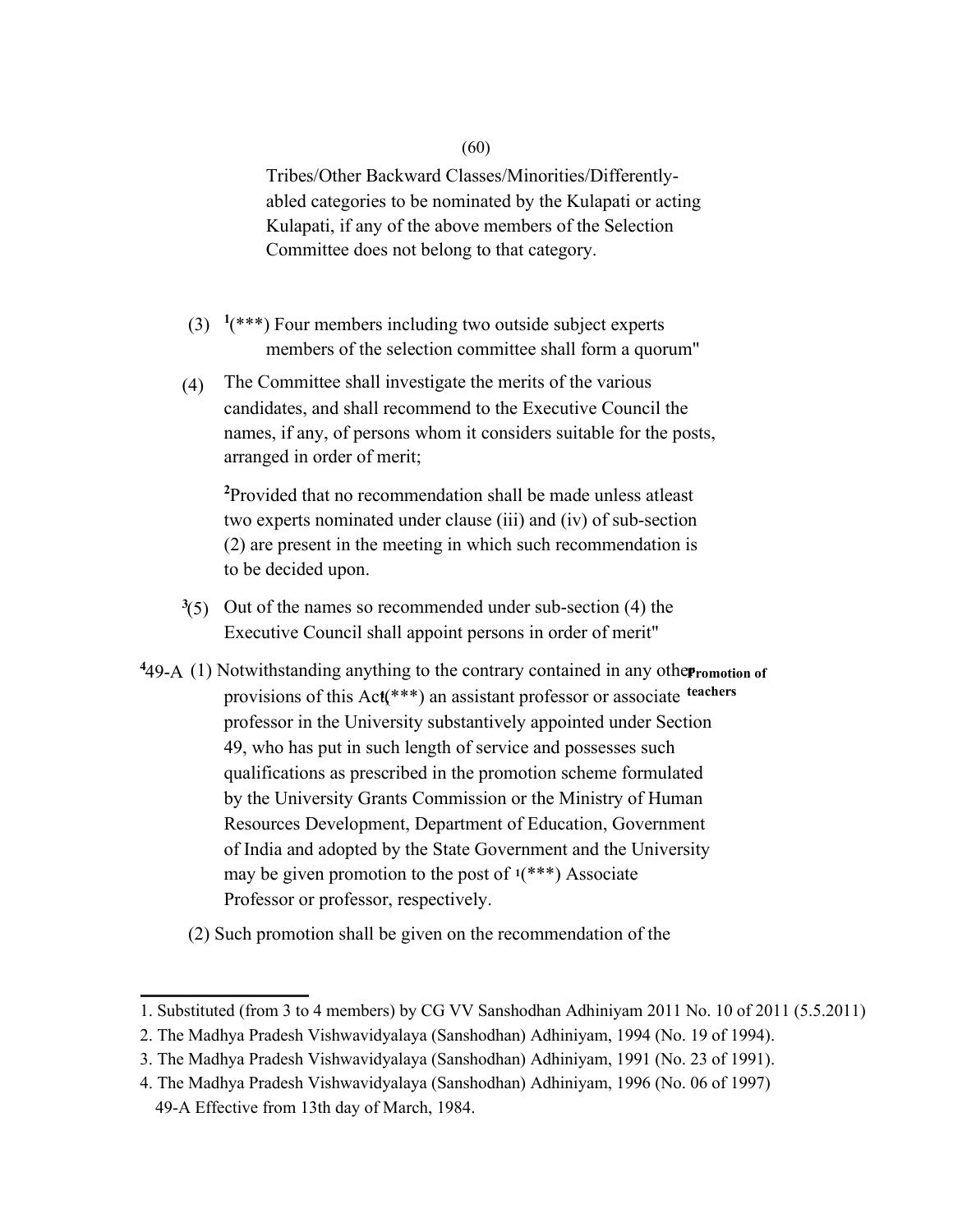Selection Committee constituted under sub-section (2) of Section 49 in such manner and subject to such conditions as prescribed in the promotion schemes or in the ordinance made by the University.

- (3) Nothing contained in this Section shall affect the posts of the teachers of the University to be filled by direct recruitment in accordance with the provisions of Section 49.
- (4) For promotion the higher post shall be deemed to be automatically created by up gradation of the lower post and it shall be a cadre post.

Provided that the higher post shall automatically be converted into the lower post when the incumbent vacates the higher post.

50. The payment of the salaries to the teachers of the University paid by salaries of teacher the University shall be in accordance with scales fixed by the Executive by University Council by Ordinance with the prior approval of the State Government.

# **CHAPTER X**

# **EMERGENCY PROVISIONS**

- 51. (1) If the State Government is satisfied that owing to maladminis-State Government tration or financial mismanagement in the University a situation assume financial has arisen whereby financial stability of University has become control in certain insecure, it may, by a notification, declare that the finances of such the surface of such that the finances of such University shall be subject to the control of the State Government. **circumstances.** 
	- (2) Every Notification Issued under sub-section (1) shall, in the first instance, remain in operation for a period of one year from the date specified in the notification and the State Government may, from time to time, by alike notification extend the period of operation by such further period as it may think fit, provided that the total period of operation does not exceed three years.
	- (3) During the period the notification issued under sub-section (1)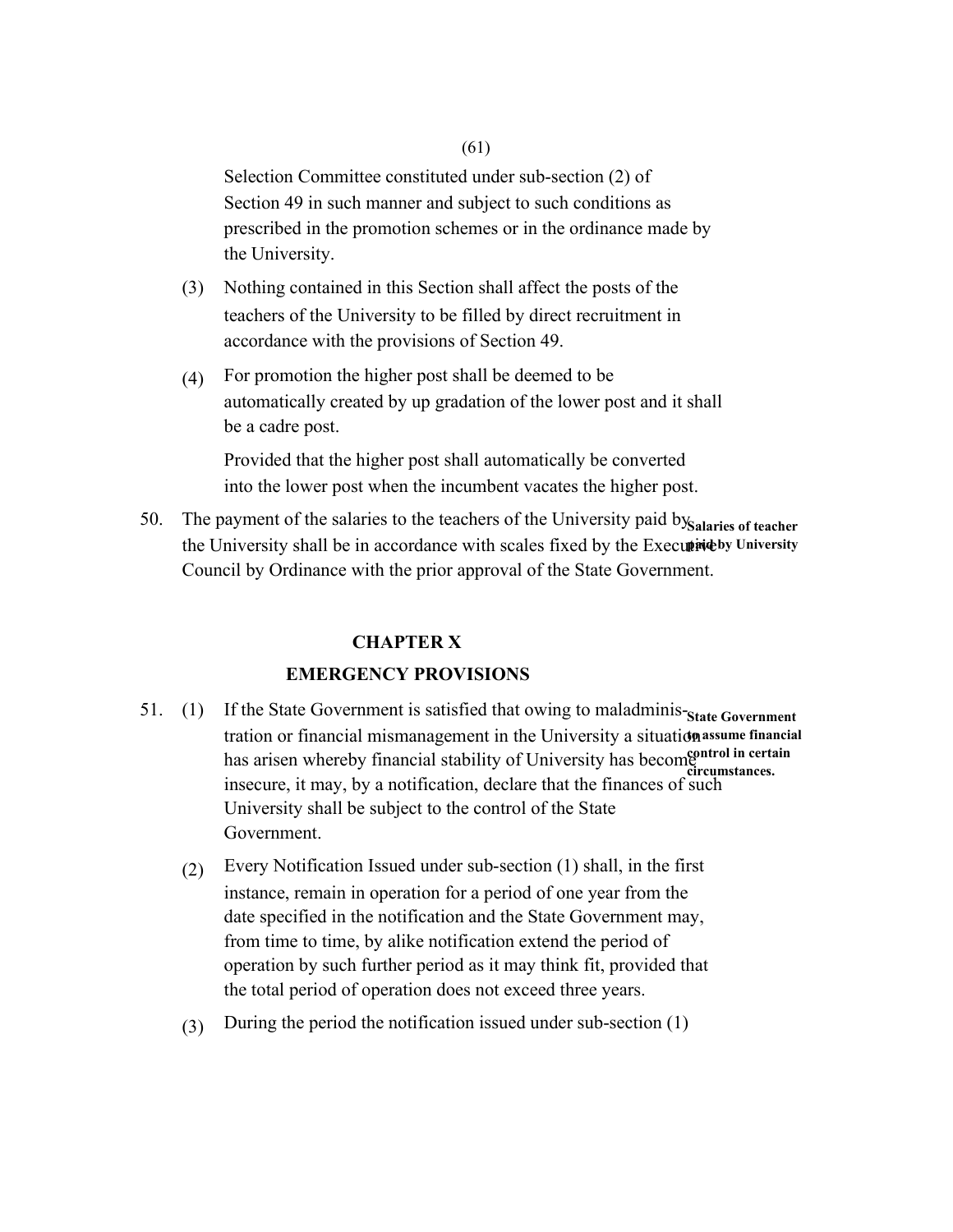remains in operation, the executive authority of the State Government shall extend to the giving of directions to the said University to observe such canons of financial propriety as may be specified in the direction and to the giving of such other directions as the State Government may deem necessary and adequate for the purpose.

- (4) Notwithstanding anything contained in this Act, any such direction may include;
	- (i) a provision requiring the submission of the budget to the State Government for sanction;
	- (ii) a provision requiring the University to submit every proposal involving financial implications to the State Government for sanction;
	- (iii) a provision requiring the submission of every proposal for revision of scales of pay and rates of allowances of the officers, teachers and other persons employed by the University to the State Government for sanction;
	- (iv) a provision requiring the reduction of salaries and allowances of all or any class of persons employed by University;
	- $(v)$  a provision requiring the reduction in the number of officers, teachers and other Persons employed by University;
	- (vi) a provision requiring the lowering down of scales of pay and rates of allowances;
	- (vii) a provision in regard to such other matters as may have the effect of reducing the financial strain on the University.
- (5) Notwithstanding anything contained in this Act, it shall be binding on every authority of the University and every officer of the University to give effect to the direction given under this section.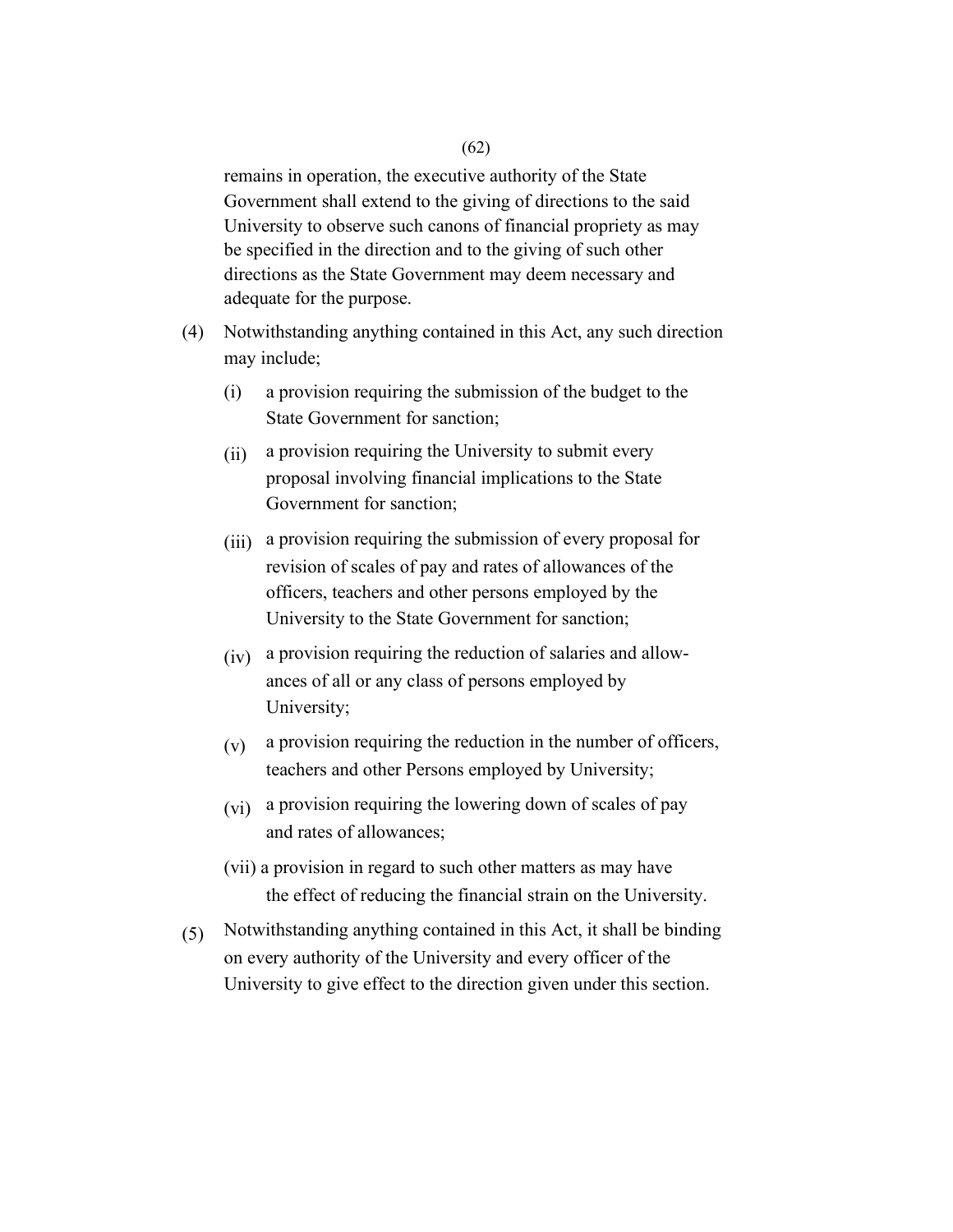(6) Every officer of the University shall be personally liable for misapplication of any fund or property of the University as a result of non-compliance of the direction given under this section to which he shall have been a party or which shall have happened through or been facilitated by gross neglect of his duty as such officer, and the loss so incurred shall, on a certificate issued by the Secretary to Government, Madhya Pradesh, Education Department, be recovered from such officer as an arrear of land revenue;

Provided that no action to recover the amount of loss as an arrear of land revenue shall be taken until reasonable opportunity has been given to the person concerned to furnish and explanation and such explanation has been considered by the State Government.

- 52. (1) If the State Government on receipt of a report or otherwise, is satisfied that a situation has arisen in which the administration Government to the University cannot be carried out in accordance with the provisions of the Act, without detriment to the interests of the **a view in provide**  University, and it is expedient in the interest of the University sor better to do, it may by notification, for reasons to be mentioned therein, administration direct that the provisions of section 13, 14,  $(*\ast 33)$  to 25, 40, 47, 48, 54 and 68 shall, as from the date specified in the notification (herein after in this section referred to as the appointed date), apply to the University subject to modifications specified in the Third Scheduled. **Power of State applied Act in modified form with of University in certain circumstances.** 
	- (2) The notification issued under sub-section (1) (hereinafter referred to as the notification) shall remain in operation for a period of one year from the appointed date and the State Government may, from time to time, extend the period by such further period as it may think fit so however that the total period of operation of the notification does not exceed three years.

<sup>1</sup> Omitted (20 to 25 & Subs 23 to 25) by CG VV Sanshodhan Adhiniyam 2005 No. 14 of 2005 (25.08.2005)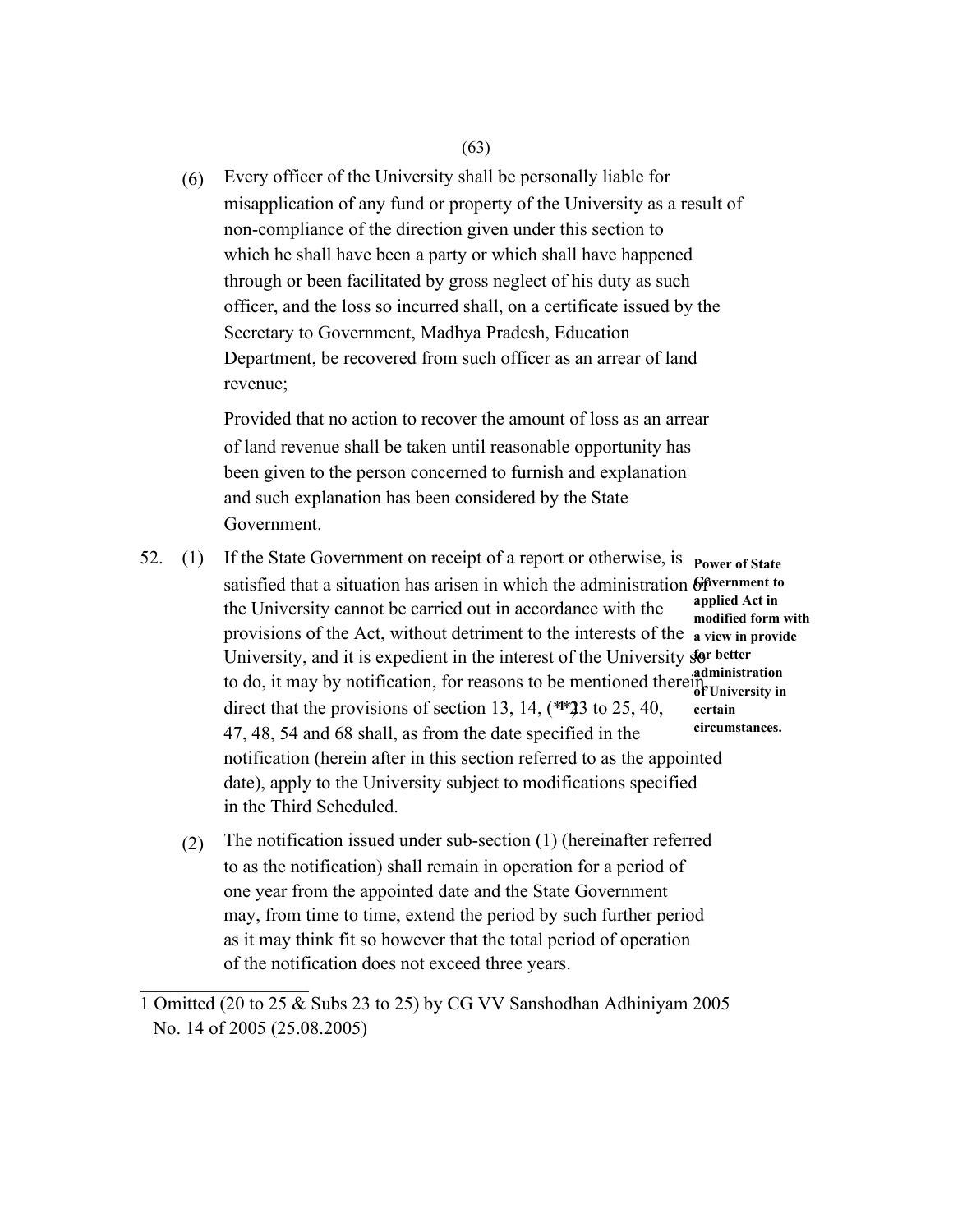(3) The Kuladhipati shall simultaneously with the issue of the notification, appoint the Kulapati under section 13 and 14 as modified and the Kulapati so appointed shall hold office during the period of operation of the notification.

Provided that the Kulapati may, notwithstanding the expiration of the period of operation of the notification, continue to hold office thereafter until his successor enters upon office but this period shall not exceed one year.

- (4) As from the appointed date, the following consequences shall ensue, namely:
	- (i) during the period of operation of the notification this Act shall have effect subject to the modifications specified in the Third Schedule;
	- (ii) the Kulapati, holding office immediately before the appointed date, shall notwithstanding that his term of office has not expired vacate his office.
	- (iii) every person holding office as a member of the  $(***)$ Executive or the Academic Council, as the case may be, immediately before the appointed date shall cease to hold that office;
	- (iv) the student representatives of the University on the student Consultative committee under clause (i) of sub-section (i) of section 54 immediately before the appointed date shall cease to members of the said committee;
	- (v) until the**1**(\*\*\*)executive Council or academic Council, as the case may be, is reconstituted in accordance with the provisions as modified, the Kulapati appointed under section 13 and 14 as modified shall exercise the powers and perform the duties conferred or imposed by or under this Act, on the**1**(\*\*\*) Executive Council or Academic Council;

<sup>1</sup> In Section 52 of the Principal act- Wherever the word ' Court' occurs it shall be omitted. by CG VV Sanshodhan Adhiniyam 2005 No. 14 of 2005 (25.08.2005)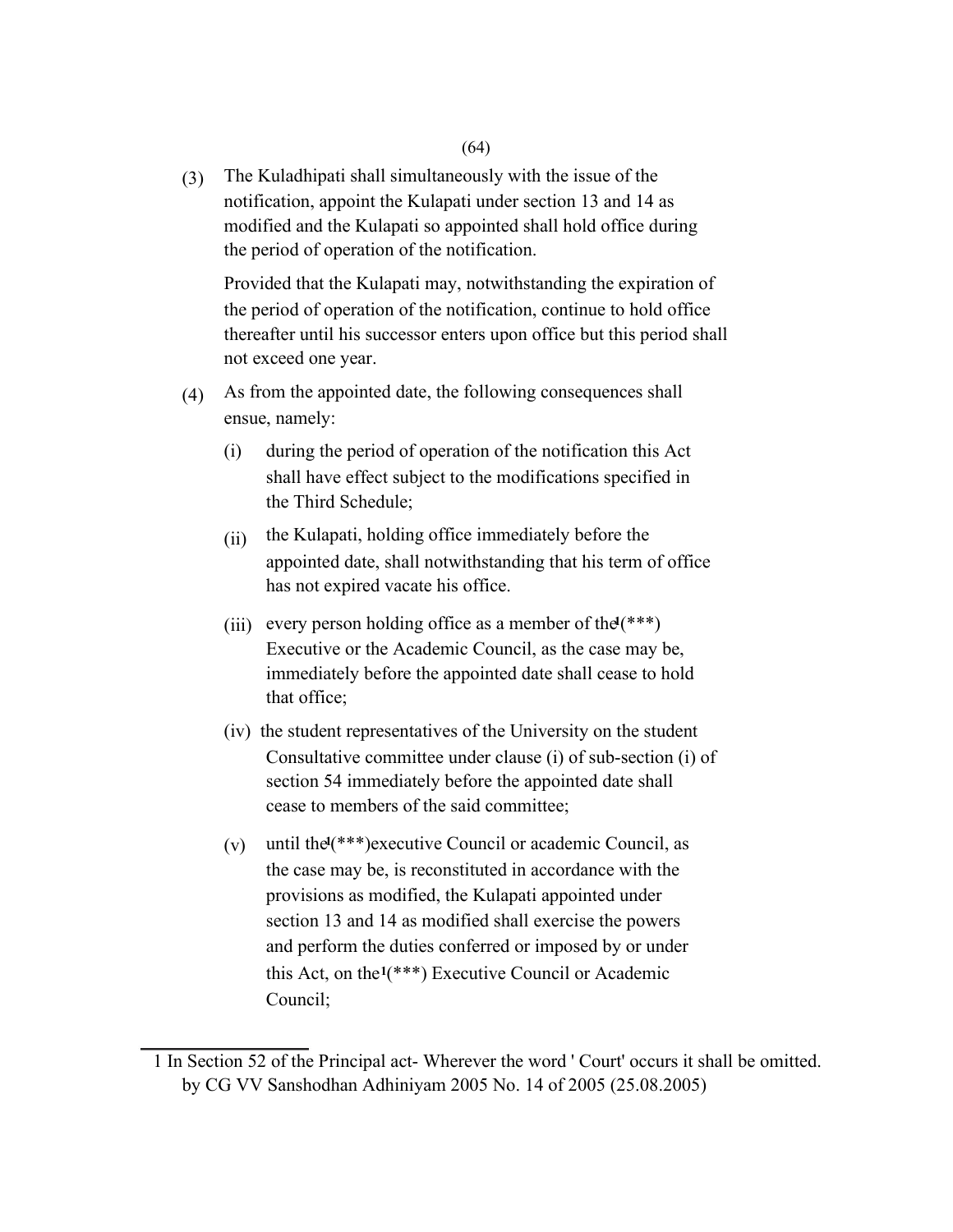(65)

Provided that the Kuladhipati may, if he considers it necessary so to do appoint a committee consisting of an educationist, an administrative expert and a financial expert to assist the Kulapati so appointed in exercise of such powers and performance of such duties.

(5) Before the expiration of the period of operation of the notification or immediately as early as practicable, thereafter, the Kulapati shall take steps to constitute, **<sup>1</sup>**(\*\*\*) Executive Council and Academic Council in accordance with the provisions of the Act, as unmodified and the **<sup>1</sup>**(\*\*\*) Executive Council and Academic Council as so constituted shall begin to function on the date immediately following the date of expiry if the period of operation of the notification of the date on which the respective bodies are so constituted whichever is later;

Provided that if the**1**(\*\*\*) Executive Council and Academic Council are not constituted before the expiration of the period of operation of the notification, the Kulapati shall on such expiration, exercise the powers of each of these authorities subject to prior approval of the Kuladhipati till the  $(***)^1$ Executive Council or Academic Council, as the case may be, is so constituted.

53. On expiration of the period of operation of the notification issued under the expiration section 52, the provisions of this Act, as modified in application to the period of University mentioned in the notification shall cease to operate in respection of thereof and the other relevant provisions of this Act shall revive and section 52. continue to apply thereto; **notification under** 

Provided that the expiration of the operation of the notification shall not affect :

- (a) Previous operation of, or anything done or suffered under the provision as modified in any order made there under; or
- (b) Any right, privilege, obligation or liability acquired, accrued or incurred under the provisions as modified or any order made
- 1 In Section 52 of the Principal act- Wherever the word ' Court' occurs it shall be omitted. by CG VV Sanshodhan Adhiniyam 2005 No. 14 of 2005 (25.08.2005)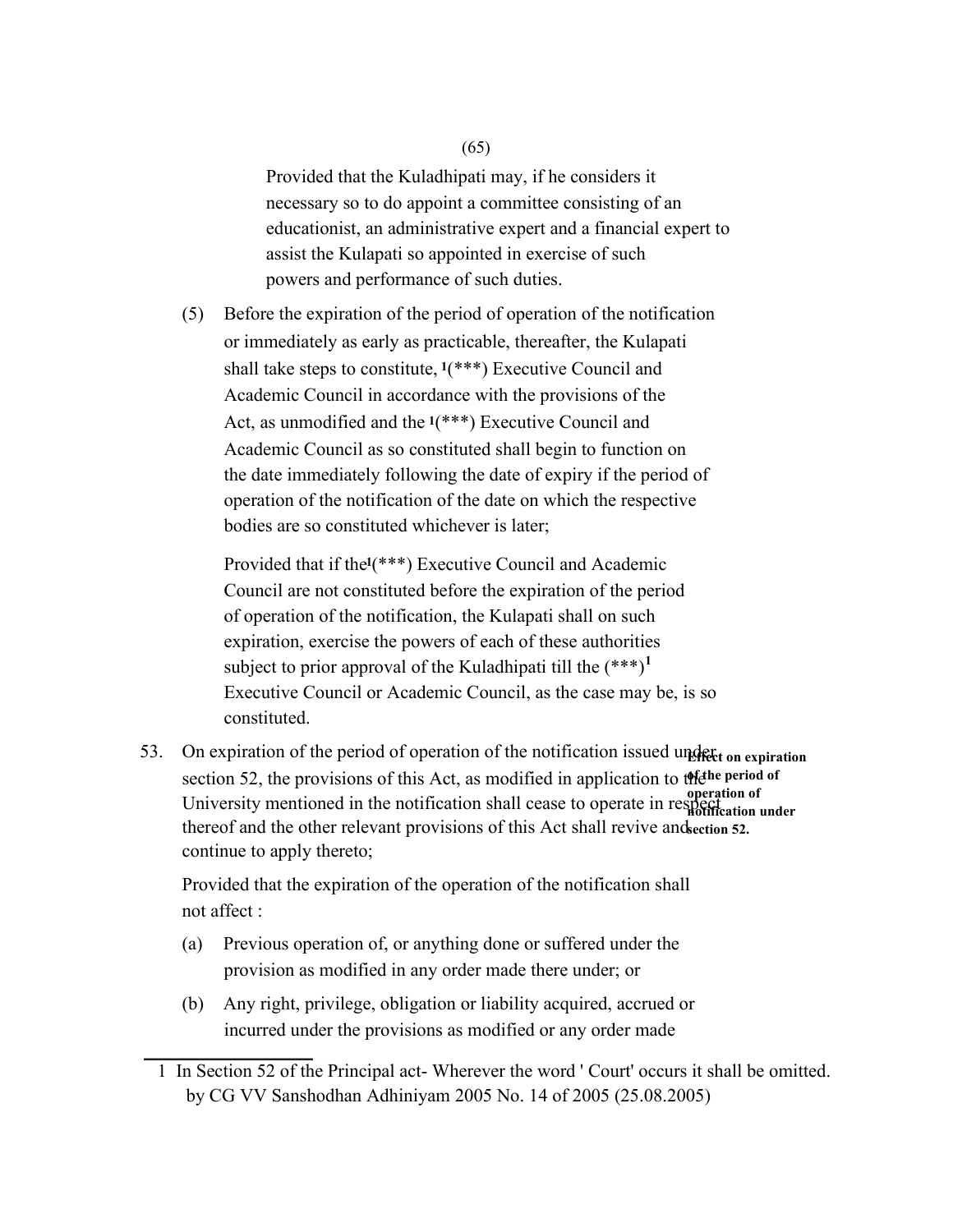there under; or

(c) Any investigation or remedy in respect of any such right, privilege, obligation or liability as aforesaid, and such investigation or remedy may be instituted or enforced as if the modified provisions has not ceased to apply.

# **CHAPTER XI STUDENT CONSULTATIVE COMMITTEE**

54. (1) There shall be state level Student Consultative Committee consisting of the following members namely : **Student** 

**Consultative Committee** 

(i) Three student representatives from each University elected by the student members of the (<sup>\*</sup>\*\*) that University from under items (xxi), (xxii) and (xxiii) of section 20; amongst themselves, one each from student members

Provided that if the student representatives under this item do not include :

- (a) A student from the medical colleges in the State; or
- (b) A student from the Engineering Colleges in the State, a student each representing Medical Colleges and Engineering Colleges in the State shall be nominated by the State Government;

Provided further that if the student representatives include less than tow girl students, the State Government shall nominate such number of girl students as to make their number two.

- (ii) Two Kulapati of University by rotation in the order in which the University are named in the Second schedule, nominated by the State Government;
- (iii) Two Registrars of University by rotation in the reverse order to that referred to in item (ii) nominated by the State Government;
- (iv) Two Deans of students welfare or such other two officers as are in-charge of student welfare in the Universities nominated by the State Government.

(66)

<sup>1</sup> In Section 52 of the Principal act- Wherever the word ' Court' occurs it shall be omitted by CG VV Sanshodhan Adhiniyam 2005 No. 14 of 2005 (25.08.2005)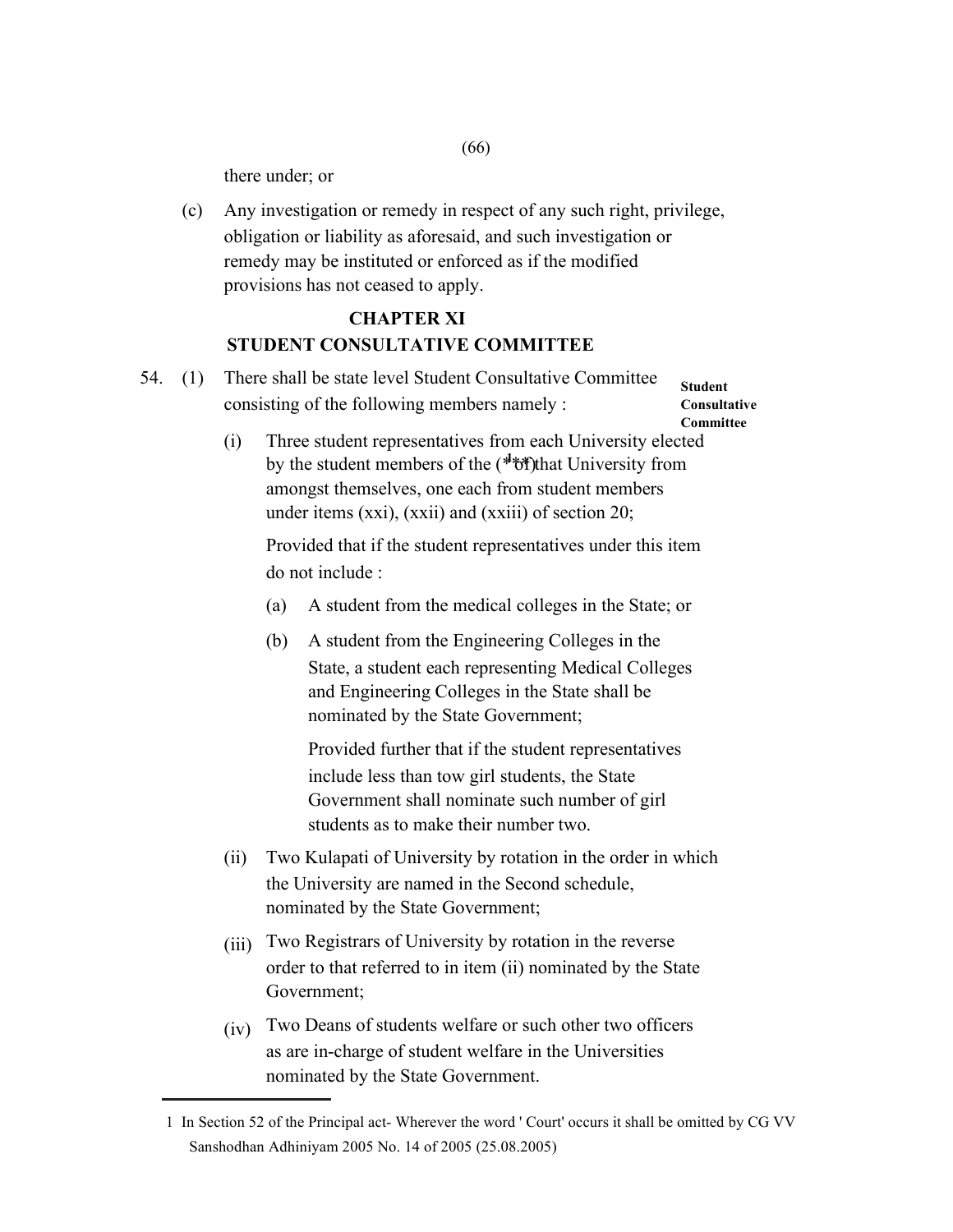(v) An officer of the Higher Education Department not below the rank of Deputy Secretary to Government nominated by the State Government.

Explanation: For the purpose of this sub-section "Student" shall have the meaning assigned thereto in section 20.

- (2) The members nominated under item (v) of sub-section (i) shall be the convener.
- (3) The Committee shall elect its own Chairman for every meeting from amongst the members present.
- (4) The term of the committee shall be one year and the term of office of members of the committee shall be co-terminus with the term of the committee.
- (5) The Committee shall have the Powers to discuss and make recommendation on:
	- (a) the approach to Higher Education in University;
	- (b) academic programs of general significance;
	- (c) organization and programming of teaching work and examinations;
	- (d) extra-curricular and co-curricular activities in colleges and Universities including organization of inter University competitions and tournaments and youth festivals;
	- (e) Student welfare activities in Universities including Health Services;
	- (f) Work experience programs for students;
	- (g) organization of social service by students;
	- (h) residence and discipline of students;
	- (i) any other matter of interest to students in general.
- (6) The committee may:
	- (a) lay down a code of conduct for students;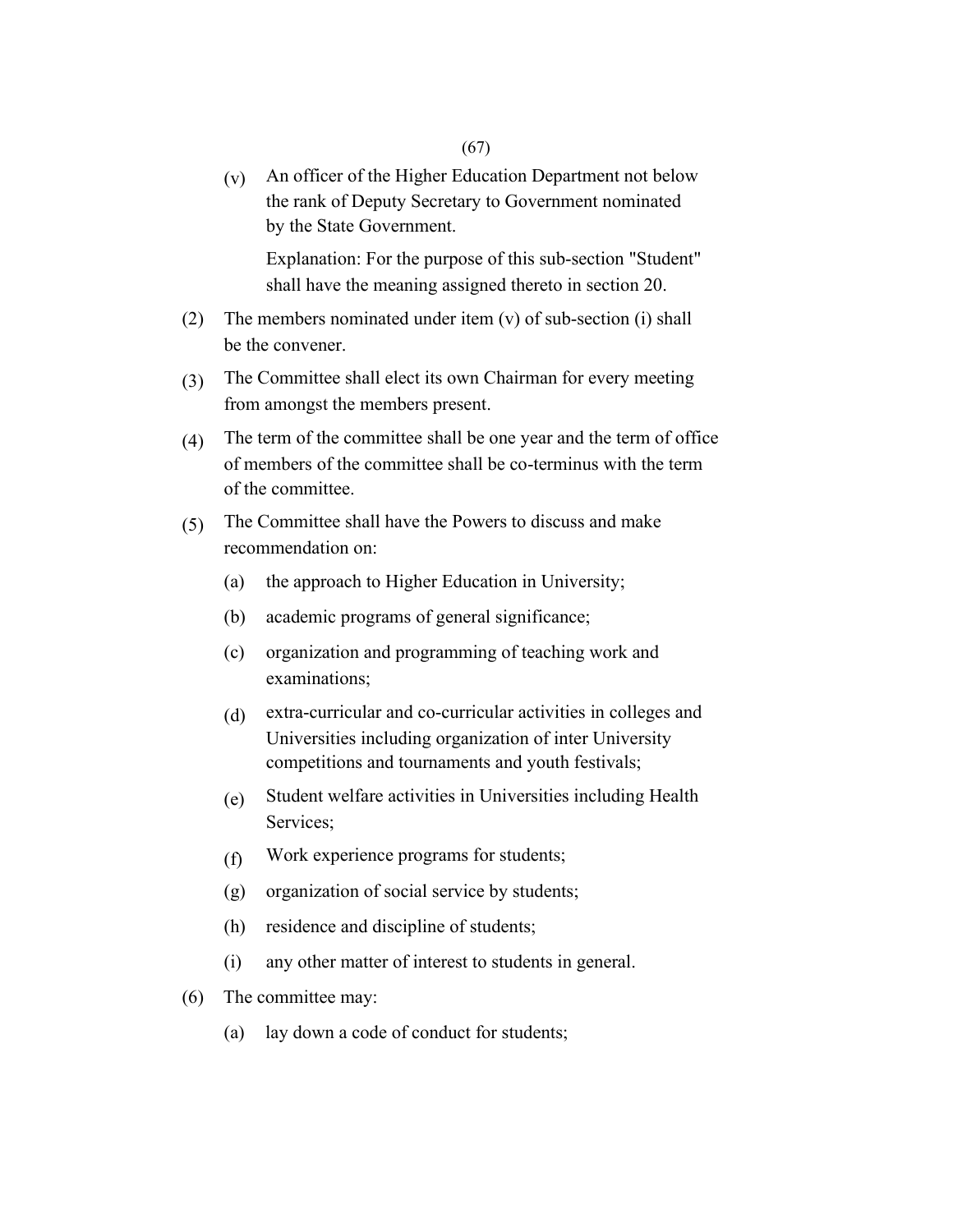#### (68)

- (b) recommend steps for the promotion of teacher-student relationship;
- $(c)$ suggest agencies and steps for resolving differences between students and the administration in education institutions.
- (7) The Committee may communicate its views on matters included in sub-section (5) and (6) to any or all Universities as the need be for consideration.

#### **CHAPTER XII**

#### **SUPPLEMENTARY PROVISIONS**

55. If any question arises regarding the interpretation of any provisions of **Disputes as to**  this act or of any Stature, Ordinance or Regulation or as to whether **constitution of**  any person has been duly elected, appointed as or is entitled to be a **University**  member of any authority, or other body of the University, the matterbodies. shall be referred to Kuladhipati whose decision thereon shall be final; **authorities and** 

Provided that before taking any such decisions the Kuladhipati himself or an officer nominated by him, shall give the person or persons affected thereby a reasonable opportunity of being heard.

Explanation I: In this section the expression "body" includes any committee constituted by or under the Act.

II: In this section the expression "appointed" does not include appointments to the salaried posts of the University.

- 56. Where any authority of the University is given power by this Act, or constitution of the Statues to appoint Committees, such committees shall, save as otherwise provided, consist of members of the authority concerned and of such other persons, if any, as the authority, in each case, may think fit. **Committees**
- 57. Save as otherwise provided in this Act, all casual vacancies among the filling of casual members other than ex-officio members of any authority, committee varancies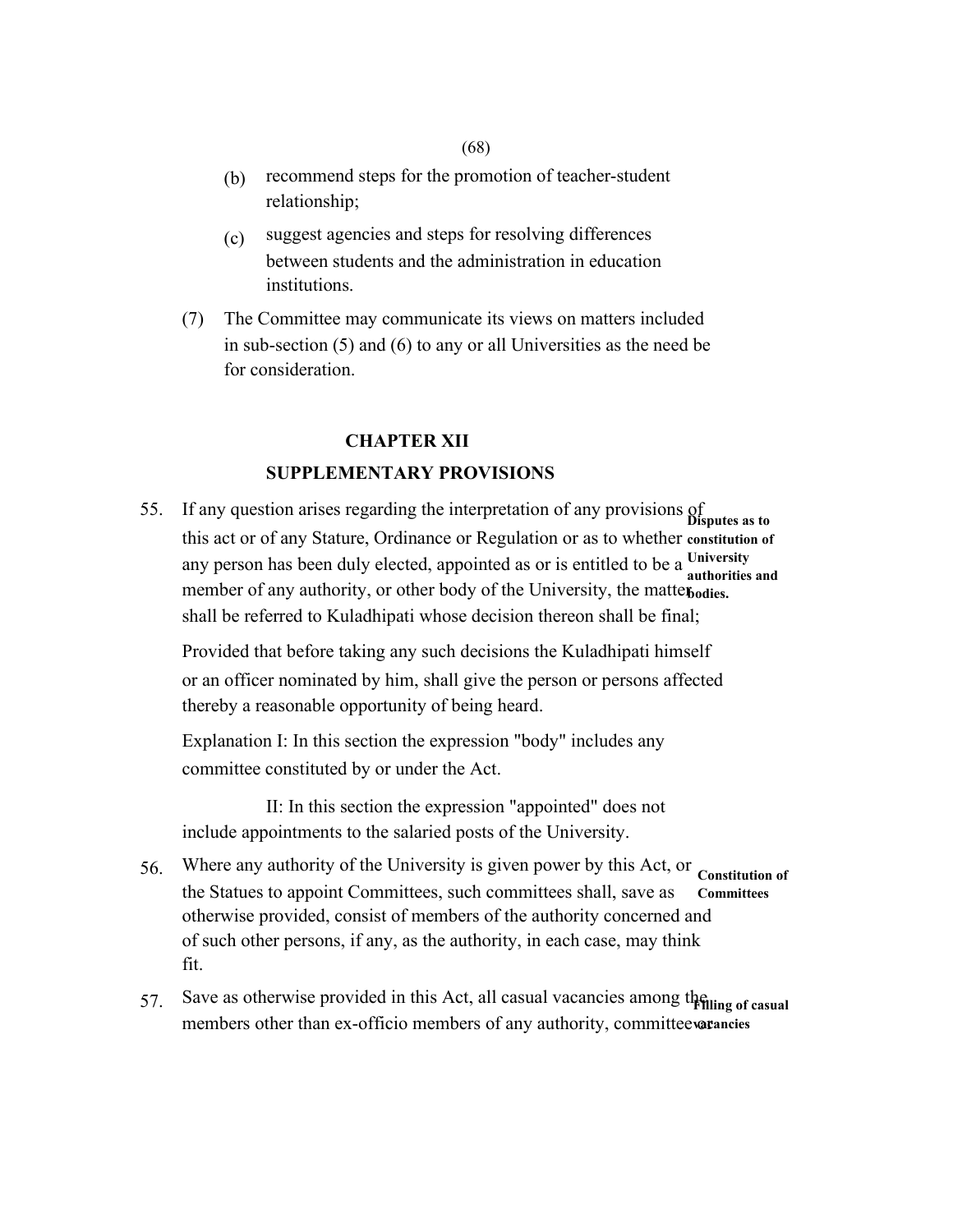other body of the University shall be filled as soon as conveniently may be, by the person or body who nominated, appointed, elected or coopted the member whose place has become vacant, and the person nominated, appointed, elected or co-opted to a casual vacancy shall be a member of such authority, committee or body for the remainder of the term for which the person whose place he fills would have been a member.

58. No act or proceeding of any authority, committee or body of the University shall be invalid merely by reason of;

**Proceedings of University and bodies not invalidated by vacancies.** 

- (a) any vacancy in or defect in the constitution thereof; or
- (b) any defect in the election, nomination or appointment of a person acting as a member thereto; or
- (c) any irregularity in its procedure not affecting the merits of the case.
- 59. (1) Every salaried officer and teacher of the University paid by the <sub>conditions of</sub> University shall be appointed under a written contract which stative be lodged with the University and a copy thereof furnished to the officer or teacher concerned.

<sup>1</sup>[Provided that nothing in this sub-section shall apply in respect of persons whose services are secured on deputation or who are appointed in the Service created under sub-section (1) of Section  $^{2}[15-C]$ 

- **<sup>3</sup>**(2) Any dispute regarding service matters arising out of contract or otherwise between a University and any of its salaried employees shall be adjudicated upon by the Vice-Chancellor and an appeal against the Vice-Chancellor's decision shall lie to the Kuladhipati, who shall decide the dispute himself or refer it to a Tribunal constituted for the purpose consisting of the following members, namely;
	- (i) a Senior Vice-Chancellor of any of the University;
	- (ii) a Senior Secretary to the State Government; and
	- (iii) a Senior Principal of the post graduate college of the State"
- <sup>4</sup>(3) Omitted.

<sup>1.</sup> Inserted by MP Act 19 of 1980.

<sup>2.</sup> Inserted by MP Act 23 of 1983.

<sup>3.</sup> The Madhya Pradesh Vishwavidyalaya (Sanshodhan) Adhiniyam, 1991 (No. 23 of 1991).

<sup>4.</sup> The Madhya Pradesh Vishwavidyalaya (Sanshodhan) Adhiniyam, 1991 (No. 23 of 1991).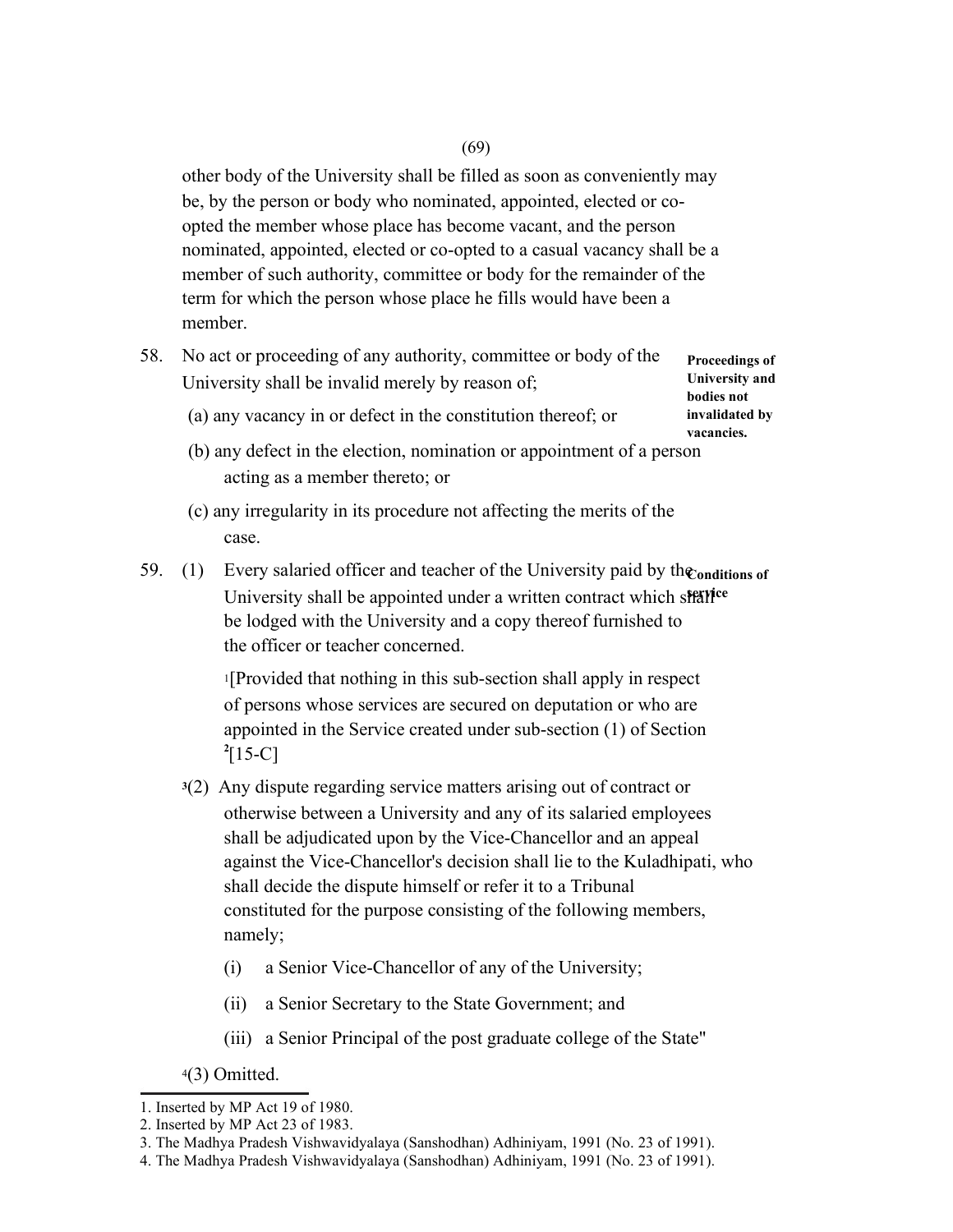- 60. (1) The University shall constitute for the benefit of its officers **Pensionand** teachers, clerical staff and other employees in such manner and *d***ubility** and **Provident Fund** subject to such conditions as may be prescribed by the statutes such pension, insurance and provident fund and institute such other benefits as it may deem fit.
	- (2) Where any such pension, insurance or provident fund has been so constituted or where any such pension, insurance or provident fund has been constituted by a college under rules which have been approved by the State Government, the State Government may declare that the provisions of the Provident Fund Act, 1925 (No. 19 of 1925), shall apply to such fund as if it were a Government Provident Fund.
- 61. No suit prosecution or other legal proceedings shall lie against any **Protection of acts**  officer, teacher or other employee of the University for anything which orders is in good faith done or intended to be done by him under this Act, or the Statutes or the Ordinances or the Regulations.
- 62. No person shall impart instruction in the University or in any college: **Approval for** 
	- (a) unless such person possesses the qualifications laid down by the parting academic Council in that behalf; and **instruction**
	- (b) except in such subject or subjects and upto the standard for which his qualifications have been approved by the Academic Council.
- 63. (1) "Professor" and<sup>\*\*\*</sup>) "Associate Professor" mean respectively Classification of teachers appointed by the Executive Council on the scales of playseler not lower than that approved for a Professor and a **<sup>1</sup>**(\*\*\*) Associate Professor by the University Grants commission and accepted by the State Government and where the scale of pay approved by the University Grants Commission is higher than that approved by the State Government in this behalf then on the scale of pay as approved by the State Government.
	- (2) "Visiting Professor" means a Professor invited by the Executive Council for a fixed term of years to be appointed by the Executive Council for a short term stipulated in the contract.

<sup>1.</sup> Substituted (Reader and Lecturer by Associate Professor and Assistant Professor) CG VV Sanshodhan Adhiniyam 2011 No. 10 of 2011 date 05.05.2011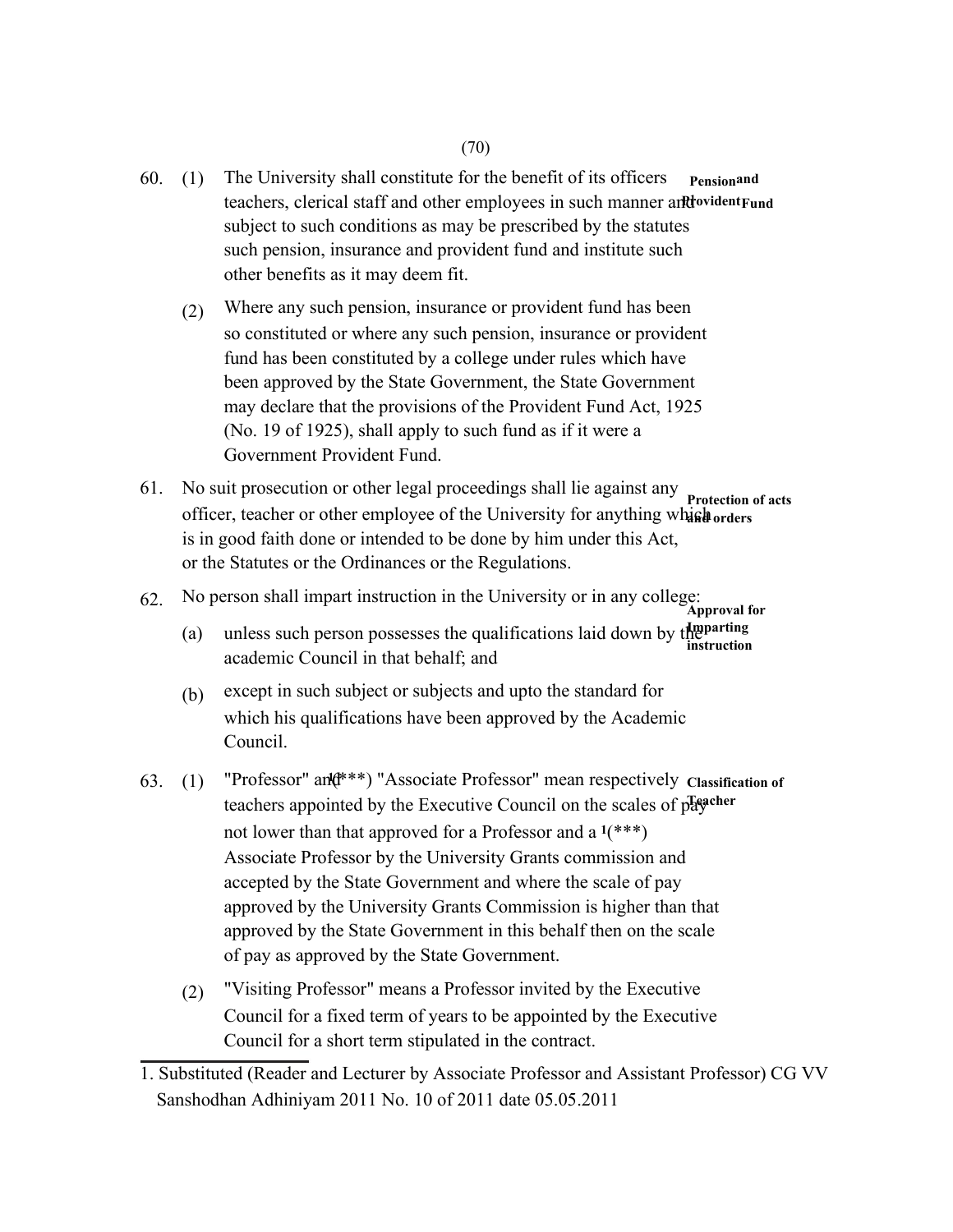- (3) "A teacher other than Professor, visiting Professor and (\*\*\*) Associate Professor in any University teaching Department or School of Studies shall, rank as**1**(\*\*\*) assistant professor if appointed on a scale of pay;
	- (a) not lower than that approved for a  $1$ <sup>(\*\*\*</sup>) assistant professor by the University Grants Commission and accepted by the State Government;
	- (b) lower than that approved for a assistant professor by the University Grants Commission and approved by the State Government in this behalf".
- (4) "College Professor" means a teacher appointed on the scales of pay not lower than that approved by the State Government for a Professor in a College for professional education or in any other college imparting instruction in the subject concerned upto postgraduate level and includes a Principal of such college who proved to the satisfaction of the academic Council that he engages himself in guiding research and teaching the Subject in addition to the administrative work of the office of the Principal".
- **<sup>1</sup>**(5) "Associate professor and assistant professor in a College" shall respectively mean persons appointed as Associate professor and assistant professor in an affiliated College on a scale of pay not lower than that approved by the State Government for Associate professor and assistant professor in a College as the case may be, and the expression "Lecturer" includes the person appointed prior to the 13th day of January, 1978 as Assistant Professor".
- (6) A teacher who is appointed on part time or honorary basis in the Faculty of law or in any on other Faculty where such appointment is permitted by the Academic Council, shall rank as a lecturer.
- 64. (1) Wherever in Accordance with this Act, Any person is to hold an office or to be a members of any authority by rotation according to seniority such seniority in the absence of any provisions to the contrary in the Act, shall be determined in

**Term of Office of members of authority of University** 

1. Substituted (Reader and Lecturer by Associate Professor and Assistant Professor) CG VV Sanshodhan Adhiniyam 2011 No. 10 of 2011 date 05.05.2011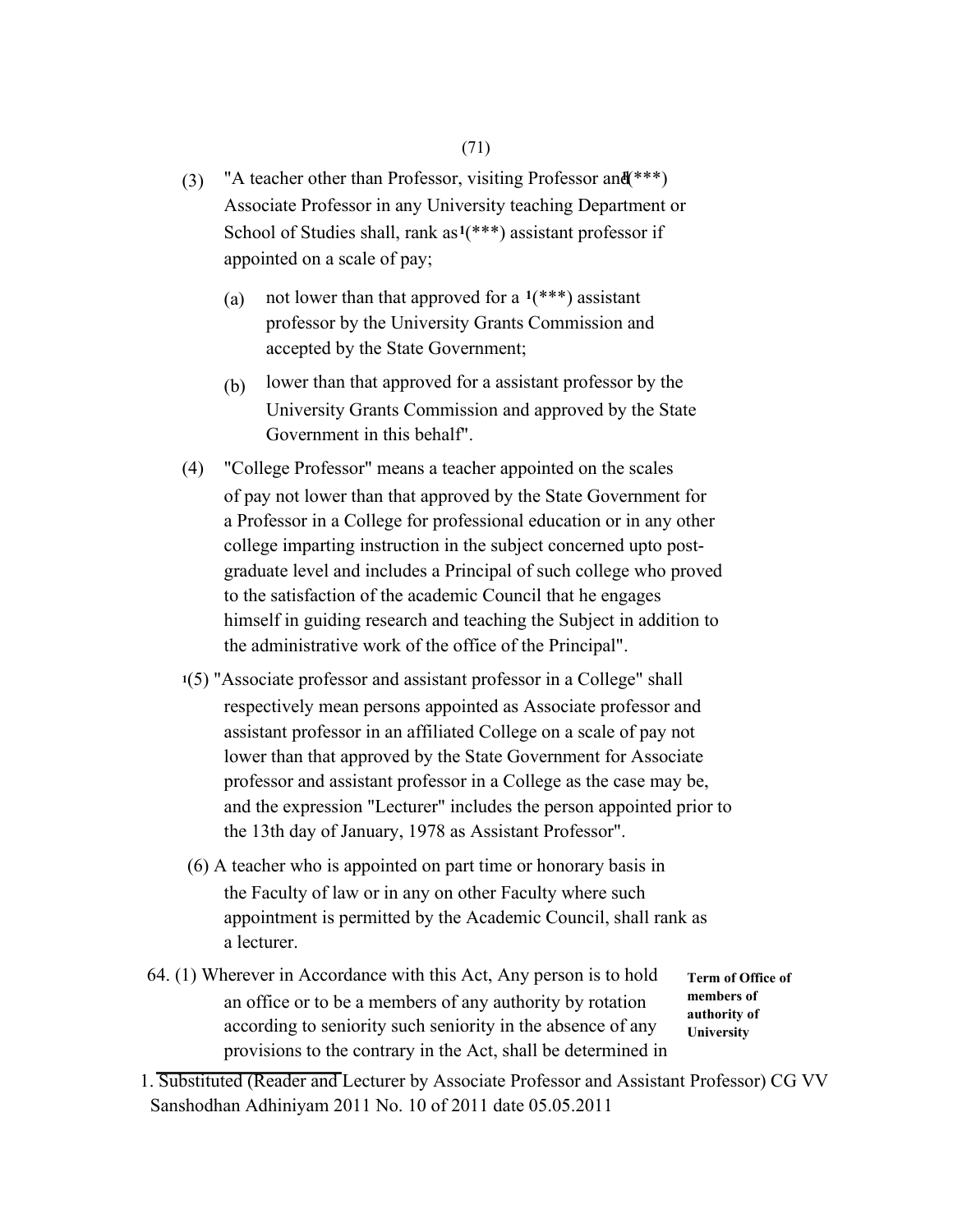accordance with the Statutes:

Provided that till the Statutes are made the seniority in a particular cadre shall be determined by the length of continuous service in such a cadre and where the length of continuous service of two or more persons in the same cadre is the same, then "Seniority" shall be determined by seniority in age.

(2) Wherever any person becomes a member of any authority by virtue of the post or office held by him or by virtue of possessing a specified qualification, he shall forthwith cease to be a member of such authority if he ceases to hold such post or office or if he ceases to possess such qualification before the expiry of the term of his membership;

Provided that he shall not be deemed to have ceased to hold his post or office merely by reason of his proceeding on leave for period not exceeding four months.

- 65. (1) Any member other than an ex-officio member of the Court the Resignation of Executive Council, the Academic Council of any other University ber of officer Authority or Committee or Dean of a Faculty may resign by a **of University.**  letter addressed to the Registrar and resignation shall take effect as soon as the letter is received by the Registrar.
	- (2) Any officer of the University whether salaried or otherwise, other than a Dean may resign his office by letter addressed to the Registrar. Such resignation shall take effect from the date on which the same is accepted by the authority competent to fill the vacancy.

#### 66. (1) A person shall be disqualified for being chosen as, and for being **Disqualifications**  a member of any of the authorities of the University : **for being member**

- (a) If he is of unsound mind;
- (b) If he is deaf, mute a suffering from any contagious disease;

**of authority.** 

- (c) If he is an undischarged insolvent;
- (d) If he has been convicted by a Court of Law of an offence involving moral turpitude and sentenced in respect thereof to imprisonment for not less than six months.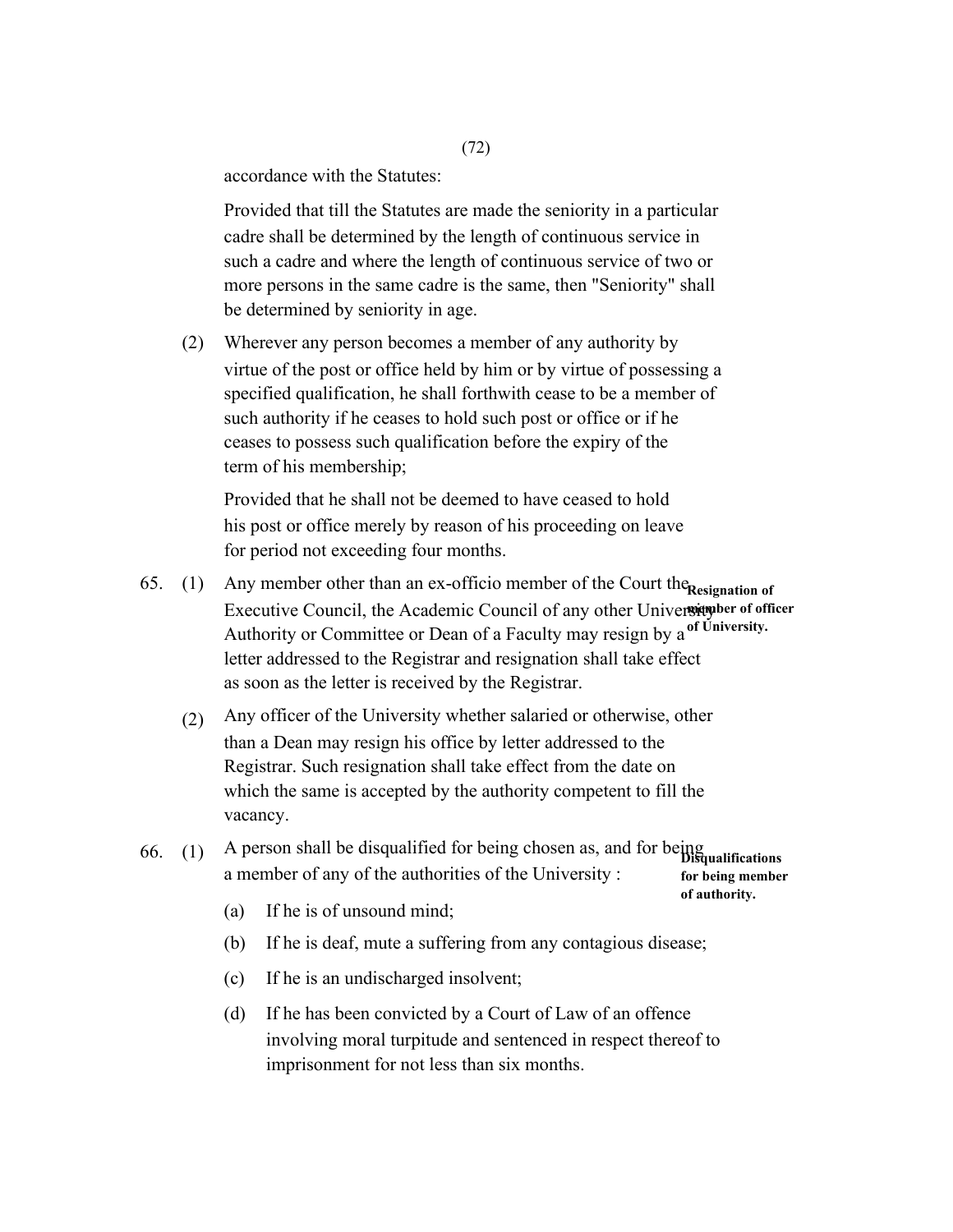- (2) If any question arises as to whether a person is or has been subject to any of the disqualifications mentioned in sub-section (1) the question shall be referred for the decision of the Kuladhipati and his decisions thereon shall be final and no suit or other proceeding shall lie in any court of law against such decision.
- 67. (1) The Kuladhipati may, on the request of the Executive Council Power to remove remove the name of any person from the register of graduates **member** from and remove the name of any person from membership of any **graduates or any**  authority or body of the University if" **register of**

**authority or body of University** 

- (i) he is guilty of gross misbehaviour; or
- (ii) he acts prejudicial to the interest of the University :

Provided that the Kuladhipati shall cause a preliminary enquiry to be made and if he is satisfied that prima face case exists, he shall serve on such registered graduate or a member of any authority or body, as the case may be, a charge sheet in writing, stating the misbehaviour or the act prejudicial to the interest of the University, as the case may be.

- (2) After taken into consideration the reply to the charge-sheet, submitted to him by the registered graduate or member of the authority or body of the University, as the case may be, under sub-section (1) the Kuladhipati may, if he considers that further action is necessary, entrust the enquiry to a Tribunal consisting of a nominee of the Kuladhipati, a nominee of the Executive Council and a nominee of the accused registered graduate or member, as the case may be.
- (3) The Tribunal shall after giving the accused registered graduate or member, as the case may be, an opportunity of being heard and examining such evidence as may be necessary, record its findings and forward it to the Kuladhipati.
- (4) The Kuladhipati may, after considering the report of the Tribunal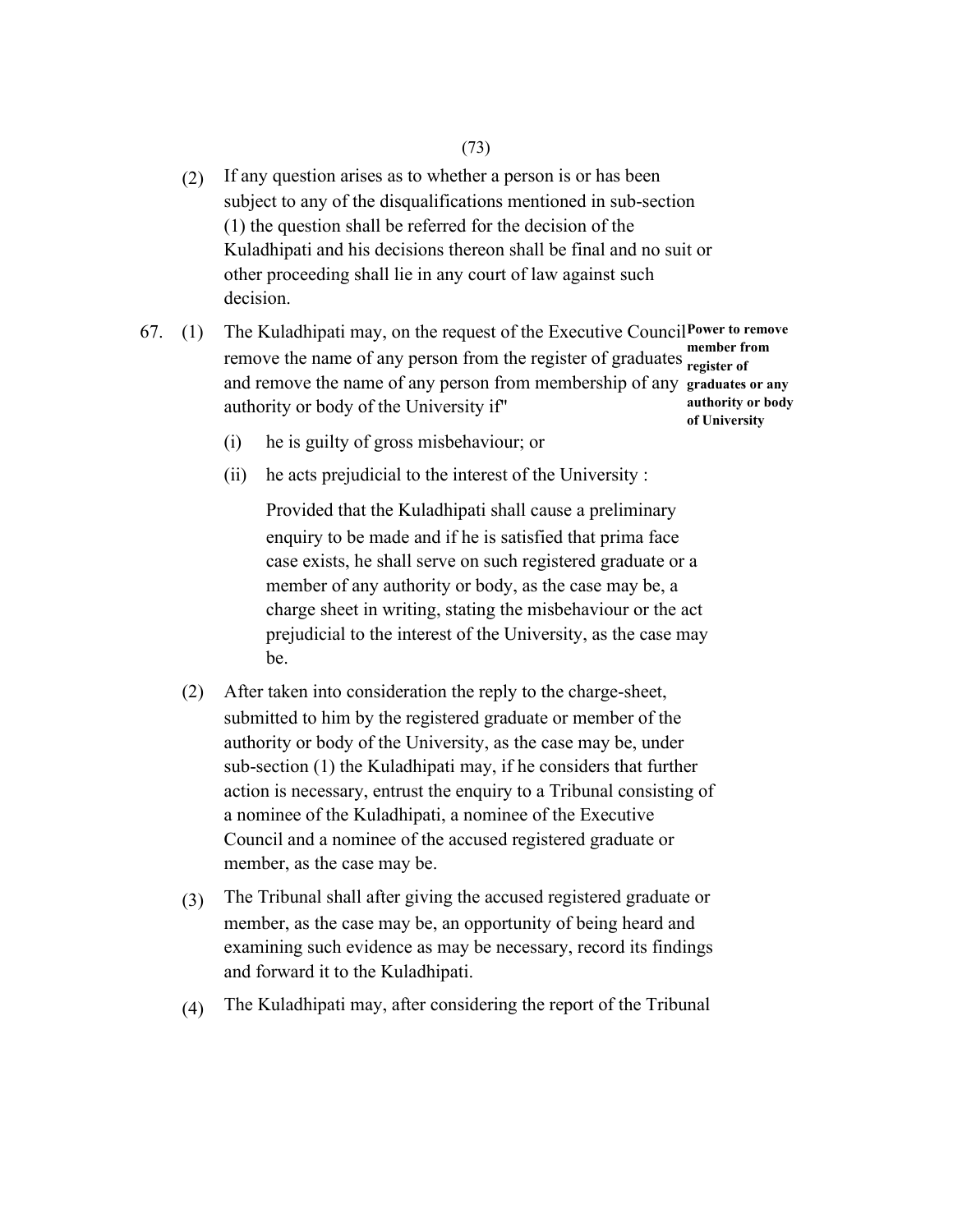pass such final orders as he considers necessary :

Provided that no order shall be passed unless the accused registered graduate or members, as the case may be, has been given a reasonable opportunity to show cause as to why the proposed action should not be taken against him.

- $1(5)$  The provision of sub-section (1) to (4) shall not apply where the Kuladhipati is satisfied that in the interest of the University it is not expedient to hold such enquiry and to issue any show cause notice or to give an opportunity of being heard to any member nominated by him before the removal of such member.
- 68. If any difficulty arises as to the first constitution or reconstitution of **Rem**oval of authority of the University after the commencement of this Act, or **difficulties**  otherwise in giving effect to the provisions of this Act, the State Government, as occasion may require, may by order do anything which appears to it necessary for the purpose of removing the difficulty.
- **<sup>2</sup>**69. In its application to the University established after the 1st day of January, 1983 or to be established at any time thereafter the provisions in its of this Act, shall be subject to the modification specified in the Fourth supplication to the Schedule : Provided that the persons elected under clause (iii) of sub-section (1<sup>1</sup><sub>2</sub>, to be established of section 23, before the commencement of the Madhya Pradesh Vishwavidyalaya (Sanshodhan)Adhiniyam 1988 shall continue to hold reafter. their office as members of the Executive Council till the expiry of their term of office notwithstanding the modification specified in the said Schedule". **Modification of this University established after or to be established at any time**

(74)

<sup>1.</sup> The Madhya Pradesh Vishwavidyalaya (Sanshodhan) Adhiniyam, 1996 (No. 06 of 1997).

<sup>2.</sup> The Madhya Pradesh Vishwavidyalaya (Sanshodhan) Adhiniyam, 1988 (No. 30 of 1988).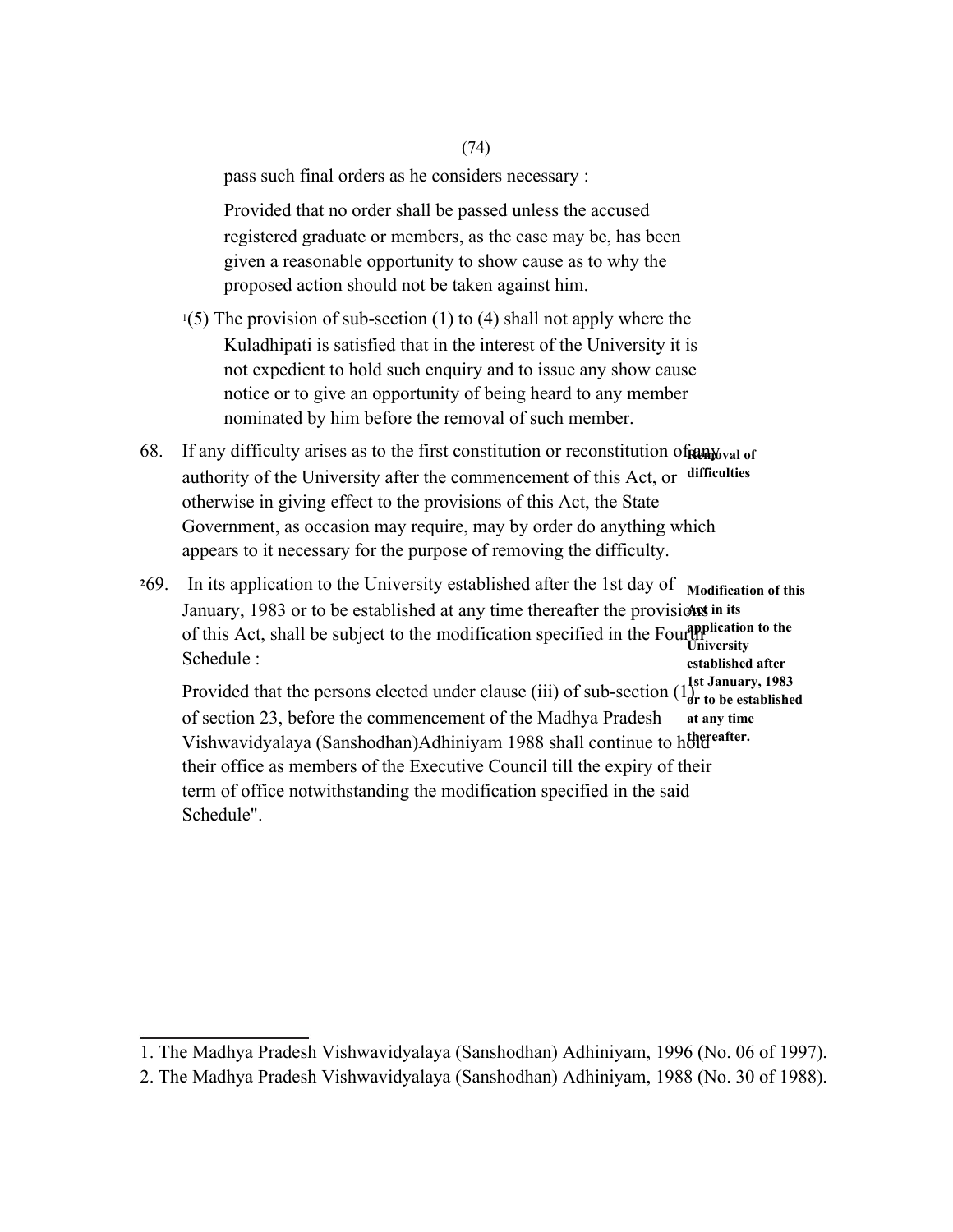## (75)

#### **THE FIRST SCHEDULE**

#### [See section 2(i)]

#### **Enactments Repealed**

- 1. The University of Saugar Act, 1946 (No. 16 of 1946).
- 2. The Madhya Bharat Vikram University Act, 1955 (No. 18 of 1955).
- 3. The Jabalpur University Act, 1956 (No. 22 of 1956).
- 4. The Ravishankar University Act, 1963 (No. 13 of 1963).
- 5. Indore University Act, 1963 (No. 14 of 1963).
- 6. The Jiwaji University Act, 1963 (No. 15 of 1963).
- 7. The Awadesh Pratap Singh Vishwavidyalaya Adhiniyam, 1968 (No. 22 of 1968).
- 8. The Bhopal Vishwavidyalaya Adhiniyam, 1970 (No. 28 of 1970).

### **THE SECOND SCHEDULE**

#### **Part - I\***

[See section 2(ii)]

| S. No. | Name of the University      | Headquarters | <b>Territorial Jurisdiction</b> |
|--------|-----------------------------|--------------|---------------------------------|
| (1)    | (2)                         | (3)          | (4)                             |
|        |                             |              | Area comprised within           |
|        |                             |              | the limits of the revenue       |
|        |                             |              | districts.                      |
| 1.     | Dr. Hari Singh Gour         | Sagar        | Sagar, Tikamgarh,               |
|        | Vishwavidyalaya, Sagar      |              | Chhatarpur, Panna,              |
|        |                             |              | Chhindwara and Damoh.           |
| 2.     | Vikram Vishwavidyalaya,     | Ujjain       | Ujjain, Ratlam,                 |
|        | Ujjain                      |              | Mandsaur, Shajapur and          |
|        |                             |              | Dewas.                          |
| 3.     | Rani Durgawati              | Jabalpur     | Jabalpur, Mandla,               |
|        | Vishwavidyalaya, Jabalpur   |              | Seoni, Blaghat and              |
|        |                             |              | Narsinghpur. Raipur, Durg,      |
| 4.     | Pt. Ravishankar Shukla      | Raipur       | Rajnandgaon and Bastar.         |
|        | Vishwavidyalaya, Raipur     |              |                                 |
| 5.     | Devi Ahilya Vishwavidyalaya | Indore       | Indore, Jhabua, Dhar            |
|        | Indore                      |              | Khargone, (West Nimar),         |
|        |                             |              | and Khandwa (East               |
|        |                             |              | Nimar).                         |
| 6.     | Jiwaji Vishwavidyalaya,     | Gwalior      | Gwalior, Bhind,                 |
|        | Gwalior                     |              | Morena, Shivapuri, Guna         |
|        |                             |              | and Datia.                      |
| 7.     | Awadhesh Pratap Singh       | Rewa         | Rewa, Satna, Sidhi              |
|        | Vishwavidyalaya, Rewa       |              | and Shahdol                     |
| 8.     | Barkatullah Vishwavidyalaya | Bhopal       | Bhopal, Sehore,                 |
|        | Bhopal                      |              | Raisen, Vidisha,                |
|        |                             |              | Hoshangabad, Rajgarh            |
|        |                             |              | and Betul.                      |

<sup>\*</sup>The Madhya Pradesh Vishwavidyalaya (Sanshodhan) Adhiniyam, 1995 (No. 28 of 1995).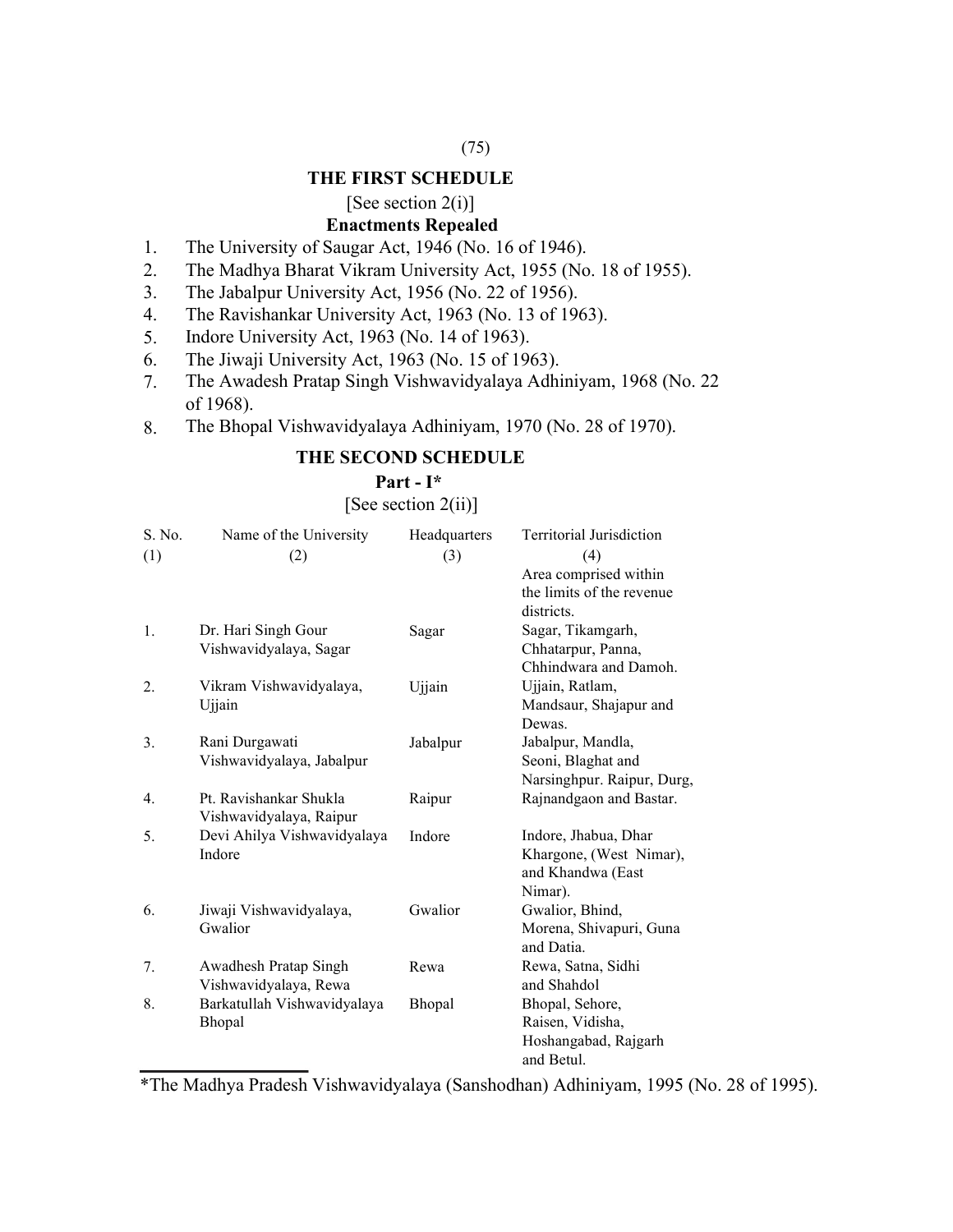**<sup>1</sup>**Part I (Revised) [See section 2(ii)] **Name of University Head Quarters Territorial Jurisdiction**  (1) Pt. Ravishankar Shukla University Raipur (2) **Part II<sub>2</sub>** (3) Areas Comprised with the limits of the revenue districts of Raipur, Rajnandgaon, Kabirdham, Mahasamund and Dhamtari  $(S_{\text{eq}} \, S_{\text{e}})$ 

| $\{See Section 4 (XV11)\}$ |                      |                                 |  |  |  |
|----------------------------|----------------------|---------------------------------|--|--|--|
| <b>Name of University</b>  | <b>Head Quarters</b> | <b>Territorial Jurisdiction</b> |  |  |  |
|                            | (2)                  | (3)                             |  |  |  |
| Guru Ghasidas              | Bilaspur             | Areas Comprised within          |  |  |  |
| Vishwavidyalaya            |                      | the limits of revenue           |  |  |  |
|                            |                      | districts of Bilaspur,          |  |  |  |
|                            |                      | Raigarh and Surguja.            |  |  |  |

## **[PART-II (REVISED)<sup>3</sup>**

(See Section 4 (17)

| <b>Name of the University</b> | <b>Head Quarter</b> | <b>Territorial Jurisdiction</b> |
|-------------------------------|---------------------|---------------------------------|
| Bastar Vishwavidyalaya        | Jagdalpur           | Areas comprised within          |
|                               |                     | the limits of the revenue       |
|                               |                     | Districts of Kanker, Bastar,    |
|                               |                     | Dantewada, Narayanpur and       |
|                               |                     | Bijapur.                        |
| Sarguja Vishwavidyalaya       | Ambikapur           | Areas comprised within the      |
|                               |                     | limits of the revenue Districts |
|                               |                     | of Sarguja, Jashpur and         |
|                               |                     | Korea.                          |

1. Ins of CG VV Sanshodhan Adhiniyam 2008.

2. The MP VV (Sanshodhan) Adhiniyam, 1983 (No. 23 of 1983).

3. Substituted by CG VV Sanshodhan Adhiniyam 2010 of 10.2010 (15.06.10)

#### (76)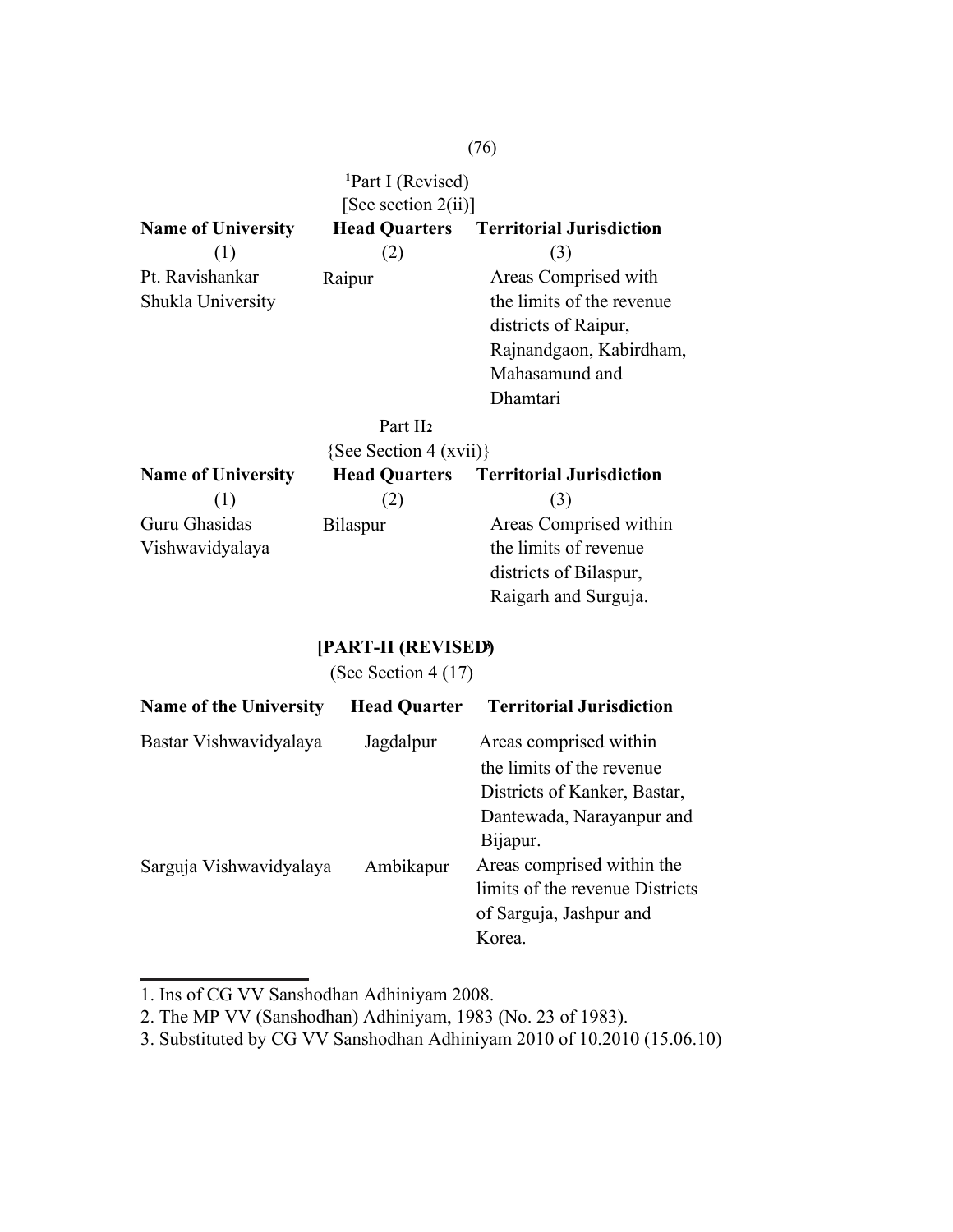### **THE THIRD SCHEDULE**

(See Section 52)

- 1. Section 13 and 14-For section 13 and 14 substitute: "14 Kulapati shall be appointed by the Kuladhipati in consultation with the State Government and may be removed by the Kuladhipati in the like manner". **The Kulapati**
- Section (\*\*\*)**<sup>1</sup>** 23.- For Sections 23 substitute: 23. (1) Subject to the Control of the State Government, the Executive Executive council Council shall be the executive body of the University and shall notwithstanding anything contained in this Act, consist only of
	- the following persons, namely;
	- (i) the Kulapati

2.

 $2(i-a)$  the Rector;

- (ii) six members to be nominate by the Kuladhipati from among eminent public men and educationists.
- (2) The terms of all members of the Executive Council shall be coextensive with the period of operation of the notification issued under section 52.
- (3) Four members of the Executive Council shall form a quorum.
- 3. Section 24-Renumber section 24 as sub-section (1) thereof and after sub-section (1) as so renumbered, insert :
	- "(2) The Executive Council shall, in the exercise of the powers and the performance of duties under sub-section (1), be subject to the control of the State Government.
	- (3) Notwithstanding anything contained in this Act the annual accounts and the financial estimates shall be considered by the State Government who may communicate its views to the Executive Council which shall take them into consideration and take such action thereon as it thinks fit and inform the State Government when no action is taken, of its reasons thereof"

**[Constitution of Court omitted]** 

<sup>1</sup> Para 2 of 3rd Schedule of the Principal act- section 20, 21, 22 Omitted by CG VV Sanshodhan Adhiniyam 2005 No. 14 of 2005 (25.08.2005)

<sup>2.</sup>The Madhya Pradesh Vishwavidyalaya (Sanshodhan) Adhiniyam, 1983 (No. 23 of 1983).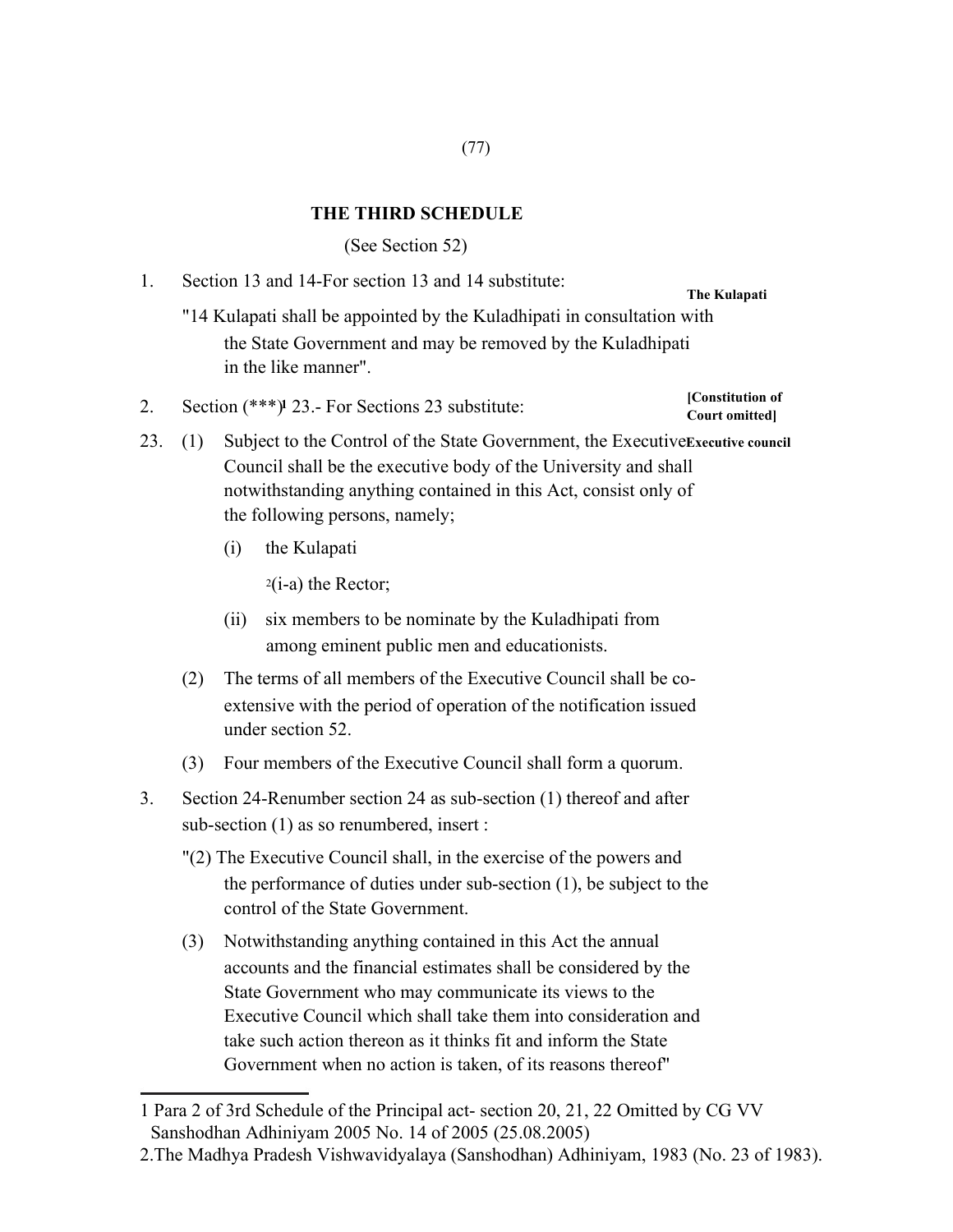(78)

- 4. Section 25 For section 25, substitute:
- "25 (1) the Academic Council shall be the academic body of the **Academic Council**. University consisting of the following members namely:
	- (i) The Kulapati

 $1(i-a)$  the Rector,

- (ii) the Commissioner Higher Education, Chhattisgarh.
- (iii) the Chairman, Board of Secondary Education, Chhattisgarh.
- (iv) two members, to be nominated by the Kuladhipati.
- (v) ten Principal of the Colleges to be nominated by the Kuladhipati,
- (vi) Heads of University Teaching Departments,
- (vii) five teachers other than those mentioned in (iv) and (v) above to be nominated by the Kuladhipati.
- (2) The term of the nominated members of the Academic Council shall be co-extensive with the period of operation of the notification issued under section 52.
- (3) Ten members of the Academic Council shall form a quorum".
- 5. Section 40- In section, 40 for sub-section (3), substitute:
	- "(3) Subject to the control of the State Government, the executive Council may modify or annual any regulation made under this section by an authority or body".
- 6. Section 47-For section 47, substitute:

#### **Annual Report**

- "47. The annual report of the University shall be prepared under the direction of the Executive Council and shall be submitted to the state Government on or before such date as may be prescribed by Statutes."
- 7. Section 48-In section 48, for sub-section (2), substitute:
	- "(2) The accounts when audited, shall be published in the Gazette and copy of the accounts together with the audit report shall be submitted by the Executive Council to the Commissioner Higher Education and the State Government."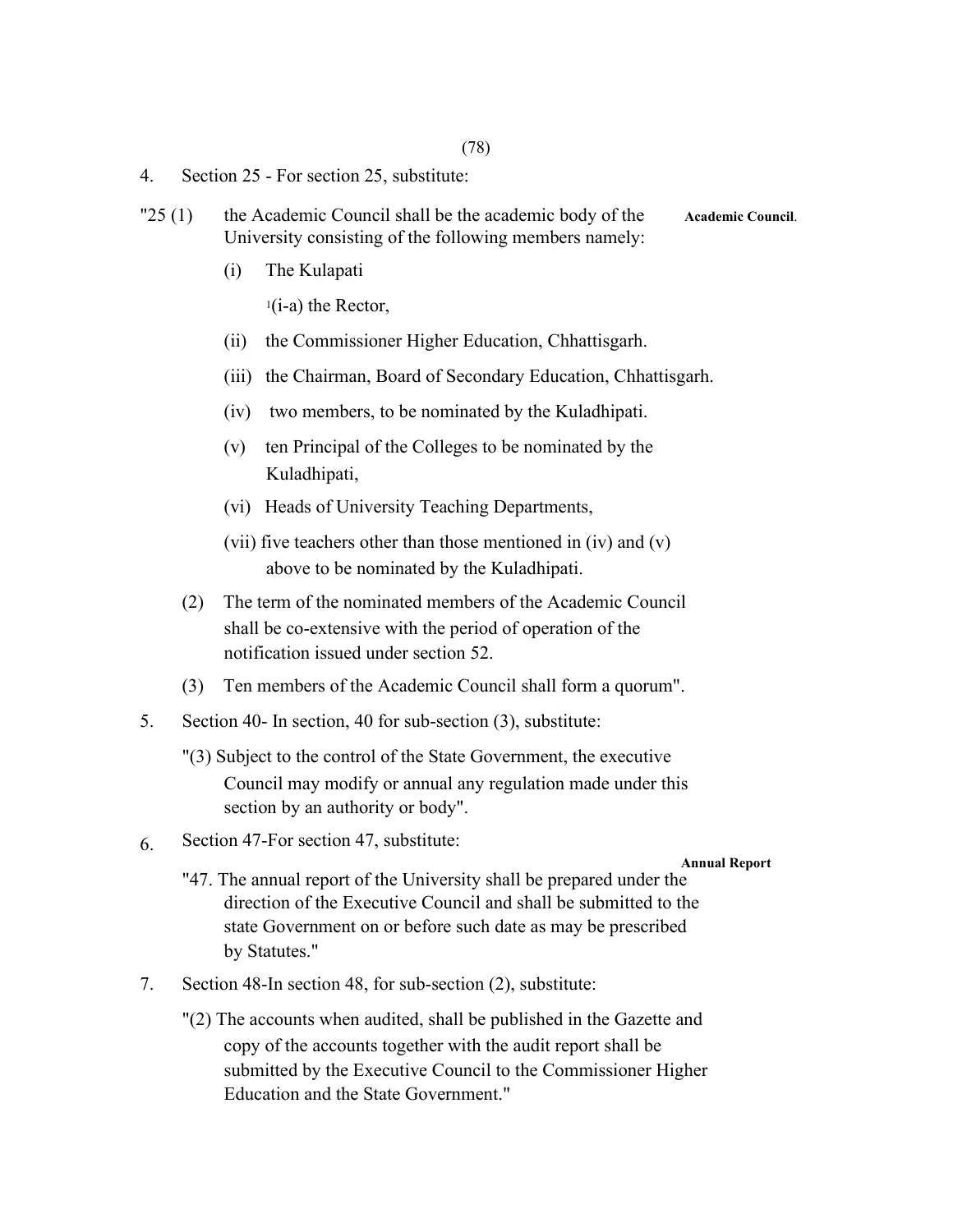8. Section 54-sub-section (1) of section 54 after the second proviso, insert:

"Provided also that if in respect of any University notification has been issued under section 52, then dur4ing the period of operation of such notification the student representatives on the Court of such University during such period of operation shall be the members of the committee."

- 9. Section 67-For section 67, substitute:
	- "67. The Kuladhipati may, in consultation with the State GovernmeRemoval from remove any person from the membership of any authority or **University** other body of the University if such person is guilty of serious offence involving moral turpitude, or if he has been guilty of scandalous conduct and for the same reasons withdraw any degree or diploma conferred or granted to any person by the University; **membership of the**

provided that no action shall be taken under this section against any person except after giving him a reasonable opportunity of being heard with regard to the proposed action."

#### **THE FOURTH SCHEDULE**

(See Section 69)

-----------

In section 23:

- $\text{(i)}$  In sub-section (1) section 23
	- (a) Clause (iii) shall be omitted;
	- (b) The existing proviso shall be omitted; and
- (ii) "Proviso to sub-section (2) shall be omitted."
- 8. All notifications, orders, rules, bye-laws, statutes, Ordinances, regulations, certificates, degrees, diplomas or any other document whatsoever issued, made or prescribed under any enactment which **Bhopal University** immediately before the commencement of the Madhya Pradesh Vishwavidyalaya (Sanshodhan) Adhiniyam, 1988 were in force otherwise shall be construed as if references therein to the Bhopal University were references to the Barkatullah University. **Construction of references to**

**Amendment of** 

(79)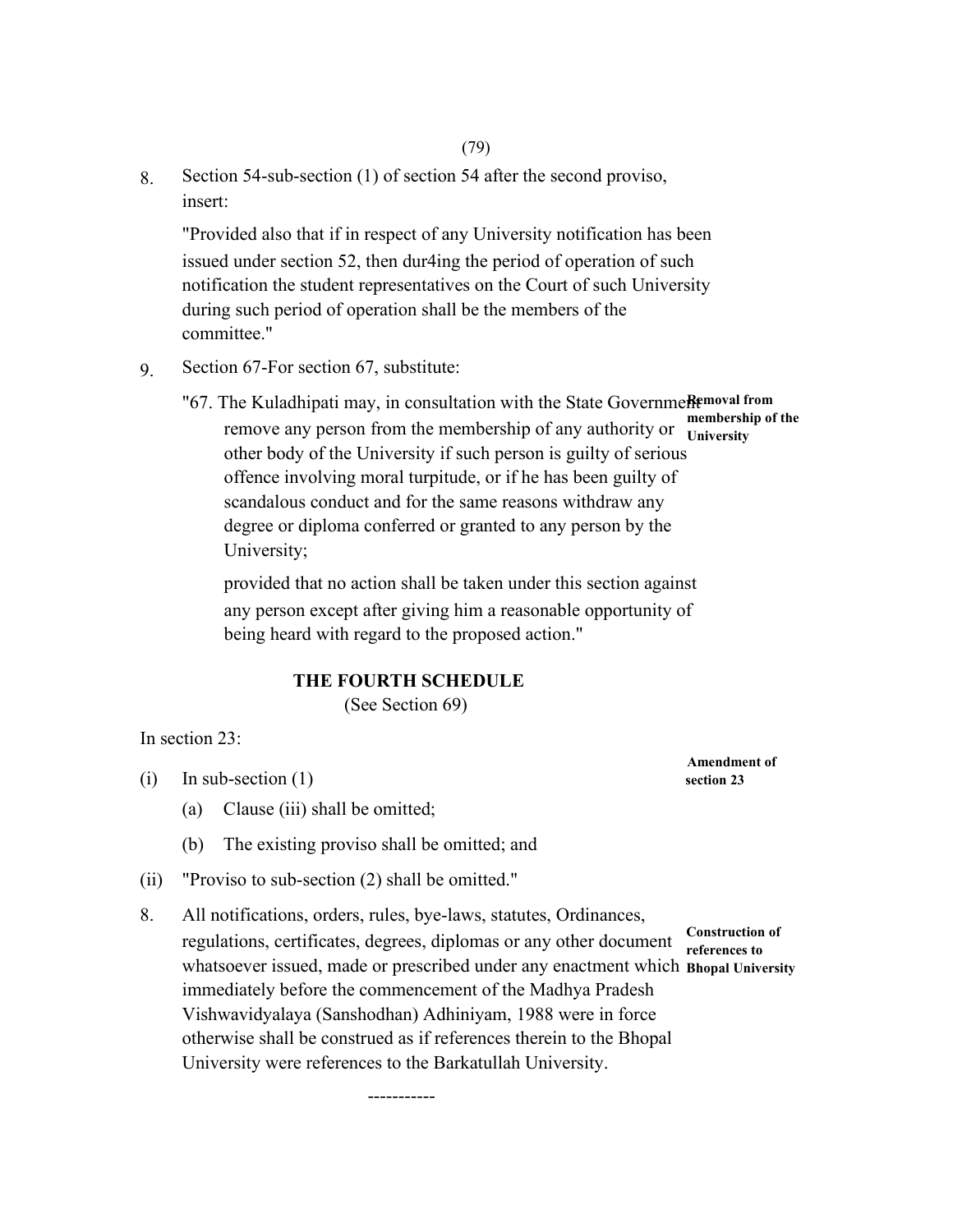(80)

# छत्तीसगढ अधिनियम

## • क्रमांक 09 सन् 2002

छत्तीसगढ़ विश्वविद्यालय (संशोधन) अधिनियम, 2002

(दिनांक 17-04-2002 को राज्यपाल द्वारा हस्ताक्षरित एवं दिनांक 18-04-2002 को

अधिसूचना द्वारा प्रभावशील)

छत्तीसगढ़ विश्वविद्यालय अधिनियम 1973 को संशोधित करने हेतू विधेयक

भारत गणराज्य के तिरपनवें वर्ष में छत्तीसगढ की विधानसभा द्वारा निम्नलिखित रूप में यह अधिनियमित हो: $-$ 

| 1. | संक्षिप्त नाम (1) | इस अधिनियम का संक्षिप्त नाम छत्तीसगढ विश्वविद्यालय |
|----|-------------------|----------------------------------------------------|
|    | और प्रारंभ        | (संशोधन) अधिनियम 2002 (क्रमांक 09, सन् 2002) है।   |
|    | (2)               | यह अधिनियम ऐसी तारीख को प्रवृत्त होगा, जिसे राज्य  |
|    |                   | सरकार अधिसूचना द्वारा राजपत्र में नियत करे।        |

- 2- धारा 7 का संशोधन पादेशिक अधिकारिता  $(1)$ छत्तीसगढ़ विश्वविद्यालय अधिनियम 1973 (क्र.22 सन् 1973), (जो इसके पश्चात् मूल अधिनियम कहलायेगा) की धारा 7 की उपधारा (1) के परन्तुक में शब्द "अवधेश प्रताप सिंह. विश्वविद्यालय. रींवा'' के स्थान पर ''पंडित रविशंकर शुक्ल विश्वविद्यालय, रायपुर'' स्थापित किया जाय।
	- $(2)$ मूल अधिनियम की धारा 7 की उपधारा (3) के खण्ड (क) में शब्द "जवाहरलाल नेहरू कृषि विश्वविद्यालय अधिनियम 1963 (क्रमांक 12सन 1963) के अधीन जवाहर लाल नेहरू कृषि विश्वविद्यालय, अधिनियम 1987 के अधीन इन्दिरा गांधी कृषि
- 3- **धारा 14 का** संशोधन कुलपति की विश्वविद्यालय, रायपुर'' स्थापित किया जाय। मूल अधिनियम की धारा 14 की उपधारा (1) के द्वितीय परन्तुक के पश्चात अन्तः स्थापित किया जाय; अर्थात् परन्तु यह और भी कि संबंधित व्यक्ति 65 वर्ष की आयु पूरी उपलब्धियाँ सेवा कर लेने पर पदधारण करने से प्रवरित हो जाएगा। की शर्ते. पदावधि तथा पद में रिक्ति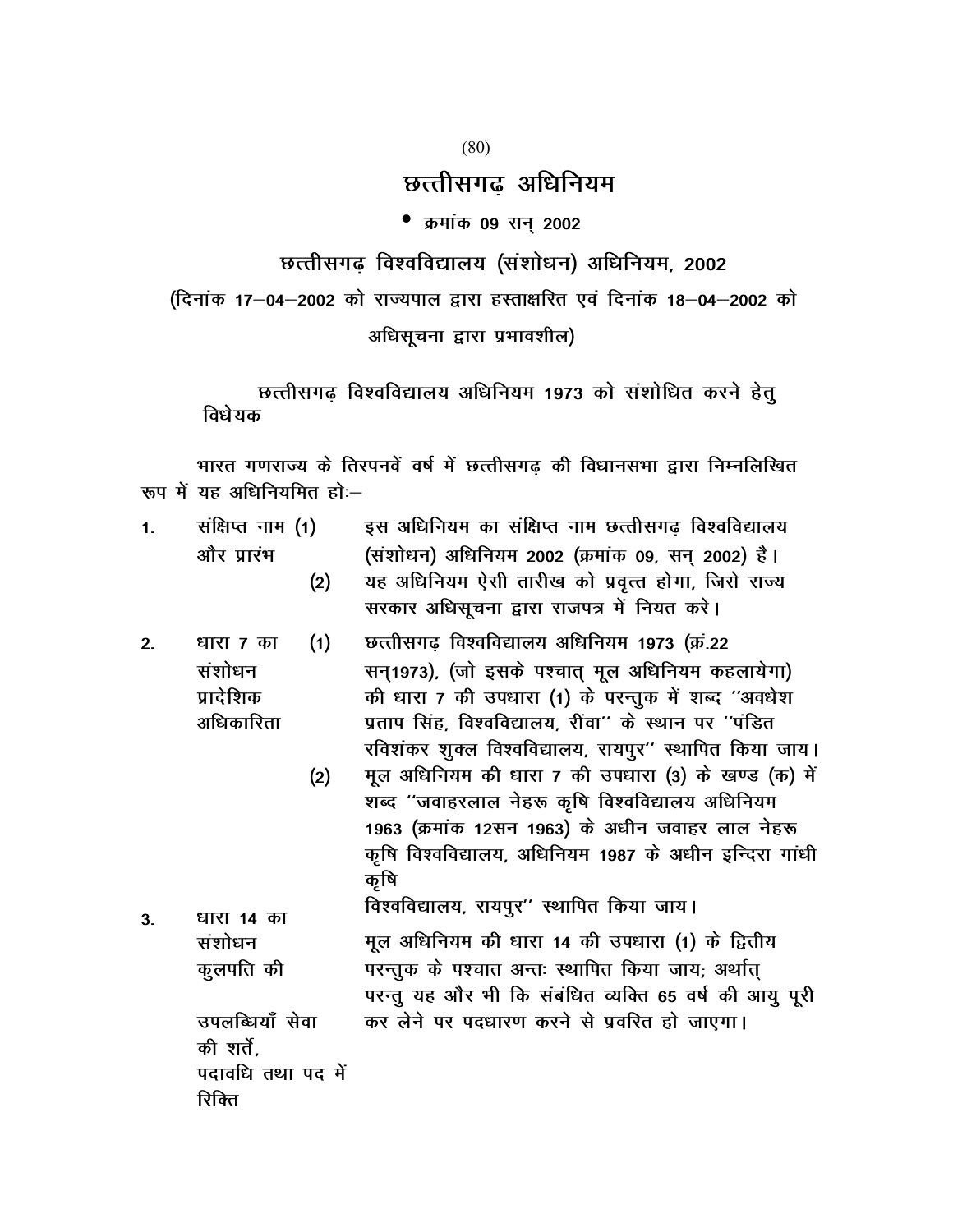4- धारा 20 का संशोधन सभा का गठन मूल अधिनियम की धारा 20 की उपधारा (1) (बीस) के शब्द ''एक लाख'' के स्थान पर शब्द ''पच्चीस लाख'' स्थापित किया गया।

5-  $4$  धारा 23 का $(1)$ संशोधन कार्य परिषद (2) मूल अधिनियम की धारा 23 की उपधारा (1) के खण्ड (तीन) का लोप किया जाय; मूल अधिनियम की धारा 23 की उपधारा (1) में खण्ड (नौ) अन्तः स्थापित किया जाय; कुलाधिपति द्वारा राज्य शासन की सिफारिश पर कुल तीन सदस्य, जिनमें से एक कृषि उद्योग अथवा वाणिज्य का प्रतिनिधि; एक शैक्षणिक क्षेत्र का प्रतिनिधि; एक समाजकार्य का व्यक्ति होगा।

# उद्देश्यों और कारणों का कथन

प्राच्य संस्कृत से संबंधित शिक्षण संस्थाओं की सम्बद्धता और उनकी परीक्षा की व्यवस्था, कुलपति की नियुक्ति के समय आयु का निर्धारण तथा कार्यपरिषद में समाज के विभिन्न वर्गों का प्रतिनिधित्व देने के उद्देश्य से यह विनिश्चय किया गया है कि छत्तीसगढ़ विश्वविद्यालय अधिनियम, 1973 (क्रमांक 22 सन् 1973 में यथोचित रूप से संशोधन किया जाये।

2. अतः यह संशोधन विधेयक प्रस्तुत है।

रायपुर बाट का सामान्य करने के साथ परिवार को सामान्य करने के साथ परिवार को सामान्य करने के सामान्य करने के साथ fnukad % ekpZ] 2002 Hkkj lk/kd lnL;